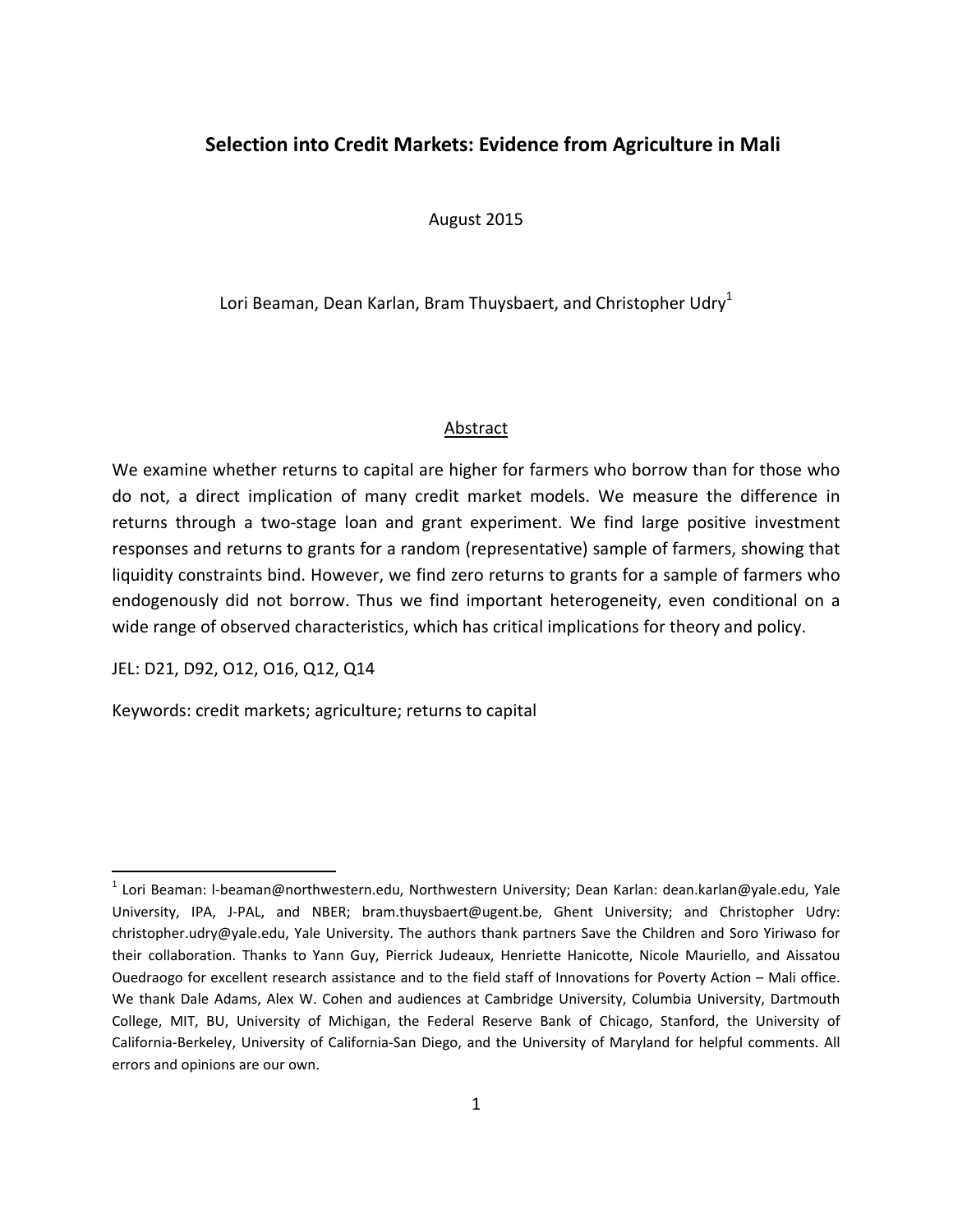### **1 Introduction**

The return to investment in productive activities depends on a myriad of influences, reflecting both the realization of risk and underlying heterogeneity in the characteristics of and opportunities available to producers. Some of this variation may be apparent to outside observers; much may not. A primary role of financial markets is to permit investment flows to respond to this variation. We study this process of allocation across farmers in poor villages in Mali, in the context of the randomized expansion of a microcredit program.

We show that agricultural investment is subject to liquidity constraints, and measure the return to agricultural investment in the general population of rural Mali. We show that returns are on average quite high, as can be expected in a capital‐poor economy not well integrated into global financial markets. We also show that there is a great deal of variation in the return to agricultural investment across farmers, even across farmers who on many measurable dimensions appear quite similar. We do so by comparing the distribution of returns to investment among the endogenously selected sample of farmers who do *not* borrow in the expanded microcredit program, to the distribution of returns in the general rural population. For those who did *not* borrow, returns to investment are significantly lower, indeed, zero, on average. Thus farmers with particularly high returns to investment are much more likely to select – or be selected ‐‐ into borrowing. This implies that much of the variation in returns is *ex ante*, and that farmers are aware of the heterogeneity in expected returns.

High average returns to agricultural investment could emerge when farmers lack capital and face credit constraints. Microcredit organizations have attempted to relieve credit constraints, but most microcredit lenders focus on small business financing. The typical microcredit loan requires frequent, small repayments and therefore does not facilitate investments in agriculture, where income comes as lump sums once or twice a year. By contrast, the loan product studied here is designed for farmers by providing capital at the beginning of the planting season and requiring repayment as a lump sum after the harvest. However, lending may not be sufficient to induce investments in the presence of other constraints.<sup>2</sup> Farmers may

 $2$  The evidence from traditional microcredit, targeting micro enterprises, is mixed: some randomized studies find an increase in investment in self-employment activity (Crépon et al. 2015; Angelucci, Karlan, and Zinman 2015) while others do not (Attanasio et al. 2015; Augsburg et al. 2015; Banerjee, Duflo, et al. 2015; Tarozzi, Desai, and Johnson 2015). See Banerjee, Karlan and Zinman (2015) for an overview of the above six studies. Rarely have randomized evaluations of microcredit found an increase in the profitability of small businesses as a result of access to microcredit, at least at the mean or median (Banerjee, Duflo, et al. 2015; see Crépon et al. 2015 as the exception). These limited results from microcredit come in spite of evidence that the marginal returns to capital can be quite high in micro‐enterprise (de Mel, McKenzie, and Woodruff 2008).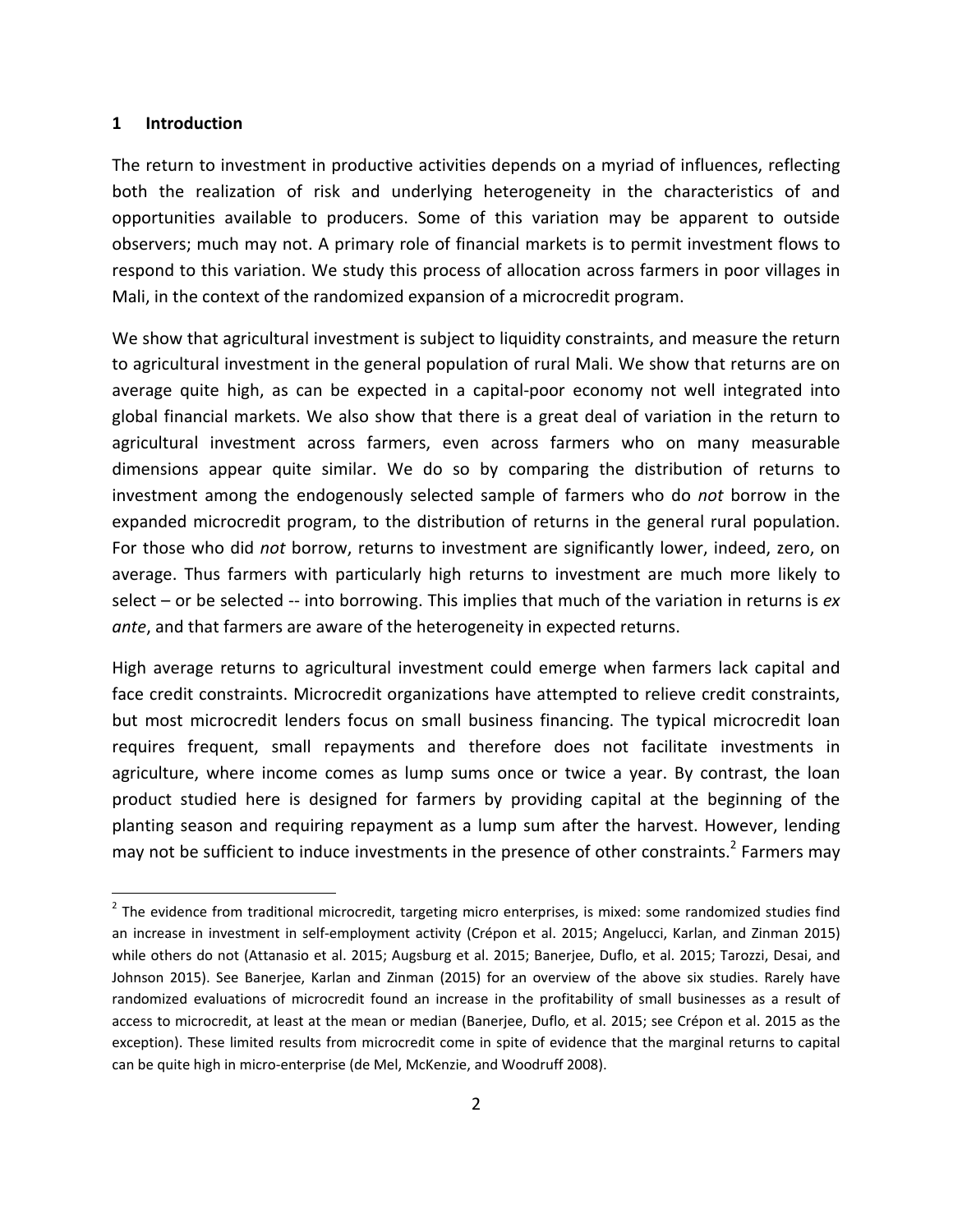be constrained by a lack of insurance (Karlan et al. 2013), have time inconsistent preferences (Duflo, Kremer, and Robinson 2011), or face high costs of acquiring inputs (Suri 2011). We investigate whether capital constraints are binding among farmers in Mali, and then, critically, if farmers with higher marginal returns to investment are those most likely to borrow.

We use an experiment which offered some farmers access to loans and other farmers unrestricted cash grants. Out of 198 study villages, our partner microcredit organization, Soro Yiriwaso, offered loans in 88 randomly assigned villages. In those "loan" villages, women could get loans by joining a local community association. In the remaining "no‐loan" villages, no loans were offered. In the no-loan villages, we randomly selected households to receive grants worth 40,000 FCFA (US\$140). In loan villages, we waited until households (and the associations) had made their loan decisions and then we gave grants to a random subset of those households who did not borrow. We compare the average returns to the grant in the representative set of farmers in no-loan villages to the average returns to the grant in the self-selected sample of households who did not take out loans in loan villages. This allows us to test an important question on selection: do those who do not borrow have lower average returns than those who do borrow?

The cash grants in no‐loan villages led to a significant increase in investments in cultivation. We observe more land being cultivated (8.4%, se=3.2%), more fertilizer use (16.2%, se=6.0%), and overall more input expenditures (15.0%, se=4.4%). These households also experienced an increase in the value of their agricultural output and in net revenue<sup>3</sup> by 13.4% (se=3.8%) and 12.7% (se=4.9%), respectively. Thus, we observe a statistically significant and economically meaningful increase in investments in cultivation and an increase in net revenue from relaxing capital constraints. This impact on net revenue even persists after an additional agricultural season. Thus in this environment, capital constraints are limiting investments in cultivation.<sup>4</sup>

 $3$  We do not have a complete measure of profits, and thus are using the term "net revenue" as this is the value of agricultural output net of most, but not all, expenses. Net revenue is the value of harvest (whether sold, stored or consumed) minus the cost of fertilizer, manure, herbicide, insecticide, hired labor, cart and traction animal expenses (rental or maintenance), and seed expenses (although valuing last year's seeds at zero). We do not subtract the value of own, family or other unpaid labor or the implicit rental value of land used, because both the labor and land markets are too thin to provide reliable guidance on these values. Instead, we examine the use of these inputs directly.

 $4$  The increase in investment contingent upon receipt of the grant is sufficient to reject neoclassical separation, but not to demonstrate the existence of binding capital constraints. For example, in models akin to Banerjee and Duflo (2012) with an upward‐sloping supply of credit each farmer, a capital grant could completely displace borrowing from high-cost lenders, lower the opportunity cost of capital to the farmer and induce greater investment even though the farmer could have borrowed more from the high cost lender and thus was not capital constrained in a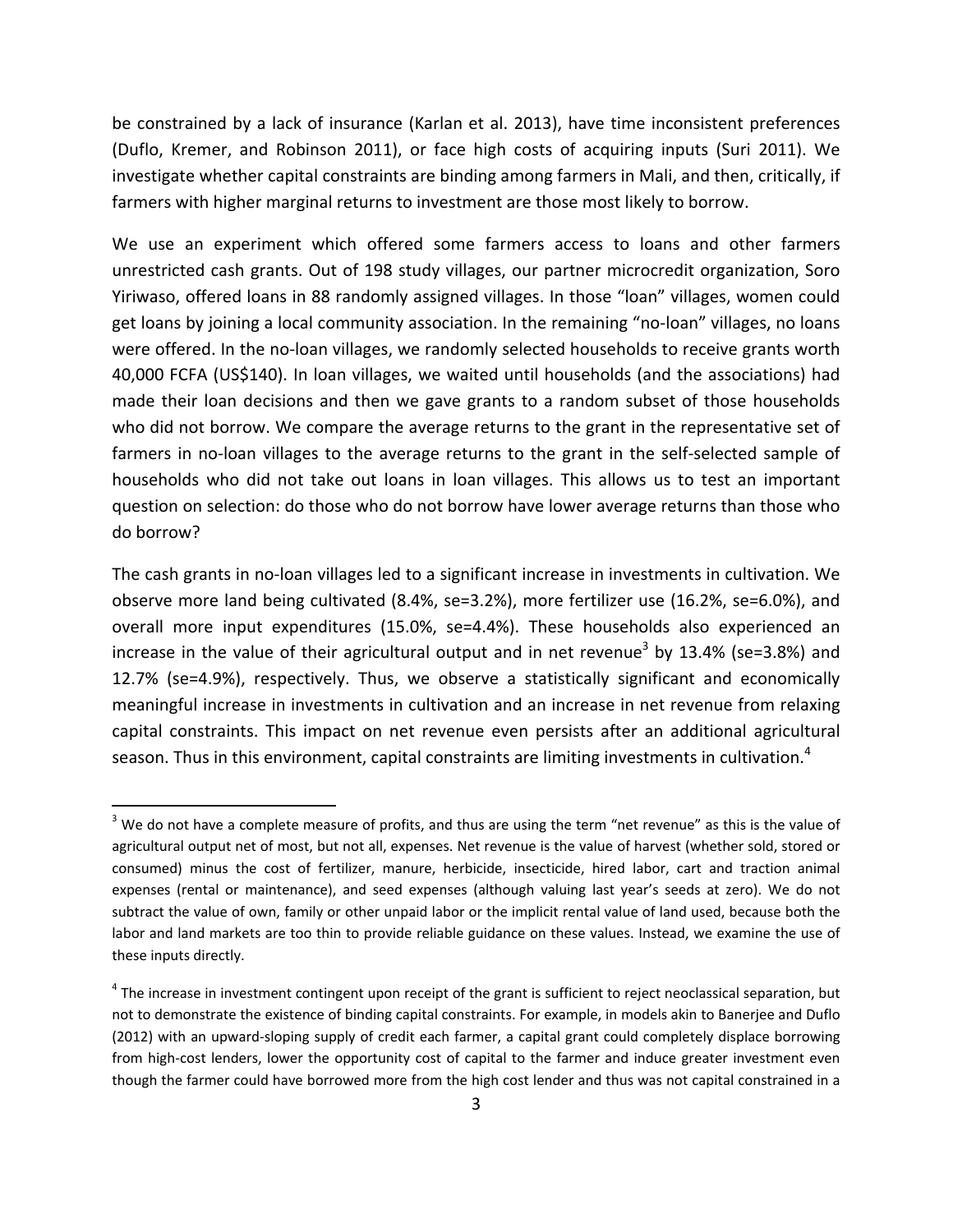In loan villages, households given grants did not earn any higher net revenue from the farm than households not provided grants. This contrasts sharply with households given grants in the no‐loan villages who had large increases in net revenue relative to those not provided grants. Therefore, we conclude that households which borrowed, and were thus selected out of the sample frame in loan villages, had higher marginal returns than those who did not borrow. The differences in the impact of the grants between households who borrow and those who do not are substantial. We estimate that among borrowing households, \$110 of the \$140 grant is accounted for by increases in cultivation expenses, while farm output increases by \$240 (both impacts significantly different from zero at the 1% level). In contrast, we estimate that among households who do not borrow, receipt of the grant generates only \$20 of additional expenditure on cultivation and output (neither being statistically significantly different from zero).

We also look at other outcomes such as livestock ownership and small business operations. There is no evidence that grant recipients in loan villages are investing the capital in alternative activities more than their counterparts in no-loan villages. We conclude that there are heterogeneous returns across farmers, and specifically that the lending process sorts farmers into higher and lower productivity farmers.

Thus the impacts of cash grants in the loan villages versus no‐loan villages reveal important selection effects induced by the lending process. The experimental design allows us to show that farmers who use capital more productively are also more likely to take loans and to measure the magnitude of that difference. We can then ask whether this composition effect is predictable by observables. If the heterogeneity is predictable by information observable to the lender *ex‐ante*, then the lender could use this information both for social purposes (to focus their efforts marketing to those who stand the most to gain, from a poverty alleviation perspective) as well as expand access to credit (i.e., risk‐based pricing, to alleviate adverse selection problems). We find that even after conditioning on the rich set of characteristics in our data, the positive selection induced by the lending process remains strong.

But which aspects of the lending process create the positive selection? Is this driven by borrower self‐selection, lender selection or both? The experimental design itself does not allow us to separate these mechanisms, nor does the institutional setting of this credit market provide benefit or cost shifters that would permit estimates of the selection process using local

<u> Andreas Andreas Andreas Andreas Andreas Andreas Andreas Andreas Andreas Andreas Andreas Andreas Andreas Andr</u>

strict sense. However, there is no evidence that these grants lowered total borrowing. Therefore, we refer to the range of capital market imperfections that could cause investment responses to cash grants simply as credit constraints.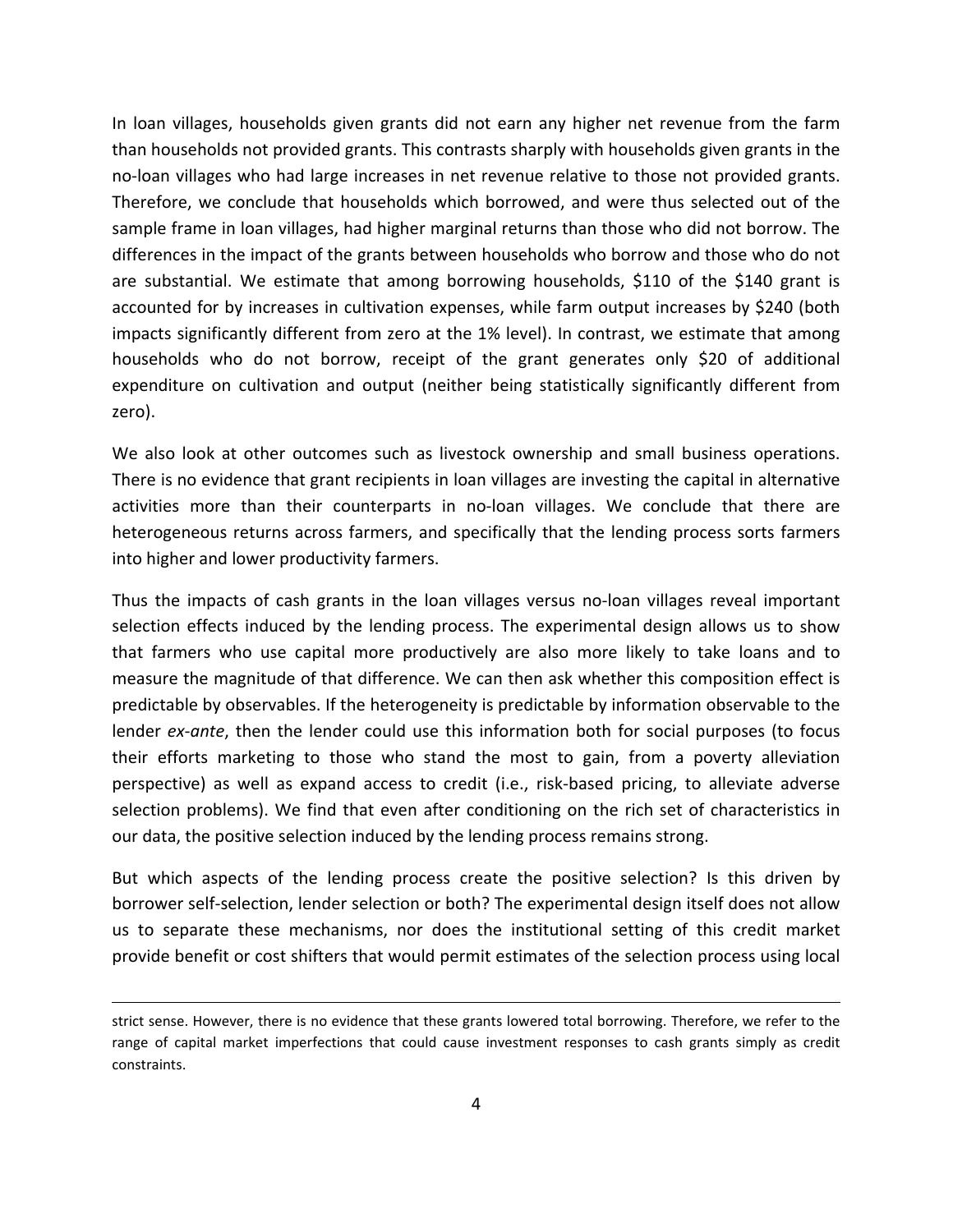instrumental variables methods as in Heckman (2010) or Eisenhauer et al (2015). We instead provide a simple economic model of the selection process and combine this with information generated by the second stage randomization of grants in the random and selected samples to suggest that the positive effect operates through a combination of both self-selection and lender screening. By looking at the distribution of returns, we find that whereas in no‐loan villages there is no correlation between baseline net revenue and marginal returns to the grant, in the loan villages, the marginal returns to the grant are close to zero for those with high baseline net revenue, but positive for those with low baseline net revenue. If the lender (either the outside organization or the community association) were selecting borrowers, they would select based on profit *level,* not *marginal* profits, since profit levels are more important in determining repayment. On the other hand, if the borrower is self‐selecting, the borrower will do the reverse: select in based on *marginal* profits, not profit *level*. Using our best proxy of profits, net revenues, we find both that high marginal, low average profit farmers are under‐ represented among borrowers, suggesting that they are screened out of borrowing by the lender; and that low marginal, high average profit farmers are under‐represented among borrowers, suggesting self‐selection.

We also estimate the intent-to-treat impacts of offering loans on a range of agricultural decisions, in order to compare behavior changes induced by the loan and cash grants. About 21% of households in our sample received loans (in loan villages), which is a take‐up rate far below that of the grants ‐ all households accepted the grants ‐ but similar to other microcredit contexts. The average loan size was 32,000 FCFA (US\$113). Like the grants, we find that offering loans led to an increase in investments in cultivation, particularly fertilizer, insecticides and herbicides, and an increase in agricultural output. We do not detect, however, a statistically significant increase in net revenue. Therefore we observe farmers investing in cultivation when capital constraints are relaxed through credit. Our treatment on the treated (ToT) estimates of the impact of borrowing on the cultivation activities and harvests of those who borrowed are large and consistent with our entirely separate estimates of the impact of grants on borrowers. Therefore, it does not appear that the lending process leads to dramatically different behavior on the part of farmers than cash grants.

These loan impact results are in stark contrast to a long history of failed agricultural credit programs (Adams 1971), which often were implemented as government programs and thus plagued by politics (Adams, Graham, and Von Pischke 1984). In the expansion of microcredit in the 1980s and onward, we have seen several changes occur at once: a shift from individual to group lending processes (although now this trend is reversing (Giné and Karlan 2014; de Quidt, Fetzer, and Ghatak 2012)), a shift from balloon payments to high frequency repayment (Field et al. 2013 study a lending product that partially reverses this trend, with a delayed start to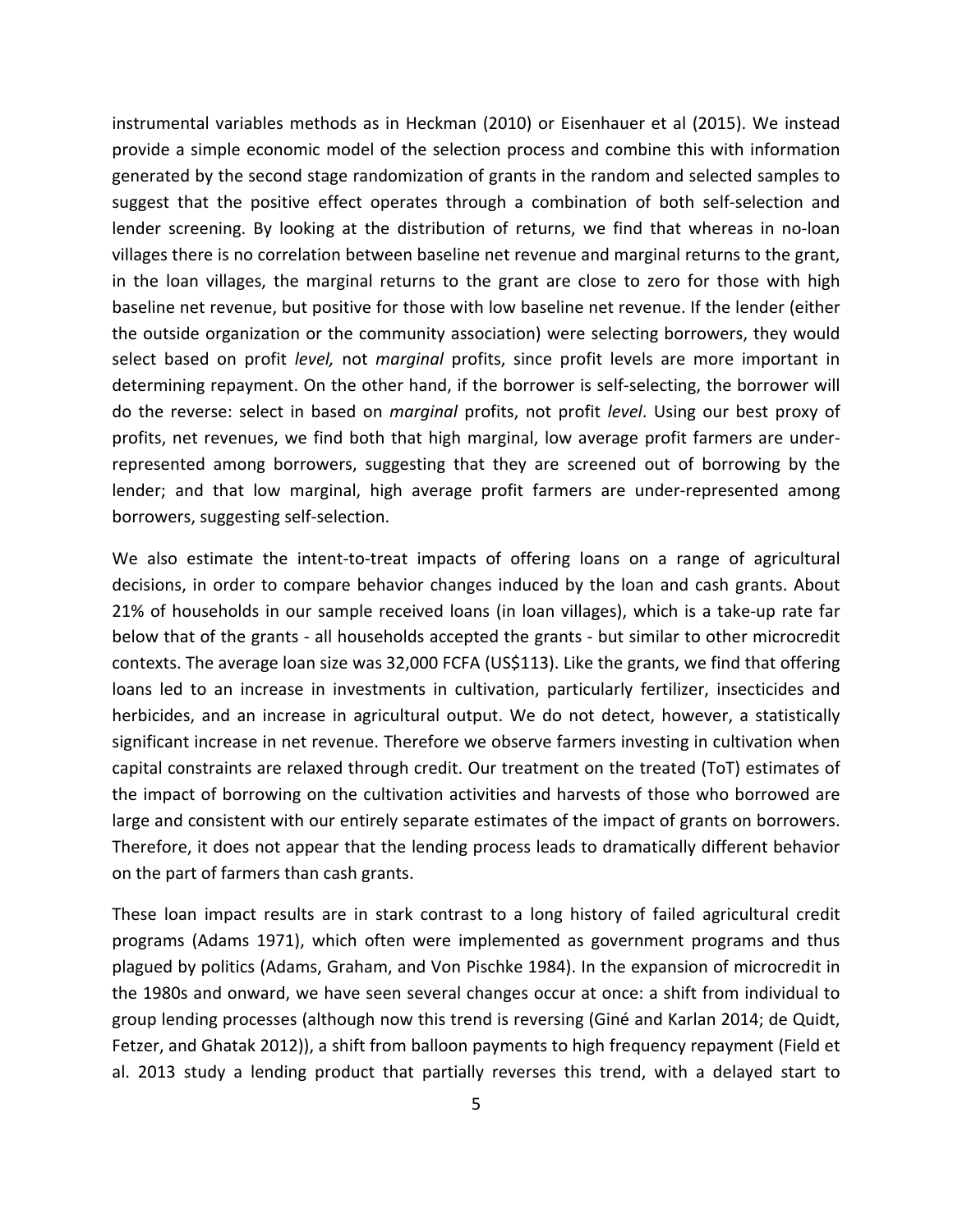repayments), a shift from government to nongovernment (and now to for‐profit) institutions, and a shift from agricultural focus to entrepreneurial focus (Karlan and Morduch 2009; Armendariz de Aghion and Morduch 2010). The loan impact component of this study effectively returns to this older question, but tests an agricultural lending model that is different than had been employed in the past, one with group liability, little to no subsidy, and no government involvement.

The random choice of communities into which to enter by the lender is sufficient for us to estimate ITT effects of the lending program, avoiding strong assumptions on the selection process. Our results provide evidence of quantitatively important selection on unobserved variables, which has methodological implications for impact evaluation. Had we matched borrowers to non‐borrowers on observable characteristics to assess the impact of lending to farmers, we would have overestimated the impact of credit, since conditional on an unusually wide range of observed characteristics those who borrow have substantially higher returns to capital than those who do not borrow.

# **2 The Setting, experimental design and data**

Agriculture in most of Mali, and in all of our study area, is exclusively rainfed. Evidence from nearby Burkina Faso suggests that income shocks translate into consumption volatility (Kazianga and Udry 2006), so improving agricultural output can have important welfare consequences not only on the level of consumption but also the household's ability to smooth consumption within a year. The main crops grown in the area include millet/sorghum, maize, cotton (mostly grown by men); and rice and groundnuts (mostly grown by women). At baseline, about 40% of households were using fertilizer<sup>5</sup>, and 51% were using other chemical inputs (herbicides, insecticide).

The loans were marketed, implemented, serviced and financed by Soro Yiriwaso (SY), a Malian microcredit organization (and an affiliate of Save the Children, an international nongovernmental organization based in the United States). The cash grants were implemented by Innovations for Poverty Action. Figure 1 demonstrates the design, and Figure 2 presents the timeline.

 $<sup>5</sup>$  The government of Mali introduced heavy fertilizer subsidies in 2008. The price of fertilizer was fixed to 12,500</sup> FCFA per 50kg of fertilizer. This constituted a 20% to 40% subsidy, depending on the type of fertilizer and year. Initial usage of the subsidy was low in rural areas initially but has grown over time, helping to explain the increase in input expenses we observe in our data from baseline to endline (Druilhe and Barreiro‐Huré 2012).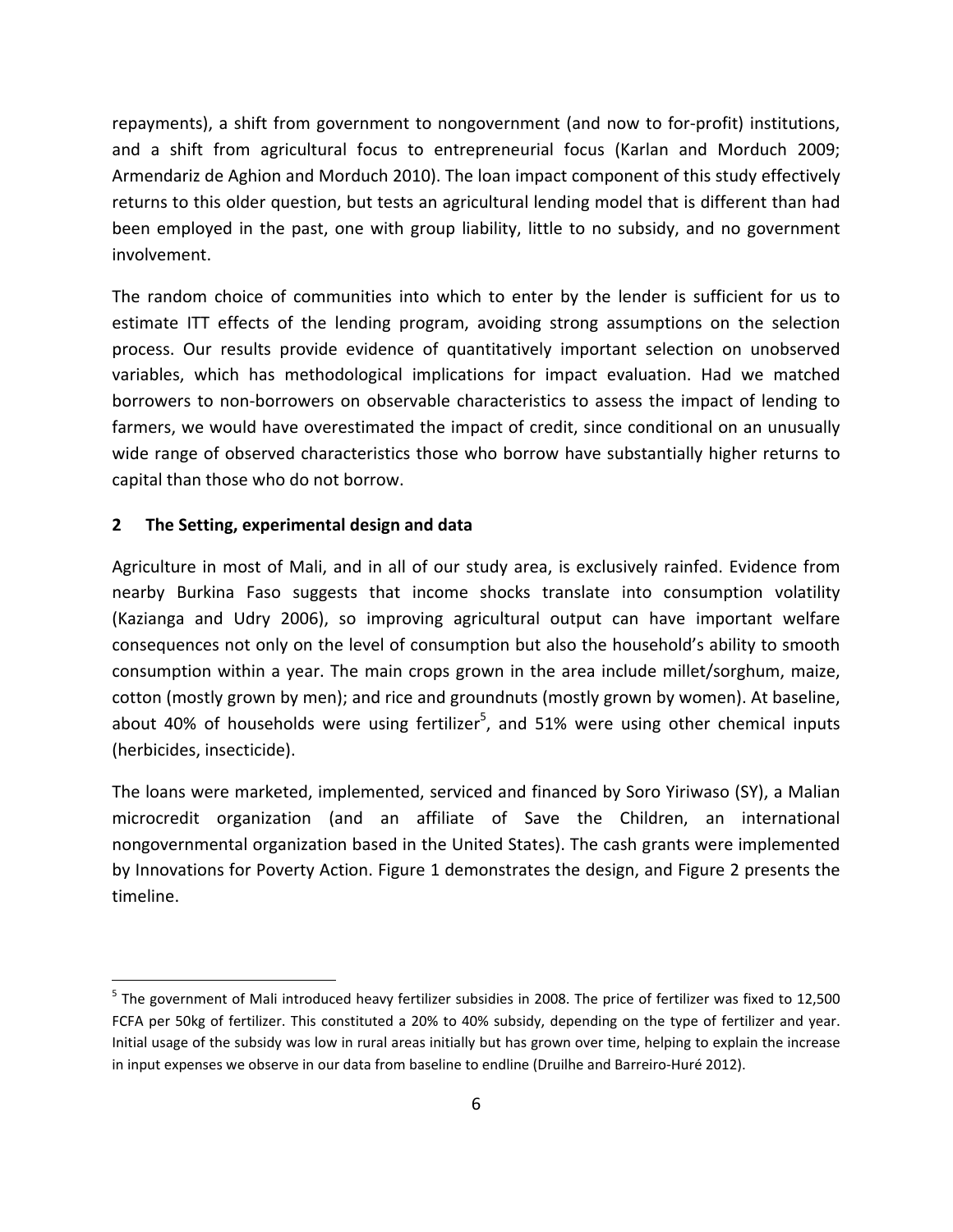## **2.1 Experimental design**

The sample frame consisted of 198 villages, located in two *cercles* (an administrative unit larger than the village but smaller than a region) in the Sikasso region of Mali.<sup>6</sup> The randomization consisted of two steps: First, we assigned villages to either loan (88) or no‐loan (110) treatment. In loan villages, anyone could receive a loan by joining a women's association created for the purpose of administering loans for SY. Second, after loan participation had been decided, those households who did not borrow were randomly assigned to either receive a grant or not. Below we describe each component in detail.

#### *Loans*

SY offered their standard agricultural loan product, called *Prêt de Campagne*, in 88 of the study villages (village‐level randomization). This product is given exclusively to women, but money is fungible within the household. Unlike most microloan products, it is designed specifically for farmers: loans are dispersed at the beginning of the agricultural cycle in May‐July and repayment occurs after harvest. Administratively the loan is given to groups of women organized into village associations, but each individual woman receives an informal contract with the association. Qualitative interviews with members outside the study villages, prior to the intervention, revealed that the application process is informal with few administrative records at the village level. For example, there are no records of loan applications or denial. Nor is a record kept of more subtle, informal processes of "application" or "denial", such as women who discuss the possibility of joining the group to get a loan but who are discouraged from joining (such data would have been helpful for ascertaining the extent of peer versus selfselection, for instance). The size of the group is not constrained by the lender: a group could add a member without decreasing the size of loan each woman received. The size of the loan to each woman is also determined though an informal, iterative process. Repayment is tracked only at the group level, and there is nominally joint liability. On average there are about 30 women per group and typically 1, though up to 3, associations per village. This is a limited liability environment since these households have few assets and the legal environment of Mali would make any formal recourse on the part of the bank nearly impossible. However, given that loans are administered through community associations, the social costs of default could

 $6$  Bougouni and Yanfolila are the two cercles. Both are in the northwest portion of the region and were chosen because they were in the expansion zone of the MFI, Soro Yiriwaso. The sample frame was determined by randomly selecting 198 villages from the 1998 Malian census that met three criteria: (1) were within the planned expansion zone of Soro Yiriwaso, (2) were not currently being serviced by Soro Yiriwaso, and (3) had at least 350 individuals (i.e., sufficient population to generate a lending group).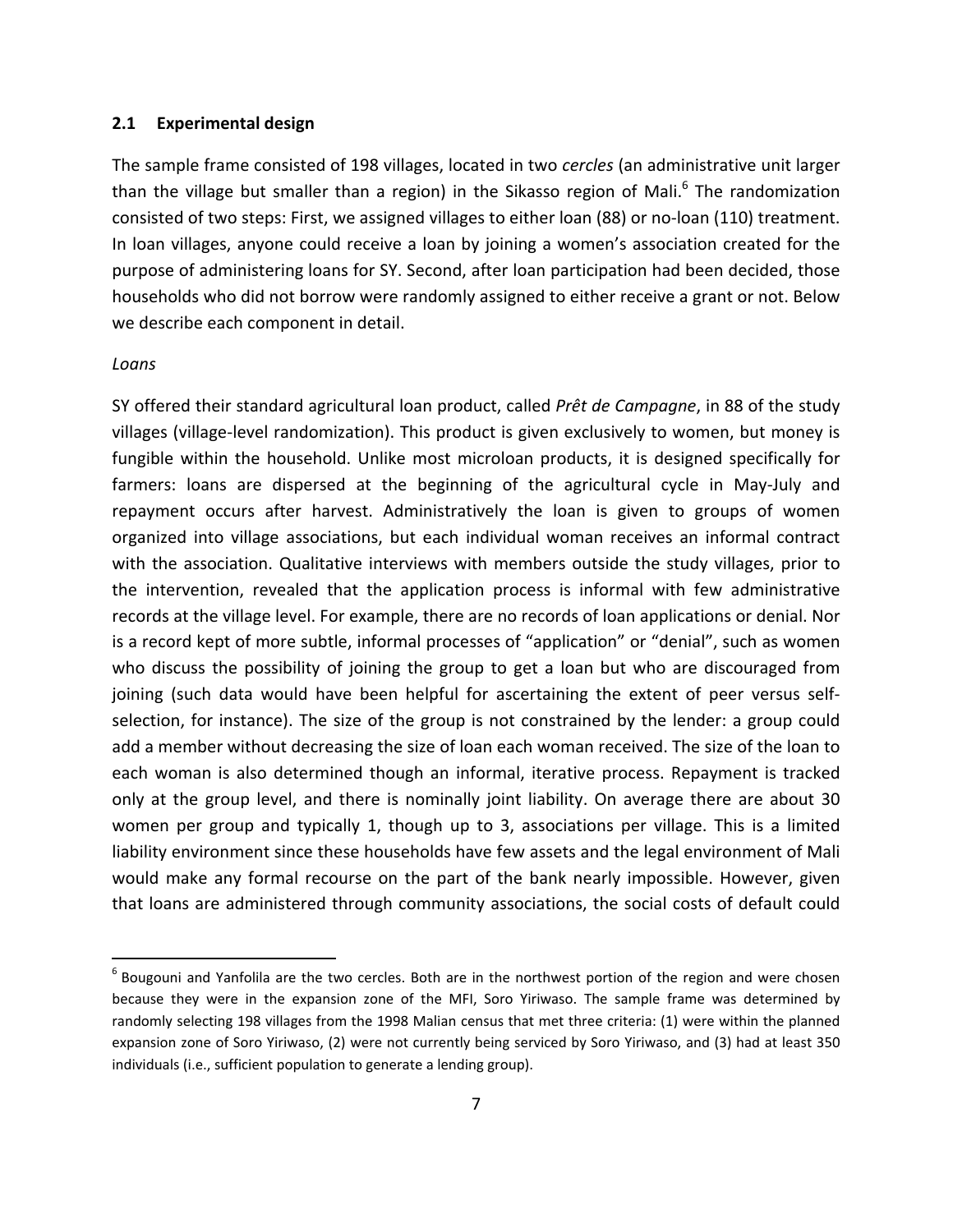be quite high. In practice we observe no defaults over the two agricultural cycles where we were collaborating with SY.<sup>7</sup>

The annual interest rate is 25% plus 3% in fees and a mandatory savings of 10%. SY offered loans in the study villages for the 2010 and 2011 agricultural seasons. The average loan size in 2010 was 32,000 FCFA (US\$113).8

## *Grants*

Grants worth 40,000 FCFA (US\$140) were distributed by Innovations for Poverty Action (with no stated relationship to the loans or SY) to about 1,600 female survey respondents in May and June of the agricultural season of 2010‐2011. In the 110 no‐loan villages, households were randomly selected to receive grants and a female household member – to parallel the loans – was always the direct recipient. US\$140 is a large grant: average input expenses, in the absence of the grant, were US\$196 and the value of agricultural output was US\$522. The size of the grant was chosen to closely mimic the size of the average loan provided by SY, though *ex post* the grant ended up being slightly larger on average than loans. In no‐loan villages, we also provided some grants to a randomly selected set of men, but we exclude those households from the analysis in this paper. $9$ 

In loan villages, grant recipients were randomly selected among survey respondents who did not take out a loan.<sup>10</sup> We attempted to deliver grants at the same time in all villages, but administrative delays on the loan side meant that most grants were delivered first in no‐loan villages, and there is an average 20‐day difference between when no‐loan households received their grants from their counterparts in loan villages. We discuss the implications of this delay in section 3.2.1.

 $<sup>7</sup>$  This is not atypical for Soro. In an assessment conducted by Save the Children in 2009, 0% of Soro's overall</sup> portfolio for this loan product was at risk (> 30 days overdue) in years 2004‐2006, rising to only .7% in 2007.

 $8$  We use the 2011 PPP exchange rate with the Malian FCFA at 284 FCFA per USD throughout the paper.

<sup>&</sup>lt;sup>9</sup> These data are intended for a separate paper analyzing household dynamics and bargaining, and we do not consider them useful for the analysis here since loans were only given to women.

 $10$  We determined who took out a loan by matching names and basic demographic characteristics from the loan contracts between the client and Soro Yiriwaso, which Soro Yiriwaso shared with us on an ongoing basis. There were a few cases (67) where Soro Yiriwaso allowed late applications for loans and households received both a grant and a loan. The majority (41 out of 67) of these cases occurred because there were multiple adult women in the household, and one took out a loan and another received a grant. We include controls for these households. The results are similar if the observations are excluded.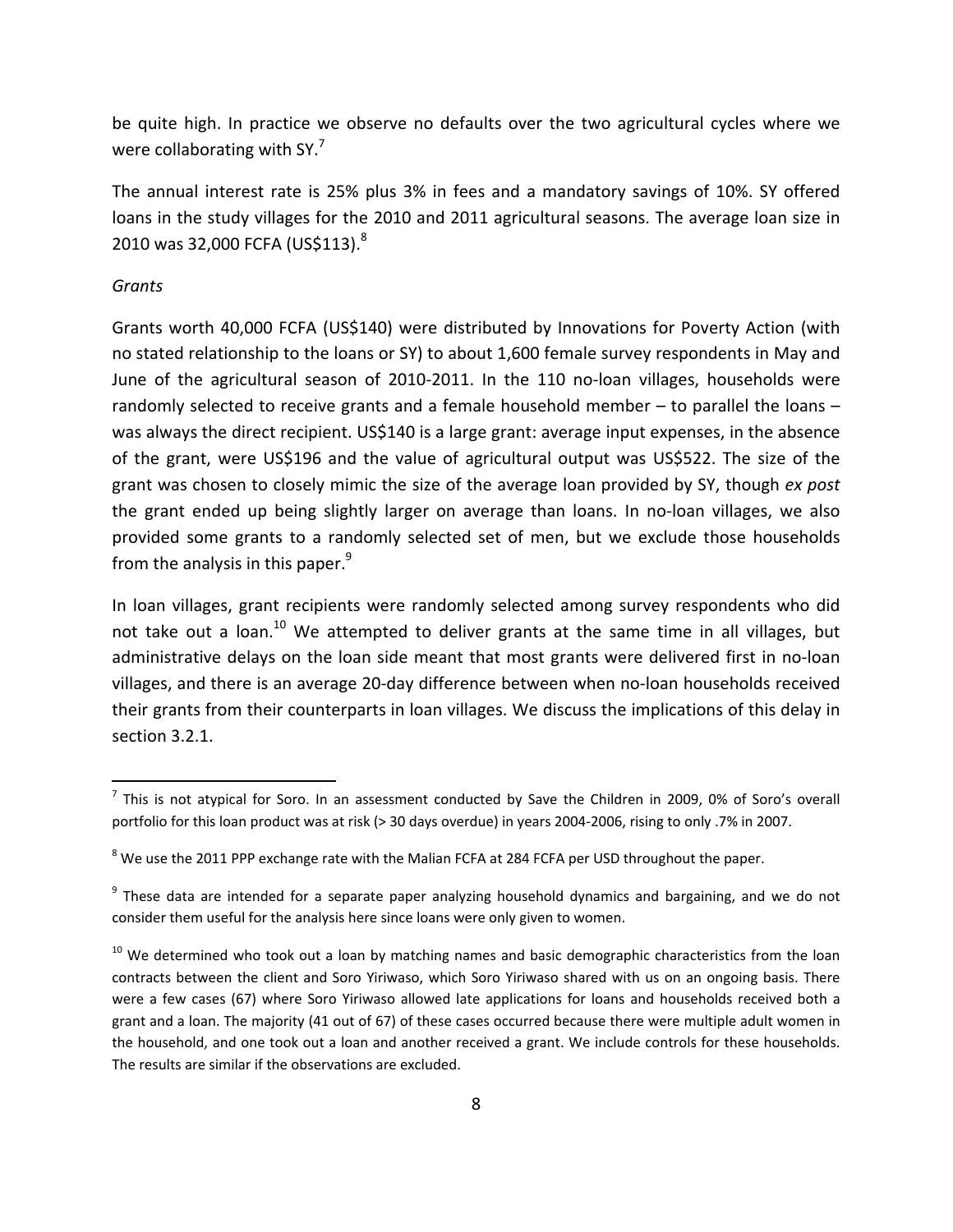In order to minimize the possibility of dynamic incentives to not borrow, we informed recipients that the grants were a one‐time grant, not an ongoing program, and also distributed some grants in loan villages to some borrowers who were not in the survey, so that it was not obvious that borrowing precluded someone from being a grant recipient.

## **2.2 Data**

Figure 2 shows the timeline of the project. The baseline was conducted in January‐May 2010. A first follow‐up survey was conducted after the first year of treatment and the conclusion of the 2010 agricultural season $^{11}$  in January-May 2011, and a second follow-up survey was conducted after the second year of treatment and the conclusion of the 2011 agricultural season in January‐May 2012. In the three rounds, similar survey instruments covered a large set of household characteristics and socioeconomic variables, with a strong focus on agricultural data including cultivated area, input use and production output at individual and household levels. We also collected data on food and non-food expenses of the household as well as on financial activities (formal and informal loans and savings) and livestock holdings.

# **2.3 Randomization, balance check and attrition**

The randomization was done after the baseline using a re-randomization technique ensuring balance on key variables.<sup>12</sup> The randomization of the provision of grants was done at the household level, while the loan randomization was at the village level. Moreover, we did

 $11$  We also conducted an "input survey" on a subsample of the sample frame right after planting in the first year (September‐October 2010), in order to collect more accurate data on inputs such as seeds, fertilizer and other chemicals, labor and equipment use. This input survey covered a randomly selected two thirds of our study villages (133 villages) and randomly selected half of the households (stratifying by treatment status) to obtain a subsample of 2,400 households. We use the input survey if conducted, and if not we use the end of season survey. We also control for timing of the collection of the data in all relevant specifications.

 $12$  First, a loop with a set of number of iterations randomly assigned villages to either loan or no-loan, and then we selected the random draw that minimized the t-values for all pairwise orthogonality tests. This is done because of the difficulties stratifying using a block randomization technique with this many baseline variables. The variables used for the loan randomization were: village size, an indicator for whether the village was all Bambara (the dominant ethnic group in the area), distance to a paved road, distance to the nearest market, the percent of households having a plough, the percentage of women having a plough, fertilizer use among women in the village, average literacy rate, and the distance to the nearest health center. For household-level randomization we used: whether the household was part of an extended family; was polygamous; the primary female respondent's: land size, fertilizer use, and whether she had access to a plough; an index of the household's agricultural assets and other assets, and per capita food consumption. See Bruhn and McKenzie (2009) for a more detailed description of the randomization procedure.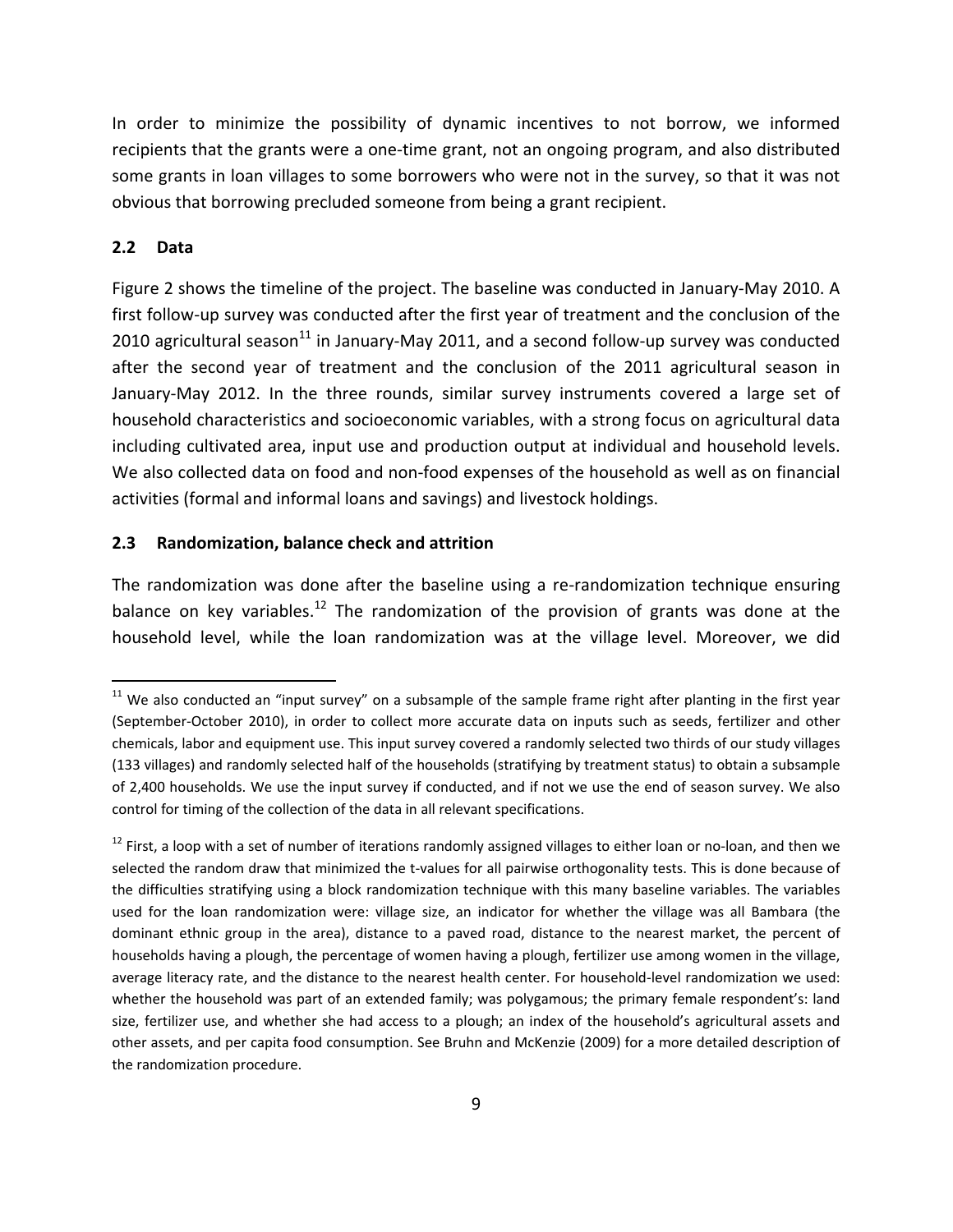separate randomization routines for the grant recipients in the loan and no-loan villages. We control for all village and household‐level variables used in the re‐randomization routine and interactions of the household‐level variables with village type (loan or no‐loan) in all analyses.

We conduct different tests to verify that there are no important observable differences between the different groups in the sample, using variables not included in the randomization procedure. Appendix Table A1 looks at baseline characteristics across three comparisons: (i) loan to no-loan villages; (ii) grant to no-grant households in no-loan villages; and (iii) grant to no‐grant households in loan villages. Few covariates are individually significantly different across the three comparisons, and an aggregate test in which we regress assignment to treatment on the set of 11 covariates fails to reject orthogonality for each of the 3 comparisons (p‐value of 0.26, 0.91 and 0.67, respectively, reported at the bottom of the table).

Our attrition rate is low: approximately one percent each round. Regardless, Appendix Table A2 reports tests for differential attrition comparing the same groups as in Table A1, from baseline to the first follow‐up and to the endline. For each of the three comparisons, we fail to reject that attrition rates are on average the same in the compared groups for both follow up years. In a regression of attrition on the nine covariates, treatment status, and the interaction of nine covariates and treatment status, a test that the coefficients on treatment status and the interaction terms are jointly zero fails to reject for all but one of the six regressions (results on bottom row of Appendix Table 2).

### **3 Selection into loans**

We focus on agricultural outcomes, so consider agricultural output  $Q$ .  $Q_B(Z, E)$  is the output of a household that borrows and  $Q_N(Z, E)$  is the output of a household that does not borrow ( $q_B$ , z and  $\epsilon$  will denote particular realizations of the random variables  $Q_B$ , Z and E).  $Q_B$  depends on Z (a vector of characteristics of the household all of which are known to the household and to the SY lending group in the household's community but which may or may not be observed by us) and  $E$  (the realization of random production shock, which is unknown to either the household or the lender at the time the loan decision is made). Of course, we never observe both  $Q_B$  and  $Q_N$  for any particular household. The selection process into borrowing  $S(Z)$ depends on the same vector of household characteristics  $Z$ ; the institutional structure of the SY lending group provides no suggestion that the selection process involves characteristics other than those that may also influence the distribution of output. The household borrows and we observe  $Q_R$  if and only if  $S(Z) \geq 0$ . The line of research culminating in Heckman and Vytlacil (2005) and Eisenhauer et al (2015) provides a robust approach to understanding the selection process and to estimating important aspects of the joint distribution of  $(Q_B, Q_N)$ . In the context of this credit market, however, we lack suitable exclusion restrictions to directly apply this line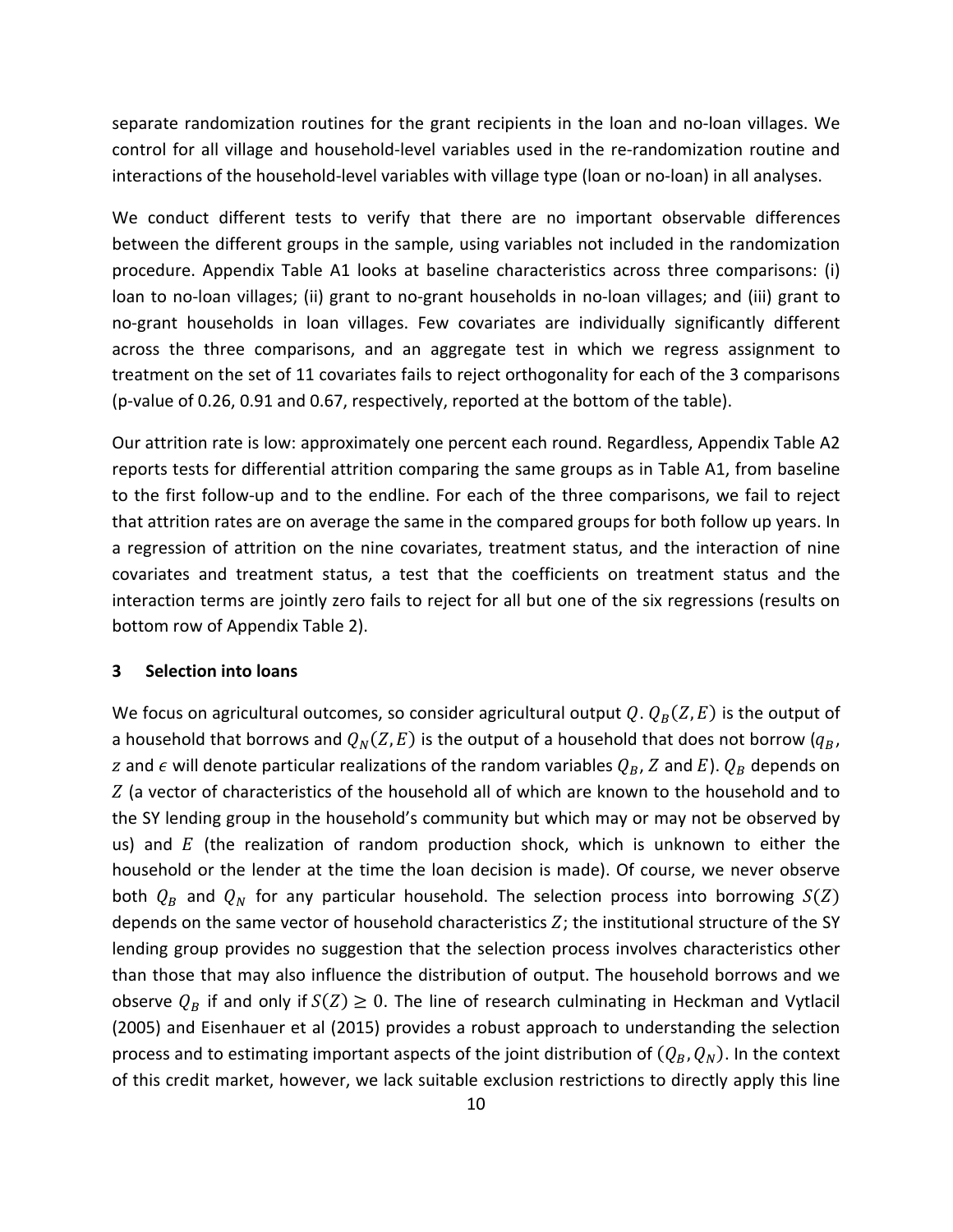of research. Instead, our two‐stage randomization provides important information about expected returns to investment conditional on selection (or not), and then in section 4, we add additional structure from a model of the credit market that distinguishes self‐selection from lender screening (thus our approach incorporates a dimension of the selective trials discussed by Chassang et al (2012)). We show that these different selection processes have distinguishable implications for the observed distribution of farming outcomes for those with and without grants, in the random sample of all households versus in the selected sample of non‐borrowers.

In the random set of communities not offered loans, cash grants were distributed to randomly selected households. Compliance with respect to take up of these grants was 100%. Hence there is no selection into the grant program itself. Let  $Q_G(Z, E)$  be the output for a household that receives a grant and  $Q_{NG}(Z, E)$  be the output of a household that does not receive a grant. We assume that  $Q_{NG}(Z, E) \equiv Q_N(Z, E)$ ; conditional on the household's characteristics, a household not receiving a grant achieves the same output as a household not borrowing. The household-level randomization of grants permits us to estimate the unconditional expectation  $E(Q_G(z, \epsilon) - Q_N(z, \epsilon))$  and also the unconditional marginal distributions  $F_G(q_G)$  and  $F_N(q_N)$ .

Similarly, in the random set of communities offered loans, cash grants were distributed to randomly selected households who did not borrow. Thus, for households in these communities that did not borrow (i.e.,  $S(Z) < 0$ ), we are able to estimate the conditional expectation  $E(Q_G(z,\epsilon) - Q_N(z,\epsilon) | S(z) < 0)$  and the conditional marginal distributions  $F_G(q_G|S(z) < 0)$ and  $F_N(q_N|S(z) < 0)$ . In the villages offered loans,  $prob(S(z) < 0)$  is observed, so we can estimate  $E(Q_G(z, \epsilon) - Q_N(z, \epsilon) | S(z) \ge 0)$ . Thus we can estimate the returns to cash grants achieved in agriculture by households who select into borrowing, versus those who do not.<sup>13</sup>

## **3.1 Observable characteristics of borrowers versus non‐borrowers**

Take-up of the loans, determined by matching names from administrative records of SY with our sample, was 21% in the first agricultural season (2010-11) and 22% in the second (2011-2012). Despite the similarity in overall take-up numbers, there is a lot of turnover in clients.

<sup>&</sup>lt;sup>13</sup> If  $Q_G(Z,E) \equiv Q_B(Z,E)$ , that is, the grant is used in the same way that a similarly -sized loan would be put, we also can estimate the returns to loans for those who borrow versus those who do not. This is likely too strong an assumption, because households with a variety of possible investments to make could choose to invest a grant differently from a loan. However, in section 5, we show that a comparison between our direct estimate of  $E(Q_{\alpha}(z,\epsilon)-Q_{\alpha}(z,\epsilon))S(z)\geq 0$  and the independent ToT estimate of the impact of the lending program does not permit us to reject the hypothesis that grants and loans have the same effects on investment and output among the selected set of borrowers.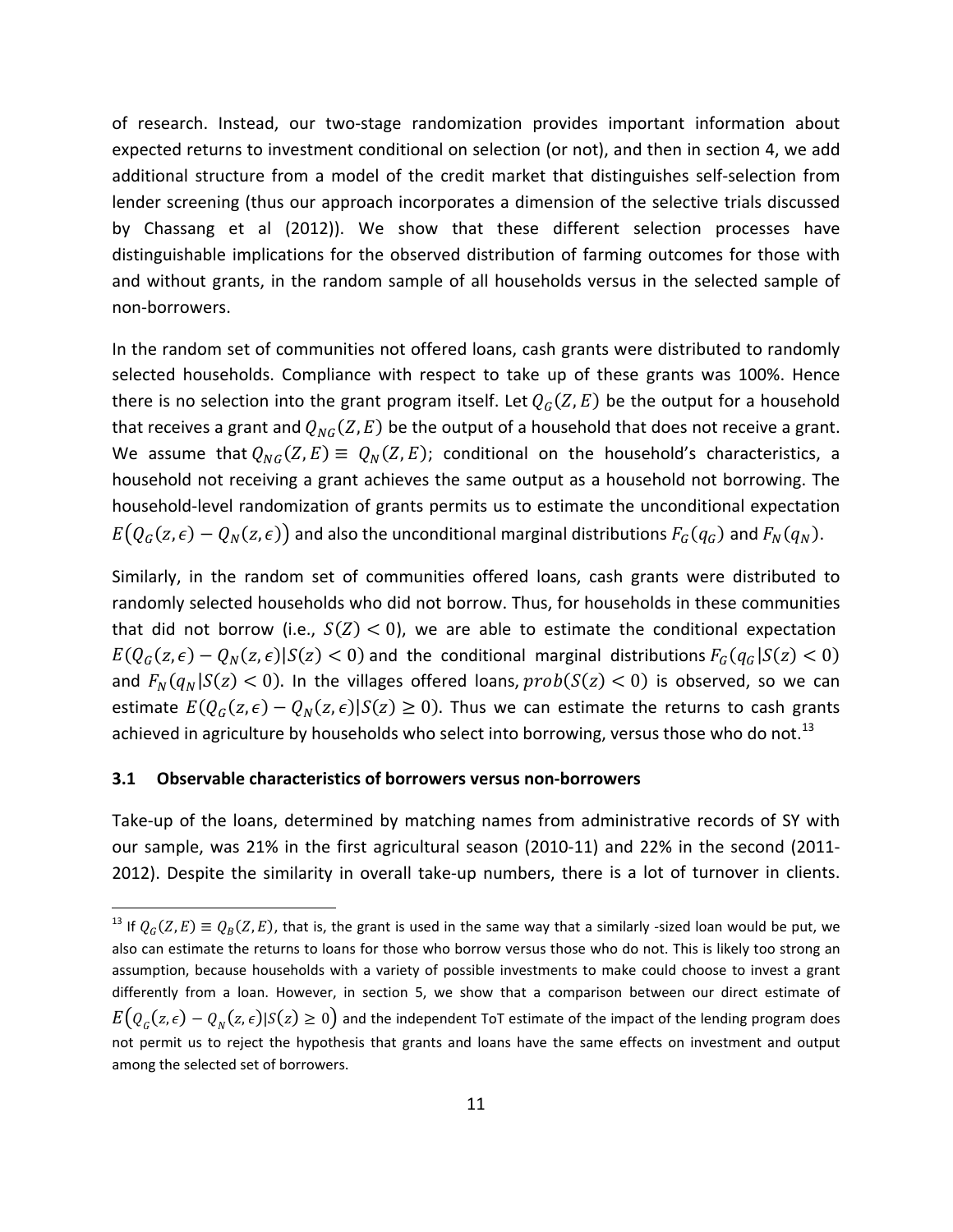Only about 65% of clients who borrowed in year 1 took out another loan in year 2. This overall take-up figure is similar to other evaluations of group-=based microcredit focusing on small enterprise (Angelucci, Karlan, and Zinman 2015; Attanasio et al. 2015; Banerjee, Duflo, et al. 2015; Banerjee, Karlan, and Zinman 2015; Crépon et al. 2015; Tarozzi, Desai, and Johnson 2015). Table 1 provides descriptive statistics from the baseline on households who choose to take out loans in loan villages, compared to non‐clients in those villages. Information on the household as a whole as well as the primary female respondent and primary male respondent is reported. There is a striking pattern of selection into loan take‐up: households that invest more in agriculture, have higher agricultural output and net revenue. Net revenue is our best proxy for profits: it is net of most, but not all, expenses. It is the value of harvest (whether sold, stored or consumed) minus the cost of fertilizer, manure, herbicide, insecticide, hired labor, cart and traction animal expenses (rental or maintenance), and seed expenses (although valuing last year's seeds at zero). We do not subtract the value of own, family or other unpaid labor or the implicit rental value of land used, because both the land and labor markets are too thin to have relevant market prices to use in a calculation of profits. Borrowers also have more agricultural assets and livestock. Figure 3 demonstrates that this holds across the whole distribution. Women in households who borrow are also more likely to own a business and are more "empowered" by three metrics: they have higher intra-household decision-making power, are more socially integrated, and are more engaged in community decisions.<sup>14</sup> Households that borrow also have higher consumption at baseline than non‐clients.

# **3.2 Returns to the grant in loan and no‐loan villages**

Panel A of Table 2 shows the estimates from the following regression using the two years of follow up data we have on farm investments and output.

 $14$  All three of these variables are indices, normalized by the no-grant households in no-loan villages. The household decision‐making index includes questions on how much influence she has on decisions in the following domains: food for the household, children's schooling expenses, their own health, her own travel within the village, and economic activities such as fertilizer purchases and raw materials for small business activities. The community action index includes questions on: how frequently she speaks with different village leaders, and different types of participation in village meetings and activities. The social capital index includes questions about 7 other randomly selected community members from our sample and whether the respondent knows the person, are in the same organization, would engage in informal risk sharing and transfers with the person, and topics of their discussions (if any).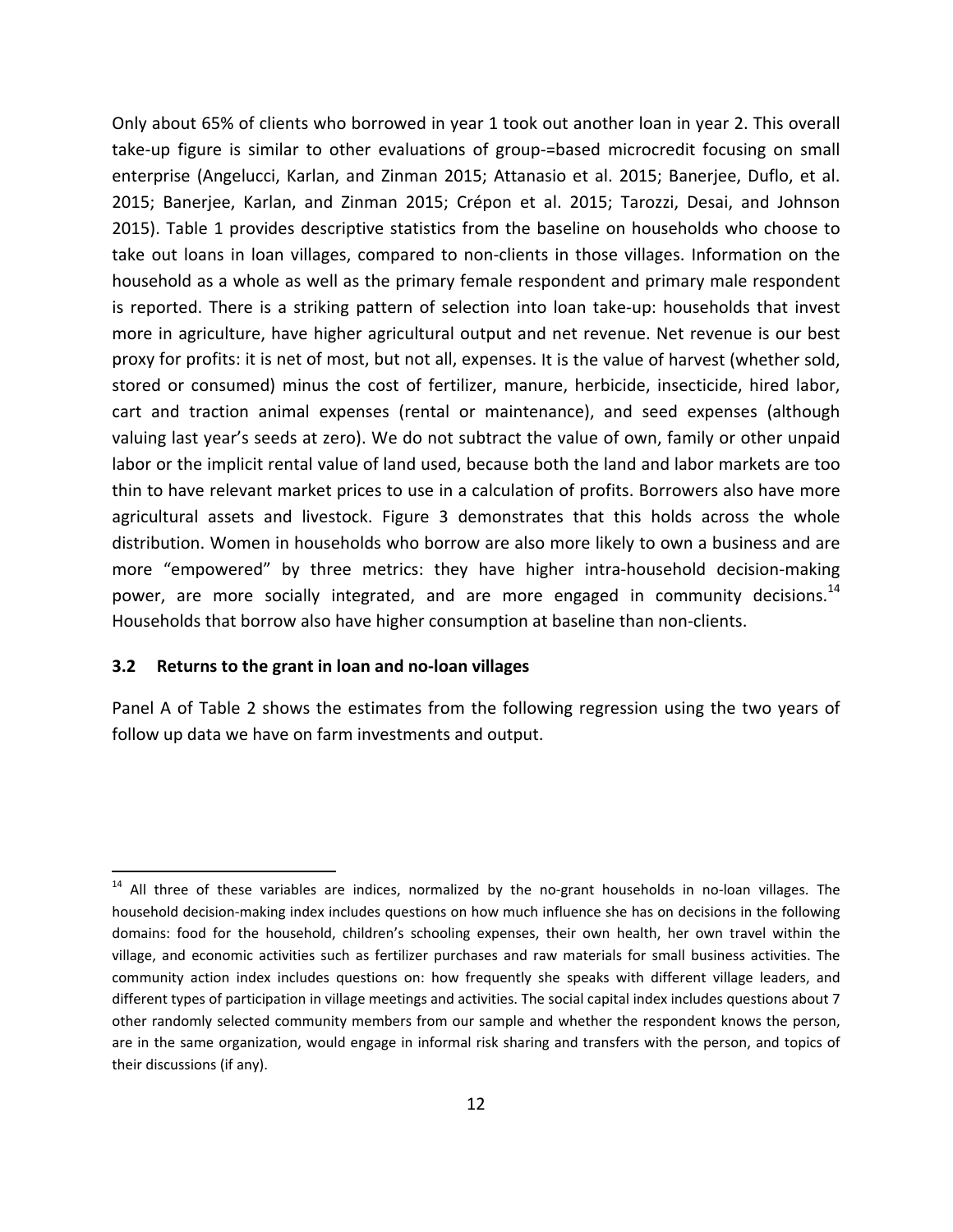(1)  $Y_{iit} = \alpha + \beta_1 grant_i \cdot I\{t = 2011\} + \beta_2 grant_i \cdot I\{t = 2011\} \cdot loan_i$  $+\beta_3 grant_i \cdot l\{t = 2012\} + \beta_4 grant_i \cdot l\{t = 2012\} \cdot loan_i$  $+\beta_5 I\{t = 2012\} + \beta_6 I\{t = 2012\} \cdot loan_i + X_{i} + \lambda_i + \epsilon_{i}$ 

where  $grant_i$  indicates individual i received a grant in May-June 2010, and  $loan_i$  indicates that the MFI offered loans in village j.  $I(t = 2011)$  is an indicator of the data round. We also include year by village type (loan vs no-loan) controls, and additional baseline controls  $(X)$  which include the baseline value of the dependent variable  $y_0$ <sup>15</sup> plus its interaction with year by village type, village fixed effects, and stratification controls described in section 2.3 and listed in the notes of the table.  $\beta_1$  and  $\beta_2$  are the primary coefficients of interest.  $\beta_1$  is the effect of the cash grant on the outcome  $Y_{ijt}$  in the no-loan villages, i.e., the average effect of the cash grant among all potential borrowers.  $\beta_2$  shows the differential impact of receiving a grant on the outcome  $Y_{ijt}$  for the households that did not borrow (in loan villages) compared to the random, representative sample in no‐loan villages.

Panel A of Table 2 shows the estimates from this regression for a variety of cultivation outcomes (inputs along with harvest output and net revenue) and Panel A of Table 3 shows the analogous estimates for other, non-cultivation outcomes such as livestock, small business ownership, consumption, and female empowerment.

## *3.2.1 Agriculture*

Columns (1)‐(6) look at agricultural inputs. We see in the first row that in households who did receive a grant in no-loan villages, compared to those who did not, the amount of land cultivated increased (0.17 ha, se=0.065) a small but significant amount. The grant also induced an increased in hired labor days (2.7 days, se=0.80). 2.7 days over the entire agricultural season is a small number, but these households use very little hired labor: the mean in the control in 2011 is only 17 days. Fertilizer (\$12, se=4.3) and other chemical inputs (\$9, se=2.2) also increased by 14 and 19 percent respectively. Total input expenses (excluding family labor and the value of land) increased by US\$28 (se=8.2), a 14 percent increase. The grants therefore led to an increase in agricultural investment. Columns (7)‐(8) show that output and farm net revenue also went up significantly. Output went up by 13 percent (\$67, se=19) and net revenue

 $15$  In cases where the observation is missing a baseline value, we instead give the lagged variable a value of -9 and also include an indicator for a missing value.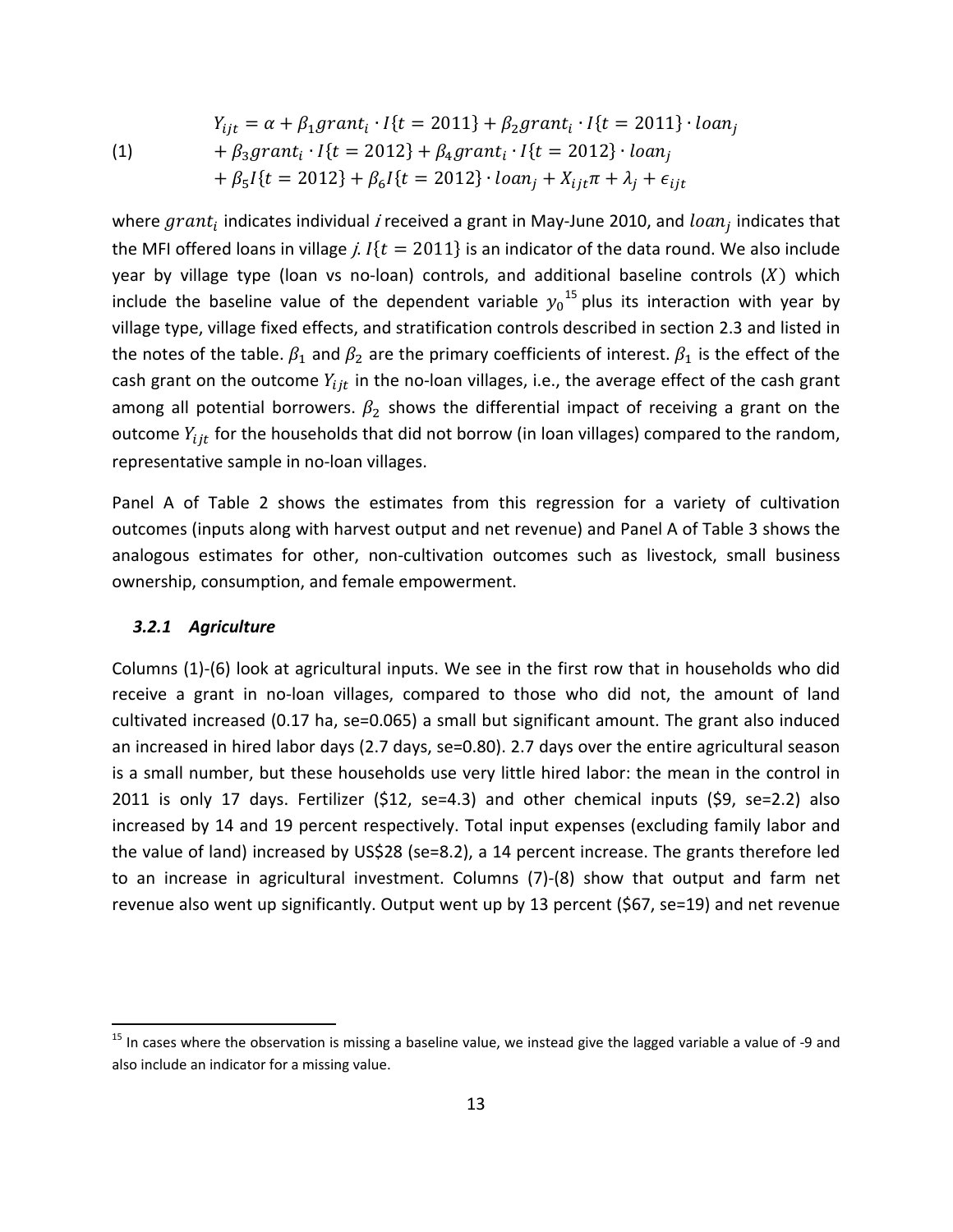by 13 percent (\$40, se=15). Overall, we see significant increases in investments and ultimately net revenue from relaxing capital constraints. <sup>16</sup>

Table 2 shows that the selected sample of households who did not take out a loan do not experience such positive returns when capital constraints are relaxed. Across the board, the estimates of the impact of the grant in loan villages in 2011 (year 1) are near zero. Column (1) shows that while households in no‐loan villages increased the amount of land cultivated as a result of the grant, households in loan villages (who did not take out a loan) by contrast did not ( $\beta_2$  is -0.15 ha, se=0.09 and the p value of the test that the sum of  $\beta_2$  and  $\beta_1$  is zero is 0.69). The interaction term for family labor days (‐8, se 6.5), fertilizer expenses (‐\$9, se=6.5) and other chemical expenses (‐\$6, se=3) are all negative, though only the latter is statistically significant. Total input expenses in loan villages do increase in response to the grant by \$20 (*p* value is 0.03), which is not statistically different from the estimate in no-loan villages of \$28. However, we see no corresponding increase in output nor in net revenue. The  $\beta_2$  interaction coefficient for output is similar in magnitude and negative (-\$47, se=28), offsetting the increase in output in no‐loan villages (\$67, se=19). The test that the sum of the two coefficients is different from zero is not rejected (p=0.33). Similarly for net revenue, the total effect in loan villages is actually negative (-\$3.30) and not significantly different from zero (p=.84). Thus while there is some evidence that among households who did not take out loans, the grant induced some increase in inputs, there is no evidence of increases in agricultural output nor net revenue – in stark contrast to the random sample of households in no‐loan villages.

These estimates imply that there is a great deal of heterogeneity in marginal returns to relaxing capital constraints across farmers, and that those who borrow are disproportionately those with high returns. The return in year 1 to the grant implied for would-be borrowers in no-loan villages is \$145.96 (se=67.75) in additional net revenue per \$100 of grant.<sup>17</sup> In contrast, the return for non-borrowers is negative, although not statistically significantly different from zero.

The analysis indicates that households who do not borrow are those without high returns in agriculture to cash transfers. In contrast to the literature on health products, where much of

 $16$  We are not estimating the marginal product of capital as in de Mel, McKenzie, and Woodruff (2008) but instead the "total return to capital"– i.e., cash. Beaman et al. (2013) showed in this same area that labor inputs also adjust along with agricultural inputs, making it impossible to separate the returns to capital from the returns to labor without an additional instrument for labor inputs. We are therefore capturing the total change in profits and investment behavior when capital constraints are relaxed.

<sup>&</sup>lt;sup>17</sup> Calculated as  $(\beta_1 + 0.79\beta_2)/(0.21 * 1.4)$  where 0.21 is the loan takeup rate in loan villages, and the grant size is \$140.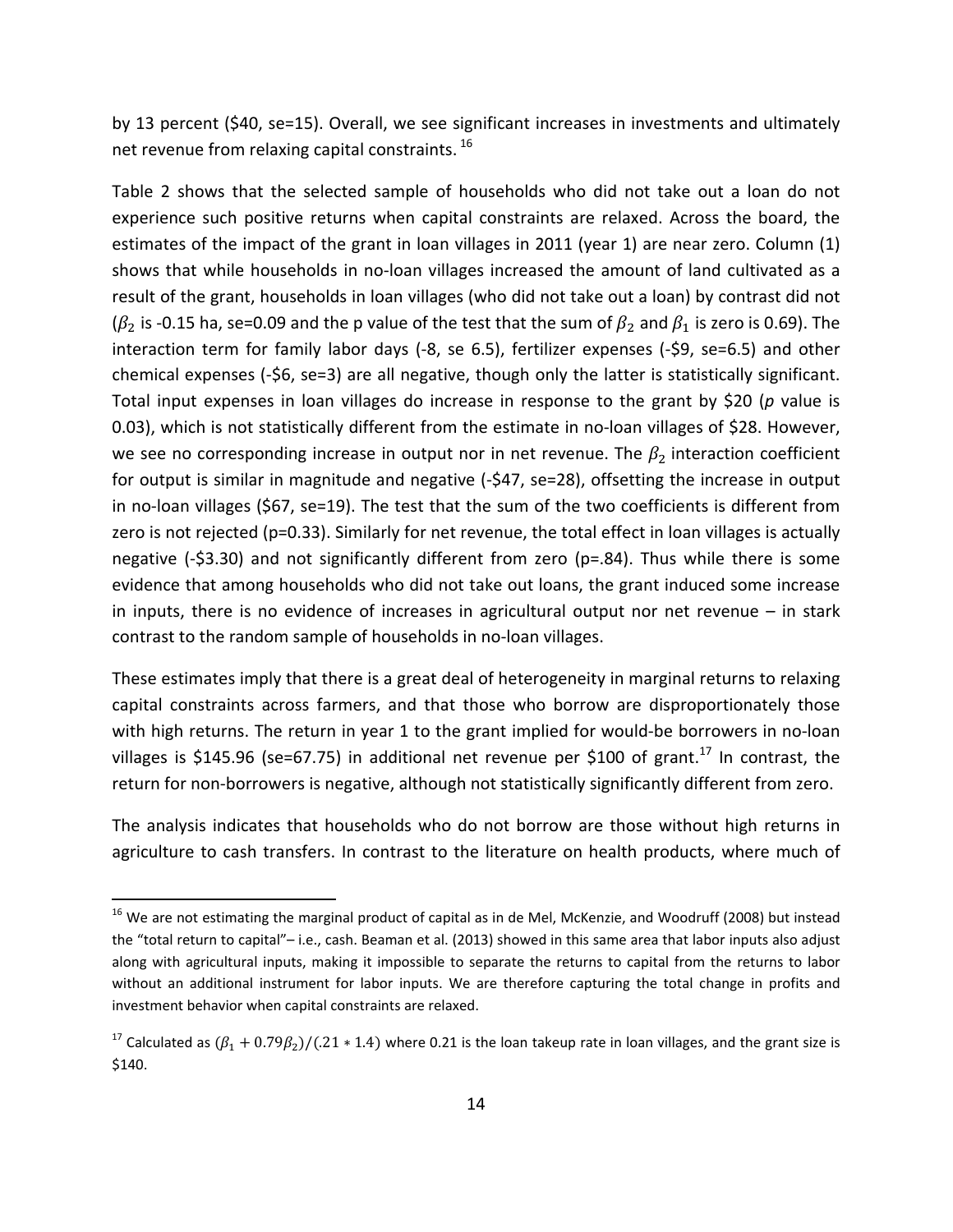the evidence points towards limited screening benefits from cost sharing (Cohen and Dupas 2010; Tarozzi et al. 2013), we find that the repayment liability does lead lower return households to be screened out. The design does not allow us to experimentally determine whether households are self-selecting (demand side) or being screened by the lender (supply side). We return to this question in section 4.

#### *Year 2*

We observe a persistent increase in output and net revenue in the 2011-2012 agricultural season (year 2) from the grant given in 2010, as shown by the  $\beta_3$  coefficients in Panel A of Table 2: output is higher in grant recipient households by \$50 (se=22) in Column (7) of Table 2 and net revenue by \$46 (se=17). This is striking since we do not observe grant‐recipient households spending more on inputs in Column 6 (\$2, se=10). One thing to note, however, is that some of the investments in year 1 may benefit year 2 output. There are also changes in agricultural practices which we may not capture with our measure of input expenses. For example, in 2011 grant-recipient households spend more on purchasing seeds. In 2012 these households spend no more on seeds than control households but they do use a larger quantity of seeds. This could reflect learning but also could reflect the use of hybrid seeds in year 2011 which provide some yield benefits the following year, even without re-purchasing seeds. This highlights that our simple accounting of 2011 net revenue as 2011 output minus 2011 inputs is imperfect as a measure of profits, but we have no way of constructing a depreciation rate for the various inputs. We also see a continued increase in the extensive margin of fertilizer use but not in (average) expenses.

In year 2, we see a similar negative interaction term,  $\beta_4$ , on net revenue in Column (8) as in year 1, though not significant at the 10% level (‐\$33, se=23). The lower net revenue may be a result of higher input use: Column (6) shows that, in loan villages, grant‐recipient households spent more on input expenses (\$30, se=17.1) than control households in 2012.

### *Timing*

One concern about our interpretation of the results is that on average, households received grants in loan villages 20 days later than in no‐loan villages because of delays in the administration of the loans. If farmers in no‐loan villages received grants too late in the agricultural cycle to make productive investments, we would erroneously conclude that there is positive selection into agricultural loans when in reality the result is attributable to our experimental implementation. This is particularly a concern since we observe farmers increase the amount of land they farm, which is a decision which occurs very early in the agricultural cycle. In Appendix Table A3, we look at land cultivated (i.e., an investment decision made early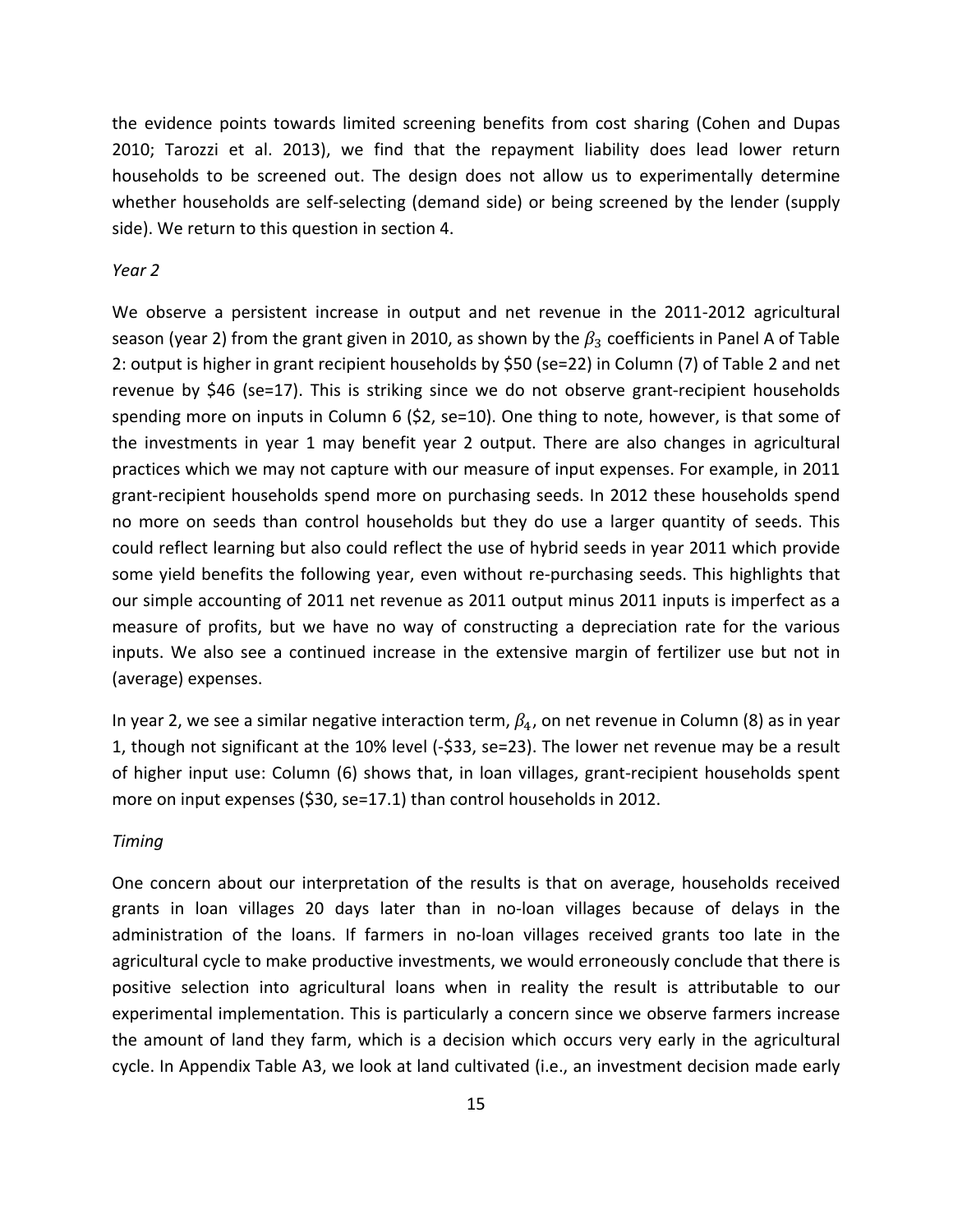in the process) and an index of all the agricultural outcomes and find no relationship with the timing of the grant, among the grant-recipient households in no-loan villages.<sup>18</sup>

### *Spillovers*

It is possible that households received neither grants nor loans were indirectly affected by the study interventions, either positively (if grants or loans were shared) or negatively (through general equilibrium effects on locally determined prices). We do not have a perfect way to address such spillovers. We do, however, have data from an additional 69 villages in the same administrative units (cercles) as our study villages.<sup>19</sup> Appendix Table 4 shows that no-grant households in no‐loan villages had similar agricultural practices to households in villages where we did no intervention. There are no significant differences in land cultivated, suggesting that the increase in land cultivated among grant recipients was not zero-sum with households who did not get a grant. There are also no significant differences in total input expenses, value of the harvest, and net revenue. The one significant difference is the number of hired labor days (column 3). Non‐grant recipients in no‐loan villages hired more labor by four labor days. While this is precisely estimated and a point estimate comparable to main treatment effect in Panel A of Table 2, recall that this is four man‐days over the entire course of the agricultural season and therefore unlikely to have affected total output and net revenue.

## *3.2.2 Other outcomes*

Table 3 shows the estimates of equation (1) looking at outcomes other than agriculture. The most striking result is in Columns (1) and (2): grant‐recipients households in no‐loan villages are more likely to own livestock (11 percentage points, se=0.014), and there is a large (\$163, se=70) increase in the value of total livestock compared to no‐grant households. This represents a 13% increase in the value of household livestock, and is slightly larger than the value of the grant itself. Recall we saw in Table 3 that households also spent an extra \$28 on cultivation investments. The livestock value is measured several months after harvest; these results may

 $^{18}$  We look at two main specifications: one in which we include date the grant was received linearly and with its square, and a second which splits the sample into the first half of the grant period and the second half (since most of the grants in the loan‐available villages were distributed in the second half). In both cases we control for whether this was the team's first visit to the village (revisit to village).

<sup>&</sup>lt;sup>19</sup> Our partner organization would only commit to not enter 110 villages, which serve as our no-loan villages. The villages we use as no-intervention villages were leftover replacement villages and not entirely randomly selected. For example, the no‐intervention villages have larger average population size but fewer children per household than study villages. SY may have offered loans in up to 15 of the 69 villages in year 1. Removing those 15 villages leaves Appendix Table 4 qualitatively unchanged.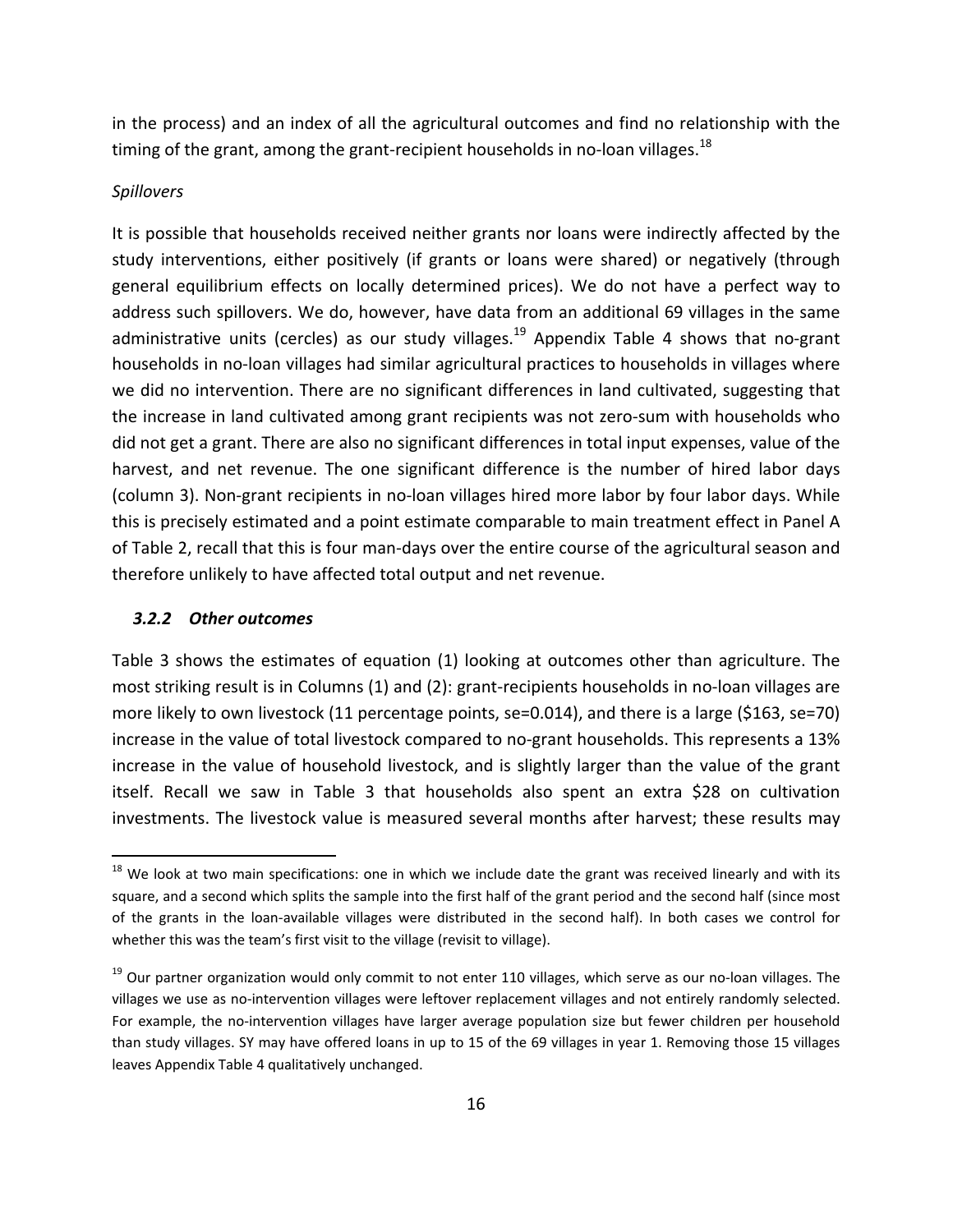indicate that post-harvest, households moved some of their additional farming profits into livestock.<sup>20</sup> We also find evidence that the grant increased the likelihood in no-loan villages that a recipient household had a small enterprise (3.8 percentage points higher, se=0.015), as shown in Column  $(3)$ .<sup>21</sup> Grant recipient households also consumed more, including 12% more food (Column 4, \$0.38 per day in adult equivalency, se=0.11) and 6% in non‐food expenditures (Column 5, \$2.69 per month, se=1.4). We find the latter persistent in year 2 but food consumption not. Columns (6)‐(9) show no main effect of the grant on whether the household has any financial savings, membership in rotating, savings and loans associations (ROSCAs), education expenses or medical expenses.<sup>22</sup>

The investment and spending patterns among grant recipient households in loan villages for the most part echo those described above in no-loan villages. Column (1) shows that while grant recipients in loan villages were overall more likely to own livestock than their control counterparts, the magnitude of the effect is about half as large as in the no‐loan villages (interaction term is ‐3.9 percentage points, se=0.022). The remainder of the outcomes however show few differences. $^{23}$ 

Taken together, Panel A of Table 3 shows that the grants benefited households in a variety of ways. However, we have no strong evidence that households in loan villages, who did not experience higher agricultural output and net revenue as in no-loan villages, used their grants to invest in alternative higher‐return activities other than cultivation.

<sup>&</sup>lt;sup>20</sup> We may also over-value recently-purchased livestock which may be younger or smaller in treatment households since we use village-level reports of livestock prices to value livestock quantities for all households.

 $21$  Appendix Table 5 shows in Column (1) that despite increasing the extensive margin of small business, we do not measure an increase in business profits after year 1.

 $22$  Columns (2) through (4) of Appendix Table 5 also show no impact in year 1 on women's empowerment, involvement in community decisions nor social capital, respectively.

<sup>&</sup>lt;sup>23</sup> The only outcome which suggests potential heterogeneity in behavior upon receiving a grant between our random, representative households in no-loan villages and our selected sample in loan villages is medical expenses, in Column (9). Medical expenses (in the last 30 days) are marginally‐significantly higher in loan grant households (\$4.90, se=2.51), since medical expenses may have declined (-\$2.53, se=1.85) among grant recipients in no-loan villages. The total effect in loan villages is not statistically different from zero (p=0.16). This is a difficult outcome to interpret because having more resources could mean a household is more likely to treat illnesses they experience but are also more able to invest in preventative care, making the prediction of the treatment effect ambiguous.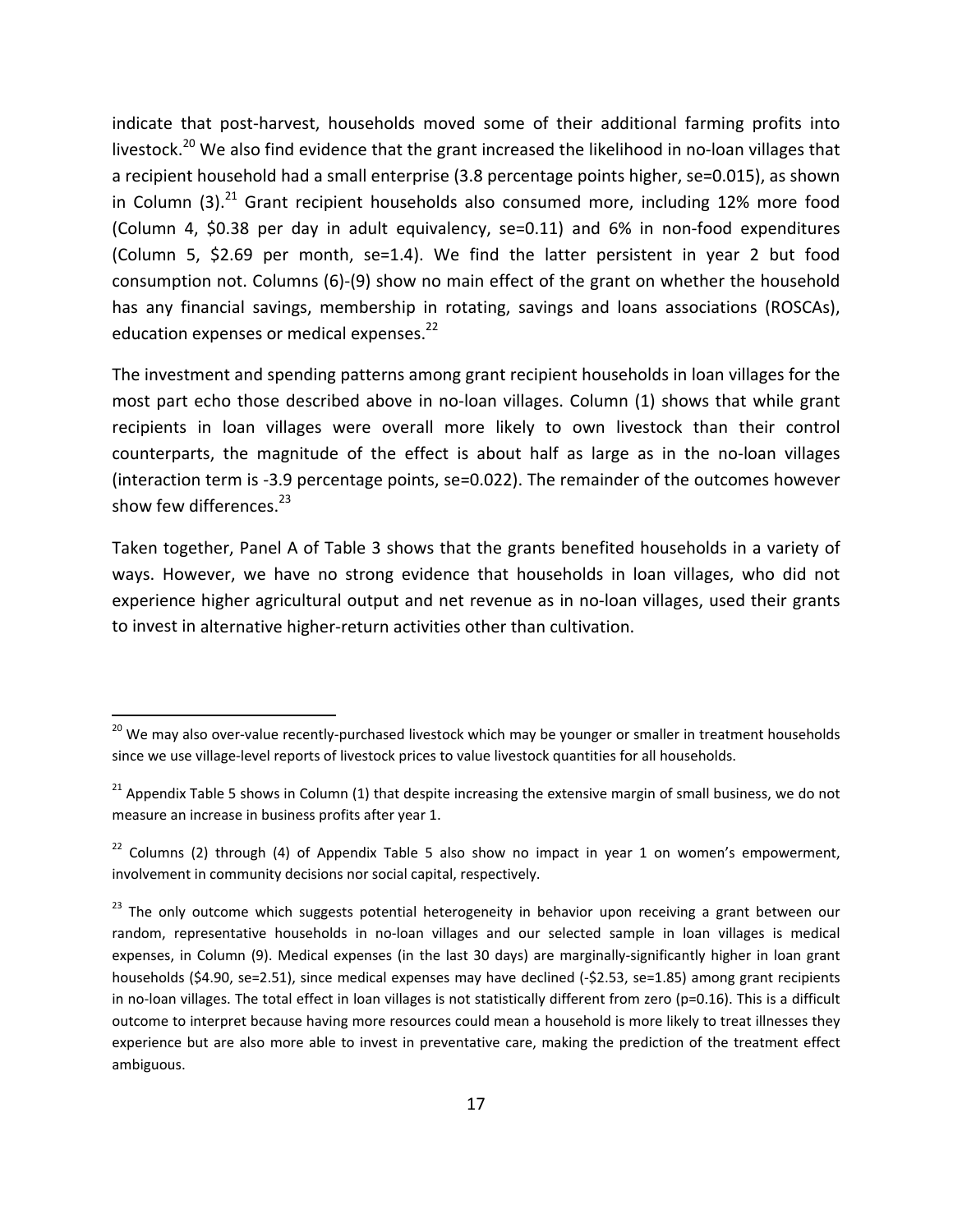## *Year 2*

In year 2, we see persistent impacts for some key outcomes in no-loan villages  $(\beta_3)$ . Columns (1) and (2) demonstrate that grant-recipient households are more likely to own livestock (0.09, se=0.015) and continue to hold more livestock assets (\$180, se=101) than control households in no-loan villages. They are also more likely to own a business (3 percentage points, se=0.013).<sup>24</sup> There is no increase in food consumption in year 2 (\$0.05, se=0.17) but an increase in monthly non‐food expenditure (\$3.72, se=2.1). Households are also more likely to have financial savings (3.5 percentage points, se=0.019) and be members of rotating savings and loans associations (ROSCAs) (3.9 percentage points, se=0.019). Columns (9)‐(10) show that there continues to be no measurable impact on educational expenses (\$0.42, se=3.64), or medical expenses (‐\$0.76, se= $1.80$ ).<sup>25</sup>

Table 3 shows that, similar to year 1, there is little evidence of households in no‐loan villages using grants differently than those in loan villages across this set of non-agricultural outcomes (livestock ownership, owning a small business, and consumption) in year 2. There is an alternative hypothesis that the loan selected in people with short‐run investments (i.e., those with payoffs within one year), and non-borrowers invested their grants in longer-term investments. However, even by the end of the second year, we do not see profit increases (for non‐borrowers in loan villages who receive grants) from enterprise investment, longer‐term farm investments, or other long-term investments such as education, to support this hypothesis; nor does the qualitative information from the field support this alternative hypothesis.

# **3.3 Unobservable versus observable predictors of marginal returns**

Table 1 demonstrated that loan-takers are systematically different at baseline than those who do not take out loans on a number of characteristics, including those which are surely important in cultivation: they have more land, spend more in inputs, and enjoy higher output and net revenue. These baseline characteristics may be enough to predict who could most productively use capital on their farm. Theoretically the prediction is ambiguous: many models would predict that those who have the highest returns are households who are the most credit

 $^{24}$  Appendix Table A5 shows in Column (1) that business profits increase by 18% (\$41, se=18.5) in year 2.

<sup>&</sup>lt;sup>25</sup> Appendix Table A5 also suggests no change in intra-household bargaining (0.059 of a standard deviation, se=0.039) or community action (0.021, se=0.045). The social capital index in column (4) shows a significant rise of 0.09 of a standard deviation (se=0.034) in year 2.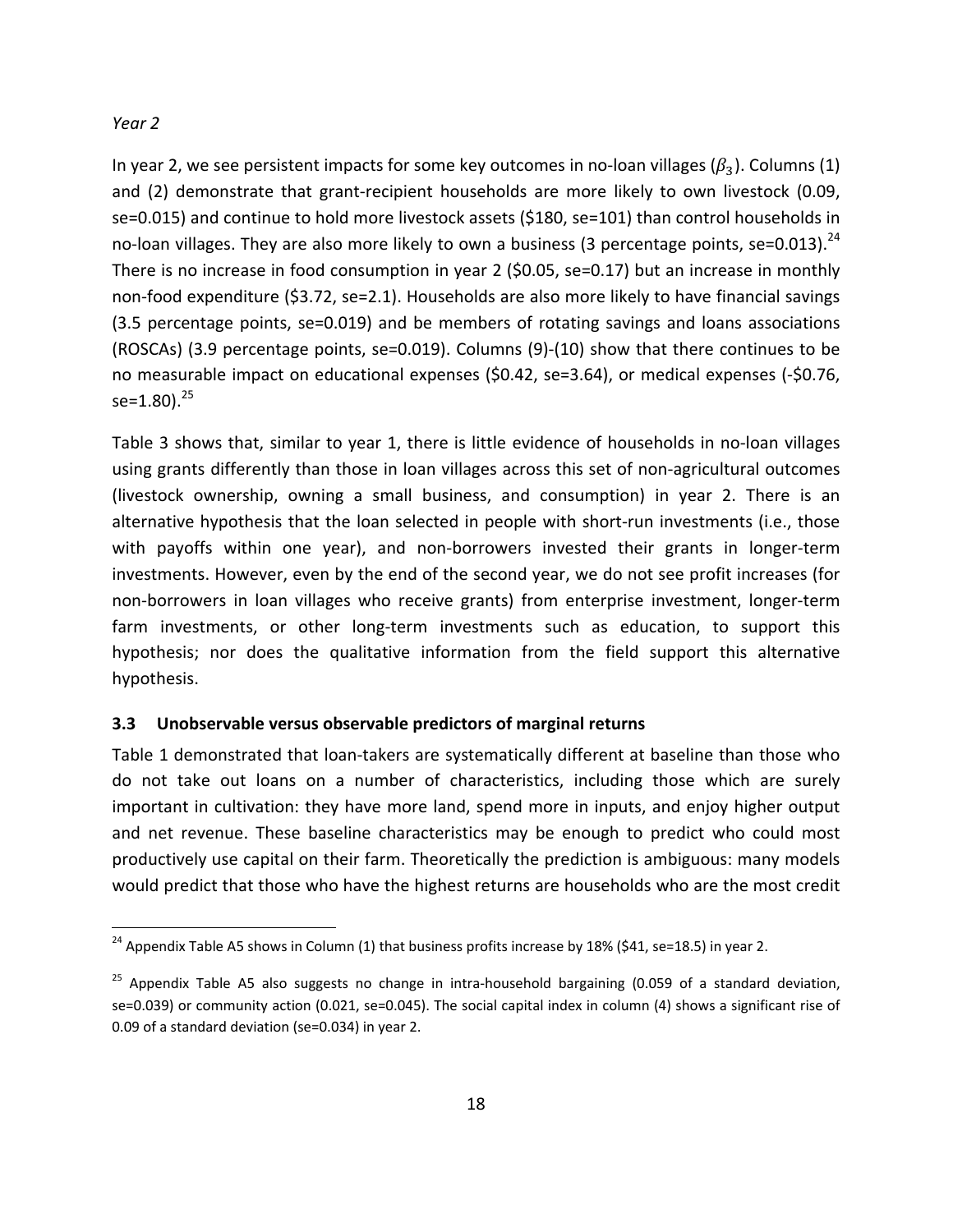constrained. We observe individuals who take out loans have on average *more* wealth in the form of livestock. This could mean they have lower returns to investments in cultivation. However, they may also have access to better technologies, like a plough, which could increase their returns to capital.

Here we examine whether the marginal returns from grants and the selection effect discussed above are predicted fully by characteristics observed in the baseline, or if there is additional selection that occurs based on unobservables. We use the same specification as earlier but also include baseline characteristics (Z) interacted with an indicator for receiving a grant, for year 1 and year 2.

(2)  
\n
$$
Y_{ijt} = \alpha + \beta_1 grant_i \cdot I\{t = 2011\} + \beta_2 grant_i \cdot I\{t = 2011\} \cdot loan_j
$$
\n
$$
+ \beta_3 grant_i \cdot I\{t = 2012\} + \beta_4 grant_i \cdot I\{t = 2012\} \cdot loan_j
$$
\n
$$
+ \gamma_1 grant_i \cdot Z_{ijt} \cdot I\{t = 2011\} + \gamma_2 grant_i \cdot Z_{ijt} \cdot I\{t = 2012\}
$$
\n
$$
+ \gamma_3 Z_{ijt} \cdot I\{t = 2011\} + \gamma_4 Z_{ijt} \cdot I\{t = 2012\}
$$
\n
$$
+ \beta_5 I\{t = 2012\} + \beta_6 I\{t = 2012\} \cdot loan_j + X_{ijt} \pi + \lambda_j + \epsilon_{ijt}
$$

We structure our analysis by sequentially increasing the controls we include in the regression, by first focusing on Z variables which would be fairly observable to microcredit institutions (MFIs), then including variables which would be fairly observable to the community and therefore may be included in peer screening mechanisms (as in group‐lending), and finally adding in our measure of risk aversion.

Table 4 shows our main empirical specification with net revenue as the outcome, with different baseline household-level controls. Column (1) is identical to Column (8) in Table 2 and is included for ease of comparison. Column (2) includes Z variables measured at baseline, and their interactions with grant receipt, that an MFI may be able to easily observe: the household's landholdings (in hectares), the value of their own livestock, agricultural net revenue, an indicator for whether the household has six or more adults (the  $90<sup>th</sup>$  percentile), an indicator for the presence of an extended family, and the number of children in the household. Column (2) shows that the estimates of the differential effect of the grant in loan versus no‐loan villages is reduced in magnitude slightly (-\$38.75, se=21.97 compared to -\$44 without controls) but continues to be significant at the 10% level. We show the coefficients from the interactions between some of these Z variables and grant receipt. Strikingly, higher baseline net revenues do not predict higher returns to the grant, on average. We also do not observe a statistically significant relationship between baseline livestock value or land size and returns to the grant. However, larger households do benefit more from the grants in years 1 and 2 than smaller households.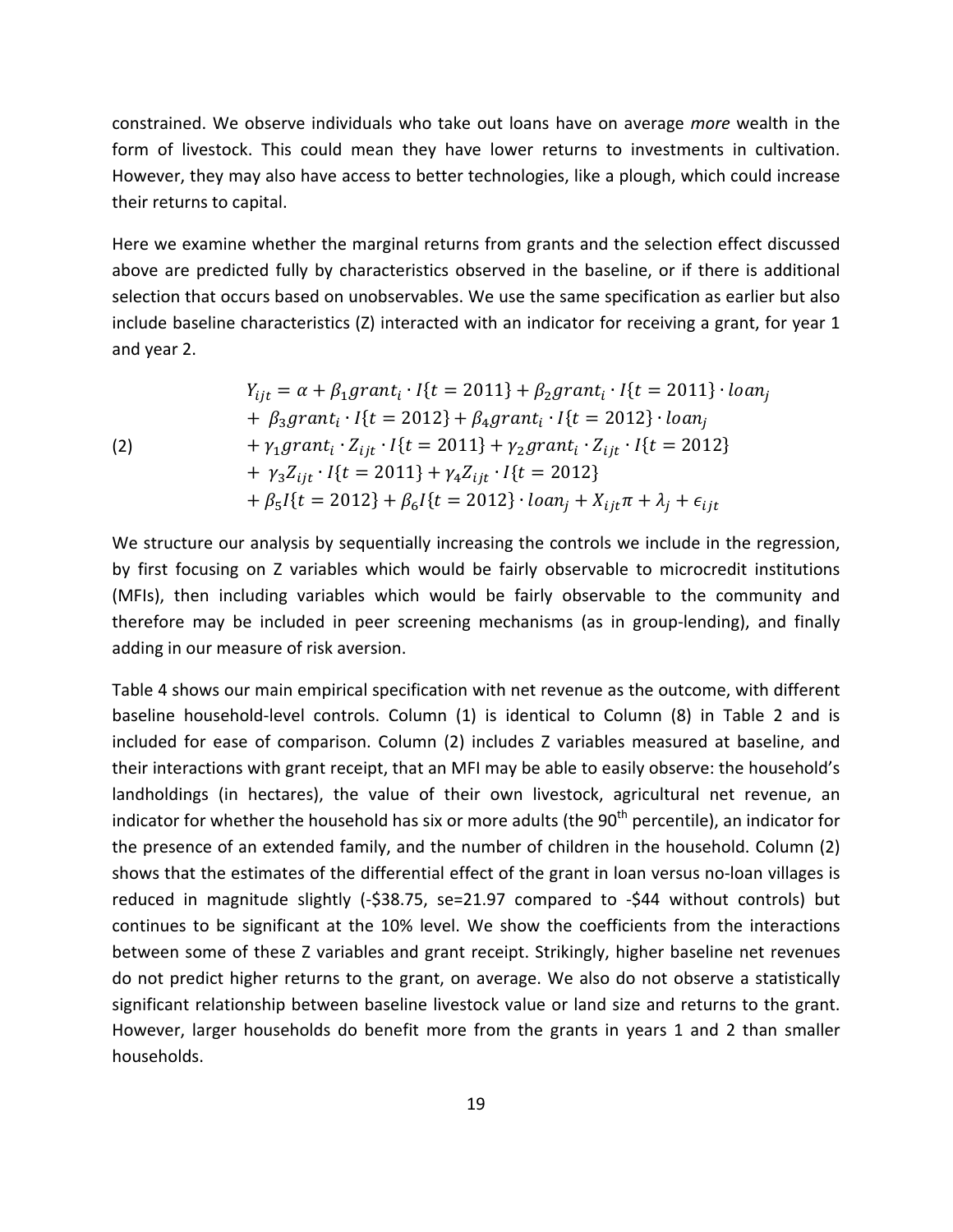Column (3) adds in additional information which would likely be known within the community and thus usable in a peer lending screening process: the primary female respondent's intrahousehold decision‐making power, her engagement in community decision‐making and her social capital. Finally, Column (4) also adds in a measure of risk aversion. Respondents were asked to choose between a series of lotteries, which vary in terms of their expected value vs risk. We include an indicator for choosing the perfectly safe lottery, which about half the sample chooses. In all specifications, the estimates on the differential impacts of the grants in loan versus no-loan villages are slightly smaller in magnitude but still negative and statistically significant at the 10% level. We therefore conclude that our estimates of selection effects are not driven by the rich set of observables we measure at the baseline, but by characteristics more difficult for outsiders to observe, such as land productivity, access to complementary inputs, or farmer skill. In the next section we examine whether the selection is a demand‐side effect (people choosing whether to borrow or not) or a supply‐side effect (lenders or peers choosing whether to let a farmer into their lending circle).

## **4 Is screening driven by supply‐side or demand‐side forces?**

In section 3.2 we showed that providing cash grants to households who did not take out loans led to lower agricultural returns – and in fact zero returns – compared to households who were randomly selected in no-loan villages. The experimental design provided us with a transparent method for showing that the impact of the grants on agricultural output in the random sample of households is greater than their impact in the selected sample of non‐borrowers. In contrast, the experimental design itself does not allow us to differentiate how the screening itself occurs: it may be the result of self‐selection on the part of farmers (demand‐side) or due to lender screening on the part of the MFI or community associations (supply-side).<sup>26</sup>

We begin with a simple model to illustrate what we mean by self-selection and by lender screening. In order to distinguish these concepts, the model requires three elements. First, there is liquidity constraint that generates a potential demand for credit. Second, some potential conflict of interest between the borrower and the lender is required if self‐selection and lender screening are to be distinguished. In this model, the conflict emerges from limited liability. Third, multiple dimensions of heterogeneity across borrowers will generate patterns of self-selection that differ from those caused by lender screening. Self-selection will be largely driven by heterogeneity in marginal productivity; screening of borrowers by lenders will depend more on heterogeneity that affects the total value of output.

<sup>&</sup>lt;sup>26</sup> The MFI itself has little to no information about individual loan applicants. However, women must go through a community association – which in principle has joint liability for the loan – in order to get a contract with the MFI. It is therefore possible that the associations are screening out some farmers who want to borrow.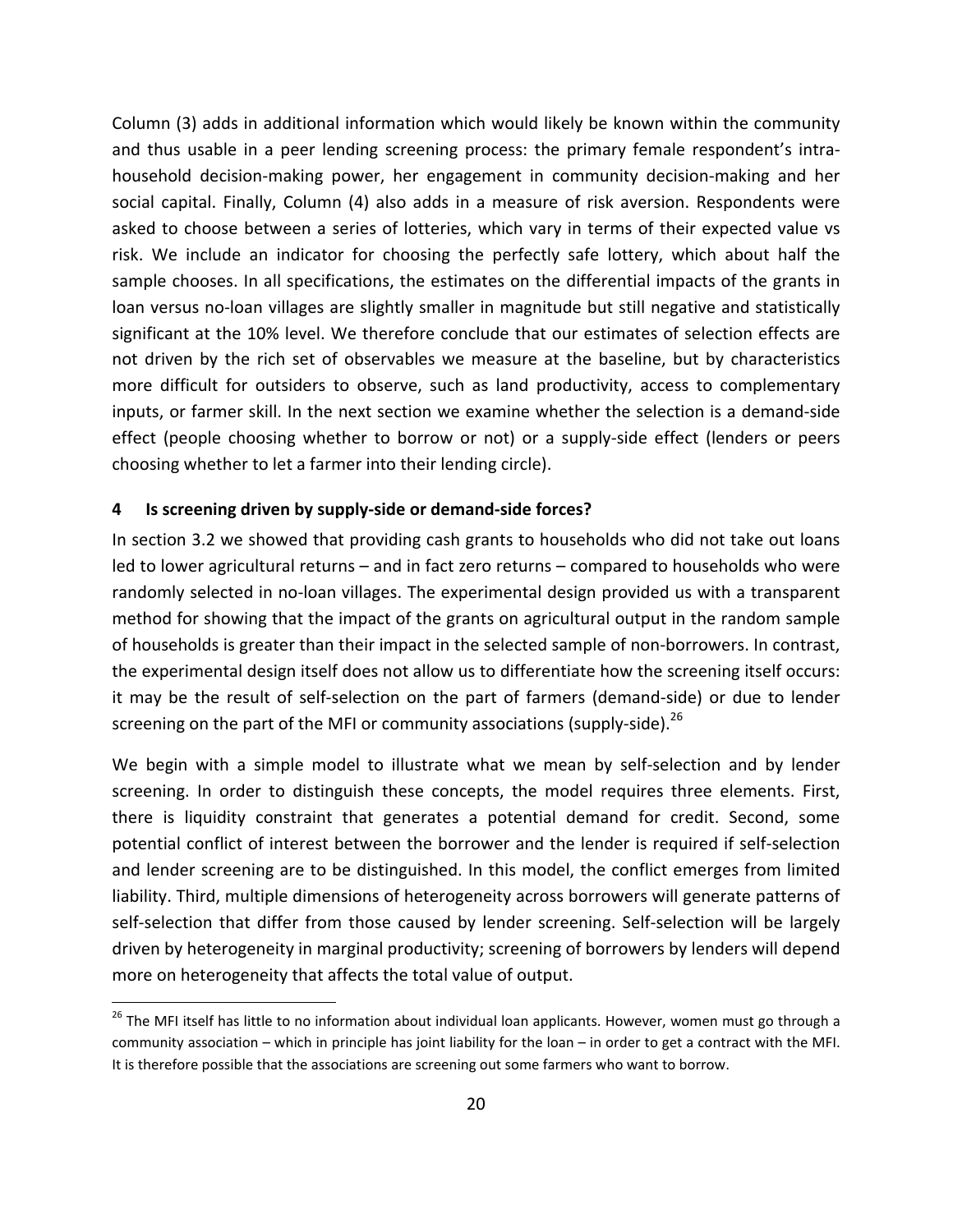The heterogeneity was introduced in section 3 as a vector of characteristics of the household *Z.* We focus on two dimensions of this heterogeneity of endowments:  $z_i = (\eta_i, \theta_i)$ .  $\theta_i$  is an average productivity shifter that affects output but not the marginal product of the input, and  $\eta_i$  affects the marginal product. We consider a situation of symmetric information – both the farmer and the lender know the farmer's endowment before the loan is transacted, but neither knows the realization of  $\epsilon_i$ , which we think of as a random shock to output realized after borrowing is completed. The lender provides loans normalized to size *1*, at an interest rate of *r* (these parameters are set exogenously at a national level by SY). At the start of the farming season, *i* chooses whether to borrow  $B_i \in \{0,1\}$ , and the lender chooses whether to lend  $L_i \in \{0,1\}$ . The loan is made if and only if  $B_i L_i = 1$ . We are assuming that the farmer has no alternative use for capital outside of agriculture.<sup>27</sup>

Farm net revenue for borrowers (non-borrowers) is  $q_i = Q_B(\theta_i, \eta_i, \varepsilon_i)$   $(q_i = Q_N(\theta_i, \eta_i, \varepsilon_i))$ . A convenient specification for net revenue that satisfies the assumptions on  $\eta$  and  $\theta$  is

$$
q_i = \eta_i(f_N + (f_B - f_N)B_i L_i) + \theta_i + \epsilon_i
$$

where  $f_B \ge f_N$  reflects the liquidity constraint that generates the demand for credit. For shorthand, we refer to differences across farmers in  $\theta$  as differences in average productivity and to differences in  $\eta$  as differences in marginal productivity.

Output is produced, and because of limited liability, the loan is repaid in full if and only if net revenue is sufficiently high.<sup>28</sup> The lender receives  $min\{(1+r)B_iL_i, q_i\} - (1+\rho)B_iL_i$  and the farmer keeps  $\max\{q_i - (1+r)B_iL_i, 0\}$ , where  $\rho(< r)$  is the cost of funds to the lender. We assume that both farmer and the lender maximize expected profits.

As a consequence of limited liability, a borrowing farmer earns zero if  $\epsilon \leq \overline{\epsilon}$ , where

$$
\overline{\epsilon} \equiv (1+r) - \eta_i f_B - \theta_i
$$

The farmer will want to take a loan if and only if

<sup>&</sup>lt;sup>27</sup> This assumption implies that  $Q_G \equiv Q_B$ , that is, that the farmer uses the grant in the same way he/she would use the loan. This possibly unrealistic assumption can be generalized, at the cost of additional notation, while preserving the lessons we draw for patterns of selection in the following paragraphs. In section 5, we provide evidence that the uses of and returns to the grants are similar to those of the loans.

<sup>&</sup>lt;sup>28</sup> We make assumptions to ensure that output is nonnegative. So  $(\eta_i, \theta_i) \in P = [\eta^L, \eta^H] \times [\theta^L, \theta^H]$  with  $\eta^L f_N + \theta^L \equiv q^L > 0$ , and  $\epsilon_i$  is drawn from a continuous density  $g(\epsilon)$  with positive support on  $[\epsilon^L, \epsilon^H]$  with  $\epsilon^L \ge -q^L$ . The expected value of  $\epsilon$  is 0.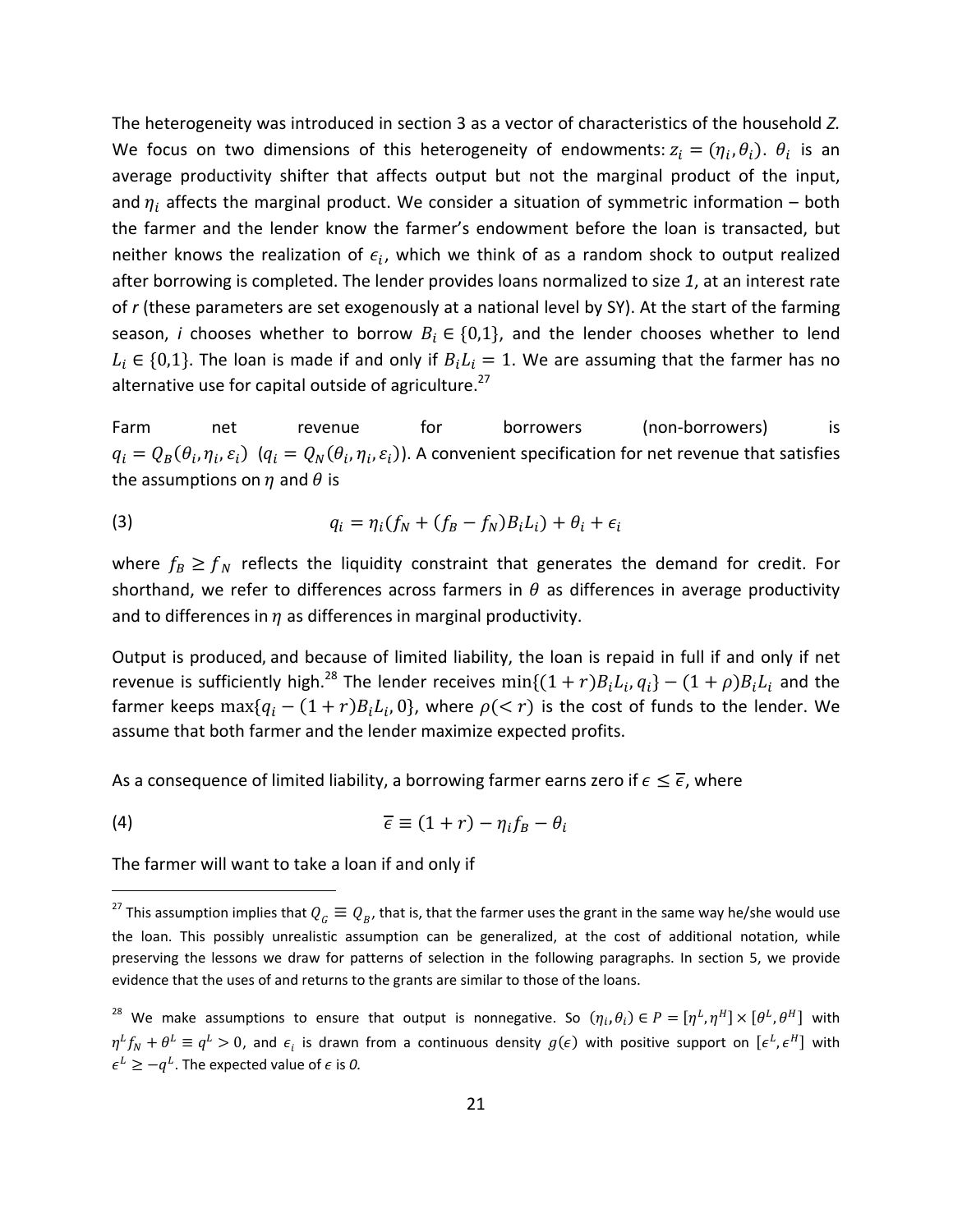(5) 
$$
\left(\eta_i f_B + \theta_i - (1+r)\right)\left(1 - G(\overline{\epsilon})\right) + \int_{\overline{\epsilon}}^{\epsilon^H} \epsilon g(\epsilon) d\epsilon \geq \eta_i f_N + \theta_i
$$

The set

$$
B^{rej} = \left\{ (\eta, \theta) | (\eta_i f_B + \theta_i - (1+r))(1 - G(\overline{\epsilon})) + \int_{\overline{\epsilon}}^{\epsilon^H} \epsilon g(\epsilon) d\epsilon < \eta_i f_N + \theta_i \right\}
$$

defines the characteristics of farmers who would choose not to borrow. Define  $\eta^*_i$  as the level of marginal productivity such that a loan that will not be defaulted on has an expected return just equal to the interest cost:

$$
\eta_i^*(f_B - f_N) = 1 + r
$$

 $\eta_i^*$  is independent of  $\theta_i$ . We can say something about the magnitude of  $\eta^*$ , because the marginal cost of borrowing is on the order of 30%. No household with expected returns under this magnitude will borrow to invest in agriculture unless the probability of default is positive.

Second, define  $\theta_i^* \equiv (1+r) - \eta_i^* f_B - \epsilon^L$ . A borrowing farmer with an endowment  $\{\theta_i^*, \eta_i^*\}$ never defaults, and (5) is satisfied with equality. For all  $\eta_i \geq \eta_i^*$ , a farmer with endowment  $\{\theta_i^*,\eta_i\}$  chooses to borrow. Similarly, for all  $\theta_i<\theta_i^*$ , a farmer with endowment  $\{\theta_i,\eta_i^*\}$  defaults with positive probability, and chooses to borrow because of the limited liability constraint.<sup>29</sup> In Figure 4, we show the set of  $(\eta, \theta)$  such that a farmer would choose  $B_i = 1$ . The solid curve labeled *B* partitions the space such that farmers with endowments to the southeast of *B* choose to borrow.<sup>30</sup>

The lender will choose to make the loan if expected profits are positive. So the lender is willing to lend to *i* if and only if

(7) 
$$
(1+r)(1-G(\overline{\epsilon})) + (\eta_i f_B + \theta_i)G(\overline{\epsilon}) + \int_{\epsilon}^{\overline{\epsilon}} \epsilon g(\epsilon) d\epsilon \geq (1+\rho).
$$

 $^{29}$  From (3)  $\left(\eta^*_i f_B - (1+r)\right) = \eta^*_i f_N$  and  $\epsilon^L = (1+r) - \eta^*_i f_B - \theta^*_i$ . For  $\theta < \theta^*_i$ ,  $G\big((1+r) - \eta^*_i f_B - \theta\big) > 0$ . Therefore,  $Emax(\eta_i^* f_B + \theta + \epsilon_i - (1+r), 0) > \eta_i^* f_N + \theta$ .

 $^{30}$  B is upward-sloping below  $\{\theta^*_t,\eta^*_t\}$  by reasoning analogous to that in the preceding note. If  $\{\tilde\theta,\tilde\eta\}$  is a point on B with a positive probability of default: then for all  $\theta < \tilde{\theta}$ ,  $G((1+r) - \tilde{\eta}f_B - \tilde{\theta}) < G((1+r) - \tilde{\eta}f_B - \theta)$  and the farmer endowed with  $\{\theta, \tilde{\eta}\}$  strictly prefers to borrow.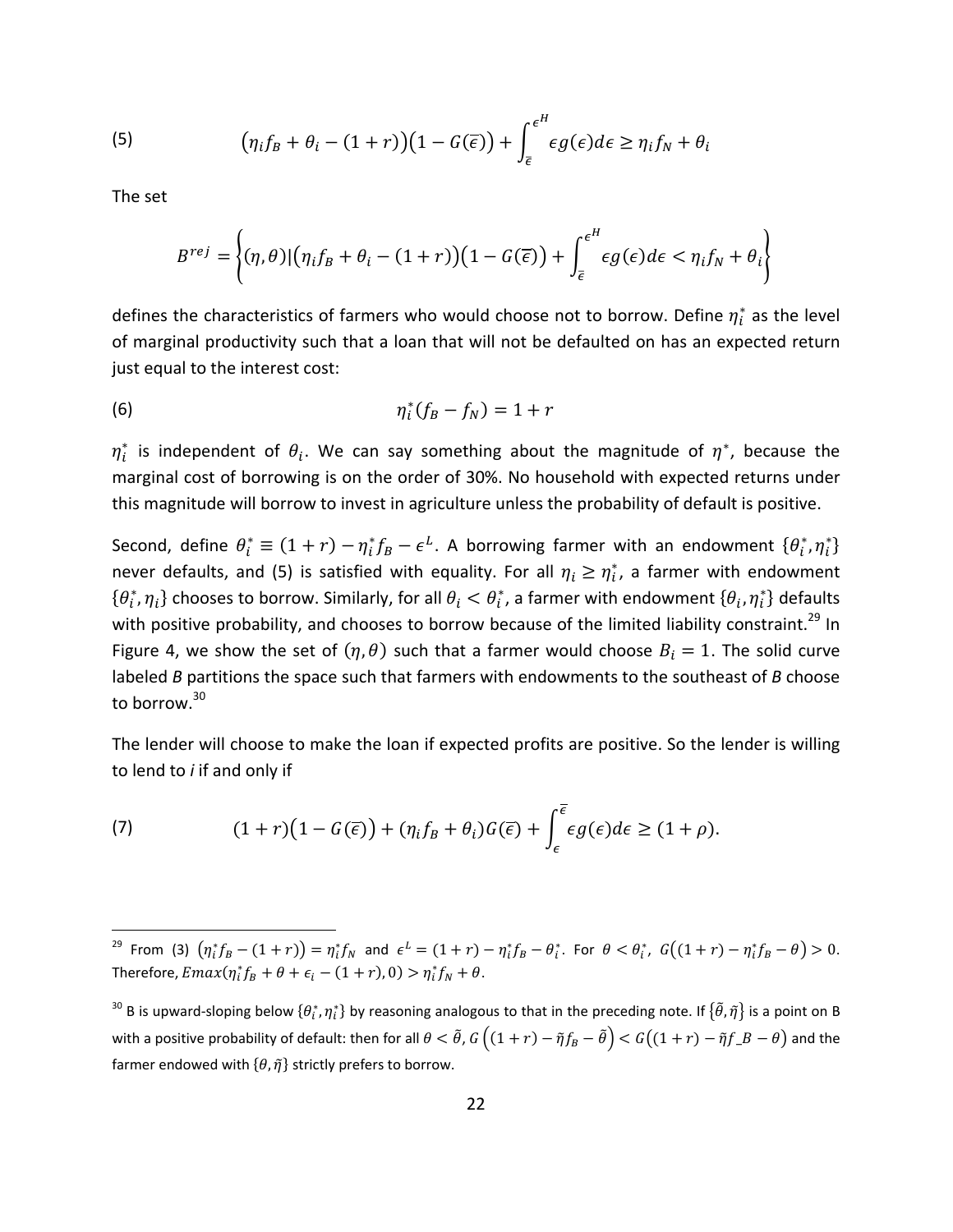$L^{rej}=\left\{(\eta,\theta)|(1+r)\big(1-G(\overline{\epsilon})\big)+(\eta_if_B+\theta_i)G(\overline{\epsilon})+\int_\epsilon^{\overline{\epsilon}}\epsilon g(\epsilon)d\epsilon<(1+\rho)\right\}$  defines the set of borrower characteristics such that the lender would not be willing to lend to the borrower with those characteristics. Equation (7) is satisfied for farmer *i* with endowment  $\{\theta_i^*, \eta_i^*\}$ , because  $r > \rho$ . In Figure 4, the dashed curve labeled L partitions the space such that the lender is willing to make a loan to farmers with endowments to the northeast of *L*; the set  $L^{ref}$  is the area to the southwest of *L*.

We can now consider the consequences of self-selection versus lender screening for the observed distribution of net revenue. In the no‐loan villages, where grants were given to a random sample of the population, we have

(8) 
$$
q_i^{NG} = \eta_i f_N + \theta_i + \epsilon_i
$$

$$
q_j^{Grant} = \eta_j f_B + \theta_j + \epsilon_j
$$

for farmers *i* and *j* randomly selected into the no grant and grant treatment groups, respectively. Let  $h(\eta, \theta)$  denote the joint density of  $\eta$  and  $\theta$  in the rural population of our study area, then given our randomization, the distributions of  $q^{Grant}_j$  and  $q^{NG}_i$  simply reflect draws from the full density *h().* The left panel of Figure 5 depicts these distributions; as can be anticipated from our preceding results, the distribution of  $q^{Grant}_j$  lies to the right of that of  $q^{NG}_i$ over virtually the whole range.

In the loan villages, grants were given to a random sample of non‐borrowers. Suppose that selection into borrowing is being driven by the simultaneous operation of both borrower side self-selection and by lender-side screening; that is, that the selection is driven jointly by equations (5) and (7). In this case, the joint density of  $\eta$  and  $\theta$  in the population of nonborrowers is the truncated probability distribution

(9) 
$$
h^{rej}(\eta,\theta) = \frac{h(\eta,\theta)}{prob((\eta,\theta) \in \{L^{rej} \cup B^{rej}\})}
$$

with support  $(\eta, \theta) \in \{L^{rej} \cup B^{rej}\}\$ . As can be seen in Figure 4, the endowments of the approximately 80 percent of the population who do not borrow differ from the overall population in two ways. First, because of lender screening, the distribution of endowments in the selected population of non‐borrowers has greater weight on low values of average productivity  $\theta$ . Second, because of borrower self-selection, the selected population contains a higher proportion of farmers with low marginal productivity. Put differently, self-selection implies that among non‐borrowers with high average productivity, a disproportionately large share will have low marginal productivity. And lender screening implies that among non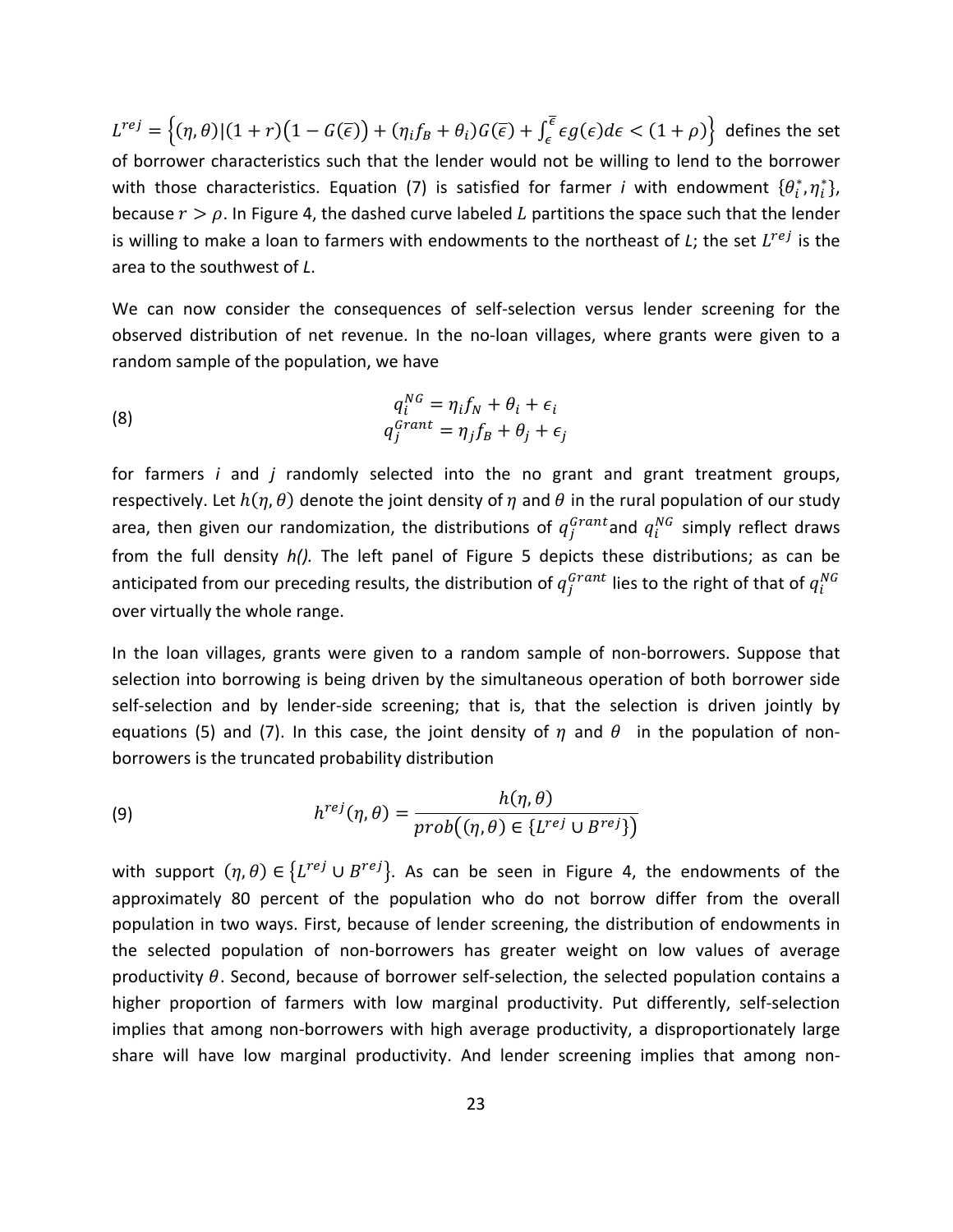borrowers with high marginal productivity, a disproportionate share will have low average productivity.

The right panel of Figure 5 depicts the distributions of  $q_j^{Grant}$  and  $q_i^{NG}$  for the randomly chosen grant recipients and non-grant recipients among the population of non-borrowers in the loan villages. There are two distinctive feature of this graph. First is the presence of a significant fraction of non-borrowers with relatively high net revenue (> \$500), but approximately zero marginal return from the grant. This feature corresponds to the mechanism of self‐selection. Second is the presence of a significant fraction of non-borrowers with high marginal productivity but low average productivity (measured by net revenue). This feature corresponds to the mechanism of lender screening. We infer that the realizations of  $q_j^{Grant}$  and  $q_i^{NG}$ are determined jointly by equations (5) and (7), so that non‐borrower endowments are drawn from  $h^{rej}(\eta,\theta)$ . Both self-selection and lender screening are occurring in this credit market.

Correlations between observable characteristics of borrowers and non‐borrowers and the return to grants are also informative of the nature of the selection process. We saw in Table 1 that there are a number of observable characteristics that are strongly (positively) correlated with loan take‐up. Consider any such attribute, Z, that we *a priori* expect to be correlated with average productivity,  $\theta$ . For example, baseline net revenue would be one such attribute. In Table 5, we report the results of estimating

(10)  
\n
$$
Y_{ijt} = \alpha + \beta_1 grant_i \cdot I\{t = 2011\} + \beta_2 grant_i \cdot I\{t = 2011\} \cdot loan_j
$$
\n
$$
+ \beta_3 grant_i \cdot I\{t = 2012\} + \beta_4 grant_i \cdot I\{t = 2012\} \cdot loan_j
$$
\n
$$
+ \gamma_1 grant_i \cdot Z_{ijt} \cdot I\{t = 2011\} + \gamma_2 grant_i \cdot Z_{ijt} \cdot I\{t = 2012\}
$$
\n
$$
+ \gamma_3 Z_{ijt} \cdot I\{t = 2011\} + \gamma_4 Z_{ijt} \cdot I\{t = 2012\}
$$
\n
$$
+ \delta_1 grant_i \cdot Z_{ijt} \cdot I\{t = 2011\} \cdot loan_j + \beta_5 I\{t = 2012\}
$$
\n
$$
+ \beta_6 I\{t = 2012\} \cdot loan_j + X_{ijt} \pi + \lambda_j + \epsilon_{ijt}
$$

where we have augmented specification (2) with an additional interaction of Grant  $*$  Z  $*$  Loan village \* Year 1. This additional interaction permits us to examine whether the correlation between Z and the marginal return to the grant is different for the general population  $(\gamma_1)$  than for a selected population of non-borrowers  $(y_1 + \delta_1)$ . This helps illuminate whether the underlying mechanism is self‐selection driven, lender driven, or both. The higher average productivity,  $\theta$ , associated with the higher value of Z reduces the likelihood that the farmer has been screened out of borrowing by the lender, so non‐borrowers with higher values of Z are more likely to have self-selected out of borrowing because they have low marginal productivity. Hence, among the population of non-borrowers in loan villages, higher values of Z are associated with lower values of  $\eta$ , relative to the association in the population in general.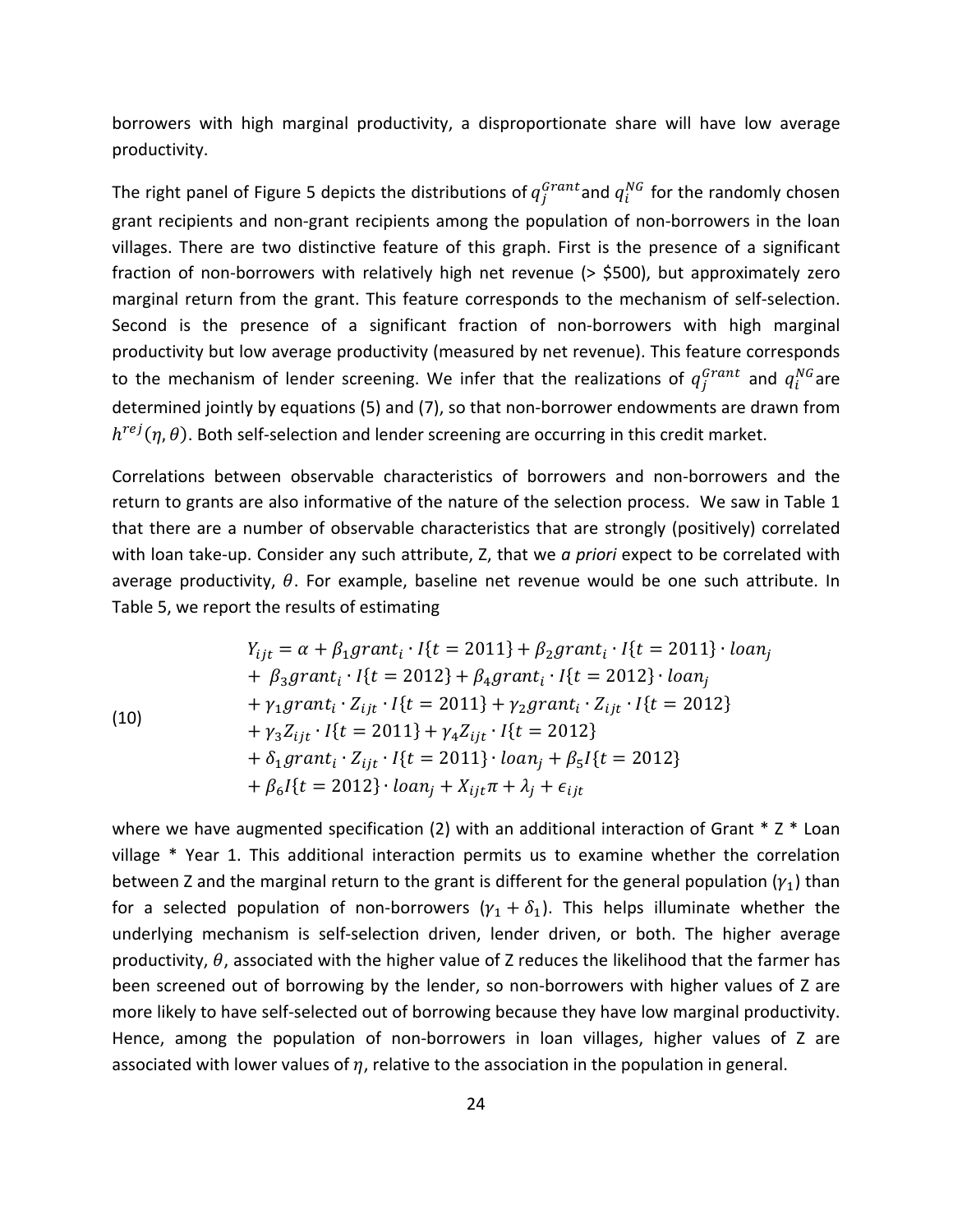Column (1) of Table 5 examines the association between baseline net revenue and the marginal return to the grant in the overall population and in the selected sample of non-borrowers. In accord with our model, households in loan villages have a significantly more negative correlation between baseline net revenue and the return to a grant than households in the overall population (‐\$0.17, se=0.07). The inclusion of the additional interaction terms erodes the primary selection effect on Grant \* Loan village \* year 1. In the context of our model, both lender screening and self-selection are required to generate this pattern. Screening by the lender generates the positive correlation between baseline net revenue and loan take‐up, and households with low returns to additional liquidity self‐select out of borrowing.

In columns (2)‐(4), we report the estimates of (10) for three additional characteristics of households that are positively associated with loan take-up and plausibly with average productivity  $\theta$ . In column (2), we find no significant difference in the correlation between baseline livestock and the return to the grant in the overall population and in the loan villages (‐ \$0.017, se=0.013), so this measure provides no evidence in support of the hypothesis that both dimensions of selection are operating. In column (3), we examine baseline harvest period expenditure on food (choosing the harvest period to minimize the likelihood of strong nutrition‐ productivity effects). The association between baseline food expenditure and the return to the grant in loan villages is much lower than the same correlation in the overall population villages (‐\$14.53, se=6.15). Similarly, in column (4), we use baseline non‐food consumption per capita as *Z*, hypothesizing that this quantity may be strongly positively correlated with a household's permanent income (and hence with  $\theta$ ) and less strongly correlated with the marginal product of additional agricultural investment. Again, we find a much lower association between non‐food consumption and the effect of the grant on net revenue in loan villages than in the overall population (‐\$1.53, se=0.60).

#### **5 Impact of the loans**

We also show our estimates of the intent-to-treat (ITT) effects of being offered an agricultural loan on the same set of outcomes already discussed in section 3. In this analysis, we exclude all grant recipients, from both loan and ineligible villages. Panel B of Tables 2 and 3 show the results of the loan intent‐to‐treat analysis. We use the following specification:

(11) 
$$
Y_{ijt} = \alpha + \beta_1 loan_j \cdot I\{t = 2011\} + \beta_2 loan_j \cdot I\{t = 2012\} + X_{ijt} \pi + \epsilon_{ijt}
$$

where  $(X)$  includes the baseline value of the dependent variable  $y_0$ , *cercle* fixed effects, and the village stratification controls described in section 2.3 and listed in the notes of the Table 2. The specification uses probability weights to account for the sampling strategy, which depends on take‐up in the loan villages.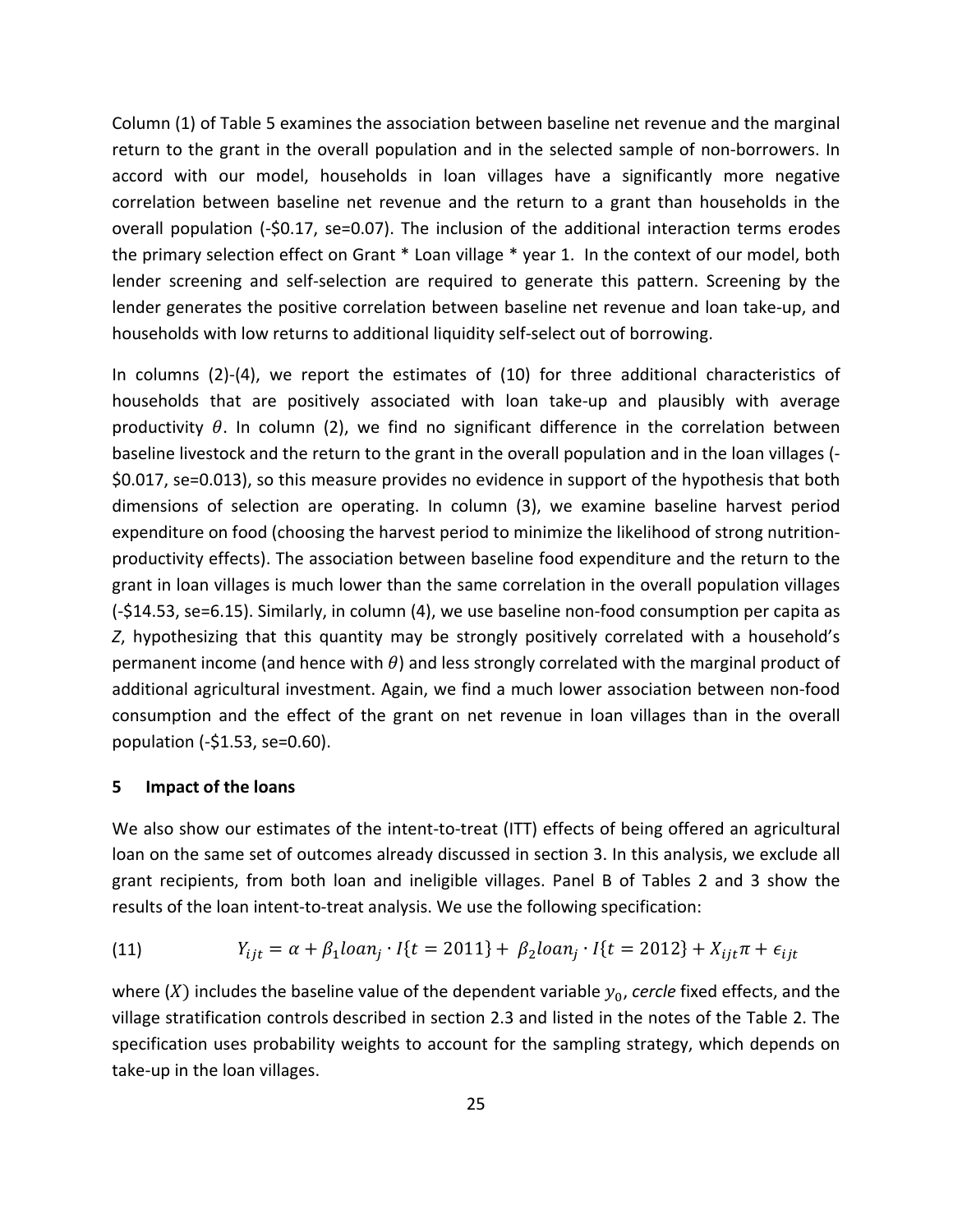Panel B of Tables 2 and 3 show the ITT estimates. In Table 2, we observe an increase in input expenditures on family labor days (8.6, se=4.8) and in fertilizer expenses (\$9.23, se=4.79); total input expenses rose by \$19.87 (se=8.87) in villages offered loans. Land cultivated also increases but is not statistical significant at conventional levels (0.082 ha, se=0.057). The value of the harvest also increases by \$34 (se=19), but we do not measure a statistically significant increase in net revenues (\$19, se=16). Year 1 Treatment on the Treated (ToT) estimates for the 18% of the population who take up loans in the treatment population (divided by average loan size/100) are reported in row 3 of Panel B. The per \$100 dollar estimated effects of grants for would‐be borrowers in the control villages are reported in row 7 of Panel A. Rows 4 and 5 of Panel B show that it is not possible to reject the hypothesis that the per \$100 dollar effects of grants and loans are the same for any of the agricultural outcomes in Table 2, including net revenue. The standard errors are calculated using a bootstrap routine: the difference in the impact of the grant and loan is estimated for 1,000 draws of households (with replacement), with probability weights for households calculated in each bootstrap sample for the loan impact estimation. Taken as a whole, the grants and loans are having similar effects on agricultural outcomes.

Panel B of Table 3 shows a reduction in medical expenses (‐\$5.03, se=1.64) in Column (9). We do not detect an impact on the other outcomes, including food and non‐food consumption, whether the household has a small business, nor educational expenses. $31$  The comparison of ToT for loans and the per \$100 dollar impact of the grants is provided in rows 4 and 5 of Panel B. The only outcome which differs significantly is whether the household owns any livestock: the grant has a larger impact on livestock ownership than the loan. This is intuitive since the loan has to be repaid and households would be less likely to use a loan to acquire buffer stock savings.

These results on impact of loans stand in stark contrast both to the recent literature on the impact of entrepreneurially‐focused credit (see Angelucci, Karlan, and Zinman 2015; Attanasio et al. 2015; Augsburg et al. 2015; Banerjee, Duflo, et al. 2015; Crépon et al. 2015; Karlan and Zinman 2011; Tarozzi, Desai, and Johnson 2015, and an overview in Banerjee, Karlan, and Zinman 2015), and an earlier agricultural lending literature that documented consistent institutional failures, typically with high default rates (Adams, Graham, and Von Pischke 1984;

<sup>&</sup>lt;sup>31</sup> Appendix Table 4 further shows no detectable effect on business profits, women's decision-making power within the household, women's involvement in community decisions, nor on women's social capital. This is similar to the existing evaluations of microcredit (Attanasio et al. 2015; Augsburg et al. 2015; Banerjee, Duflo, et al. 2015; Crépon et al. 2015; except Angelucci, Karlan, and Zinman 2015). SY did not have any explicit component of the program emphasizing women's empowerment.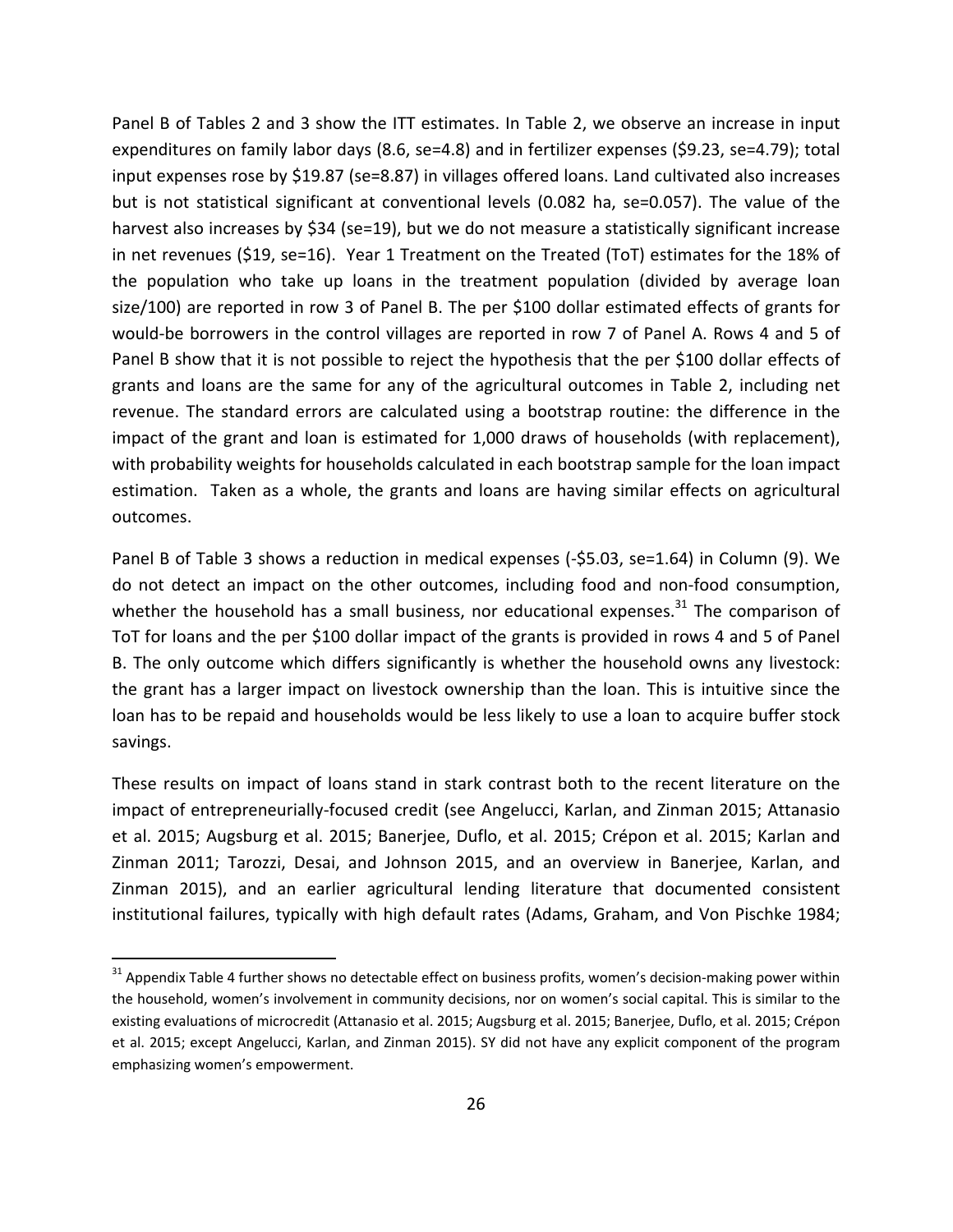Adams 1971). The institutional results are also promising: the perfect repayment, and the retention to the following year (65%) is on par with typical client retention rates for sustainable, entrepreneurially‐focused microcredit operations.

# **6 Conclusion**

Capital constraints are binding for at least some farmers in Southern Mali, and we find that agricultural lending with balloon payments (i.e., with cash flows matched to those of the intended productive activity) can increase investments in agriculture. This is an important policy lesson since the majority of microcredit has focused on small enterprise lending, and the typical microcredit loan contract – where clients must start repayment after a few weeks – is simply illsuited for agriculture. Field et. al. (2013) find similar results merely from delaying the onset of high frequency repayment, within the context of microenterprise. In Mali, for example, Soro Yiriwaso is among very few microcredit organizations with a product specially designed for agriculture, despite the fact that the vast majority of households in rural Mali depend on agriculture for a sizeable part of their livelihood.

These results are also important for policy, for example the targeting of social programs. Cash transfer programs are often means‐tested and recent work suggests that both community targeting, where community members rank‐order households to identify the poor, and ordeal mechanisms can be an effective way of generating screening on wealth/income in developing countries (Alatas et al. 2012; Alatas et al. 2013). Price is the screening mechanism we look at here with agricultural loans. In a different agricultural setting, Jack (2013) finds that a willingness to accept mechanism can induce self‐selection among landholders in Malawi, leading to improved project success for tree planting. We find that the lending process is a mechanism that generates positive selection so farmers who benefit the most from relaxing capital constraints are more likely to choose to borrow.

We find that the returns to capital in cultivation are heterogeneous and that higher marginalreturn farmers self-select into borrowing more so than low marginal-return farmers. This has important implications for models of credit markets. In particular, our results provide rigorous empirical evidence for optimal selection into contracts, which is embedded in models like Evans and Jovanovic (1989), Buera (2009) and Moll (2013) but which has lacked clear empirical evidence. Our results also highlight the need to incorporate heterogeneity of returns in such models, as recognized by Banerjee et al (2015) and Kaboski and Townsend (2011).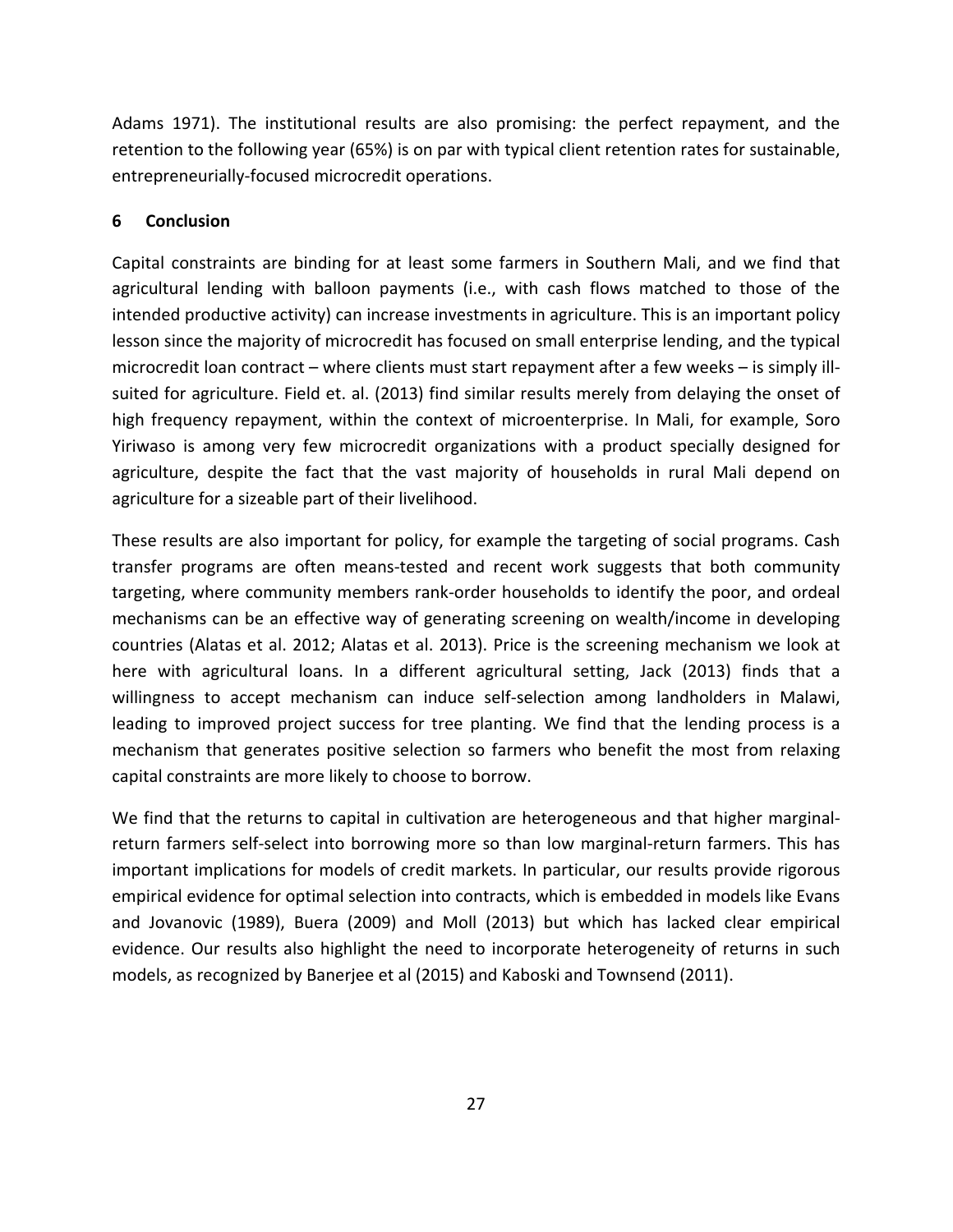## **References**

- Adams, Dale W. 1971. "Agricultural Credit in Latin America: A Critical Review of External Funding Policy." *American Journal of Agricultural Economics* 53 (2): 163–72. doi:10.2307/1237428.
- Adams, Dale W., Douglas H. Graham, and J. D. Von Pischke, eds. 1984. *Undermining Rural Development with Cheap Credit*. Westview Special Studies in Social, Political, and Economic Development. Boulder: Westview Press.
- Alatas, Vivi, Abhijit Banerjee, Rema Hanna, Benjamin A Olken, and Julia Tobias. 2012. "Targeting the Poor: Evidence from a Field Experiment in Indonesia." *The American Economic Review* 102 (4): 1206–40.
- Alatas, Vivi, Abhijit Banerjee, Rema Hanna, Olken, Benjamin, Ririn Purnamasari, and Matthew Wai Poi. 2013. "Self-Targeting: Evidence from a Field Experiment in Indonesia."
- Angelucci, Manuela, Dean Karlan, and Jonathan Zinman. 2015. "Microcredit Impacts: Evidence from a Randomized Microcredit Program Placement Experiment by Compartamos Banco." *American Economic Journal: Applied Economics* 7 (1): 151–82. doi:10.1257/app.20130537.
- Armendariz de Aghion, Beatriz, and Jonathan Morduch. 2010. *The Economics of Microfinance*. 2nd ed. Cambridge, MA: MIT Press.
- Ashraf, Nava, James Berry, and Jesse M Shapiro. 2010. "Can Higher Prices Stimulate Product Use? Evidence from a Field Experiment in Zambia." *American Economic Review* 100 (5): 2383–2413. doi:10.1257/aer.100.5.2383.
- Attanasio, Orazio, Britta Augsburg, Ralph De Haas, Emla Fitzsimons, and Heike Harmgart. 2015. "The Impacts of Microfinance: Evidence from Joint‐Liability Lending in Mongolia." *American Economic Journal: Applied Economics* 7 (1): 90–122. doi:10.1257/app.20130489.
- Augsburg, Britta, Ralph De Haas, Heike Harmgart, and Costas Meghir. 2015. "The Impacts of Microcredit: Evidence from Bosnia and Herzegovina." *American Economic Journal: Applied Economics* 7 (1): 183–203. doi:10.1257/app.20130272.
- Banerjee, Abhijit, Emily Breza, Esther Duflo, and Cynthia Kinnan. 2015. "Do Credit Constraints Limit Entrepreneurship? Heterogeneity in the Returns to Microfinance." *Working Paper*.
- Banerjee, Abhijit, and Esther Duflo. 2012. "Do Firms Want to Borrow More? Testing Credit Constraints Using a Directed Lending Program." *M.I.T. Working Paper*.
- Banerjee, Abhijit, Esther Duflo, Rachel Glennerster, and Cynthia Kinnan. 2015. "The Miracle of Microfinance? Evidence from a Randomized Evaluation." *American Economic Journal: Applied Economics* 7 (1): 22–53. doi:10.1257/app.20130533.
- Banerjee, Abhijit, Dean Karlan, and Jonathan Zinman. 2015. "Six Randomized Evaluations of Microcredit: Introduction and Further Steps." *American Economic Journal: Applied Economics* 7 (1): 1–21. doi:10.1257/app.20140287.
- Beaman, Lori, Dean Karlan, Bram Thuysbaert, and Christopher Udry. 2013. "Profitability of Fertilizer: Experimental Evidence from Female Rice Farmers in Mali." *American Economic Review Papers & Proceedings*, May.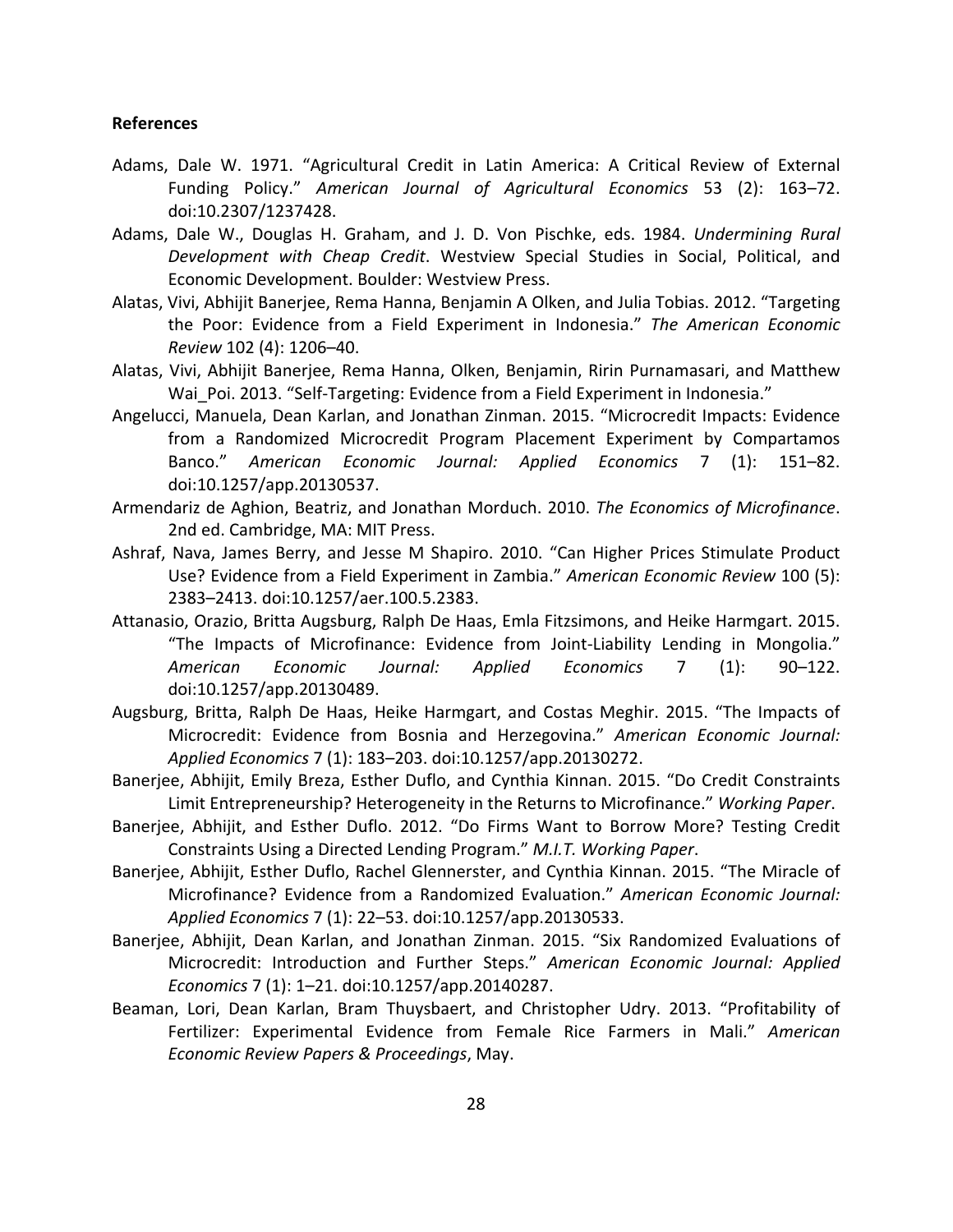- Bruhn, Miriam, and David McKenzie. 2009. "In Pursuit of Balance: Randomization in Practice in Development Field Experiments." *American Economic Journal: Applied Economics* 1 (4): 200–232.
- Buera, Francisco J. 2009. "A Dynamic Model of Entrepreneurship with Borrowing Constraints: Theory and Evidence." *Annals of Finance* 5 (3‐4): 443–64.
- Chassang, Sylvain, Gerard Padre I Miquel, and Erik Snowberg. 2012. "Selective Trials: A Principal‐Agent Approach to Randomized Controlled Experiments." *American Economic Review* 102 (4): 1279–1309. doi:10.1257/aer.102.4.1279.
- Cohen, Jessica, and Pascaline Dupas. 2010. "Free Distribution or Cost‐Sharing? Evidence from a Randomized Malaria Prevention Experiment \* ." *Quarterly Journal of Economics* 125 (1): 1–45. doi:10.1162/qjec.2010.125.1.1.
- Crépon, Bruno, Florencia Devoto, Esther Duflo, and William Pariente. 2015. "Estimating the Impact of Microcredit on Those Who Take It Up: Evidence from a Randomized Experiment in Morocco." *American Economic Journal: Applied Economics* 7 (1): 123–50. doi:10.1257/app.20130535.
- De Mel, Suresh, David McKenzie, and Christopher Woodruff. 2008. "Returns to Capital in Microenterprises: Evidence from a Field Experiment." *Quarterly Journal of Economics* 123 (4): 1329–72.
- De Quidt, Jonathan, Thiemo Fetzer, and Maitreesh Ghatak. 2012. "Group Lending Without Joint Liability." *London School of Economics Working Paper*.
- Druilhe, Z., and J. Barreiro‐Huré. 2012. "Fertilizer Subsidies in Sub‐Saharan Africa." *FAO ESA Working Paper* No 12‐04.
- Duflo, Esther, Michael Kremer, and Jonathan Robinson. 2011. "Nudging Farmers to Use Fertilizer: Theory and Experimental Evidence from Kenya." *American Economic Review* 101 (6): 2350–90. doi:10.1257/aer.101.6.2350.
- Dupas, Pascaline. 2013. "Short‐Run Subsidies and Long‐Run Adoption of New Health Products: Experimental Evidence from Kenya." *Econometrica* forthcoming.
- Eisenhauer, Philipp, James J. Heckman, and Edward Vytlacil. 2015. "The Generalized Roy Model and the Cost‐Benefit Analysis of Social Programs." *Journal of Political Economy* 123 (2): 413–43. doi:10.1086/679498.
- Evans, David S, and Boyan Jovanovic. 1989. "An Estimated Model of Entrepreneurial Choice under Liquidity Constraints." *The Journal of Political Economy* 97 (4): 808.
- Field, Erica, Rohini Pande, John Papp, and Natalia Rigol. 2013. "Does the Classic Microfinance Model Discourage Entrepreneurship Among the Poor? Experimental Evidence from India." *American Economic Review* 103 (6): 2196–2226. doi:10.1257/aer.103.6.2196.
- Giné, Xavier, and Dean S. Karlan. 2014. "Group versus Individual Liability: Short and Long Term Evidence from Philippine Microcredit Lending Groups." *Journal of Development Economics* 107 (March): 65–83. doi:10.1016/j.jdeveco.2013.11.003.
- Heckman, James J. 2010. "Building Bridges between Structural and Program Evaluation Approaches to Evaluating Policy." *Journal of Economic Literature* 48 (2): 356–98. doi:10.1257/jel.48.2.356.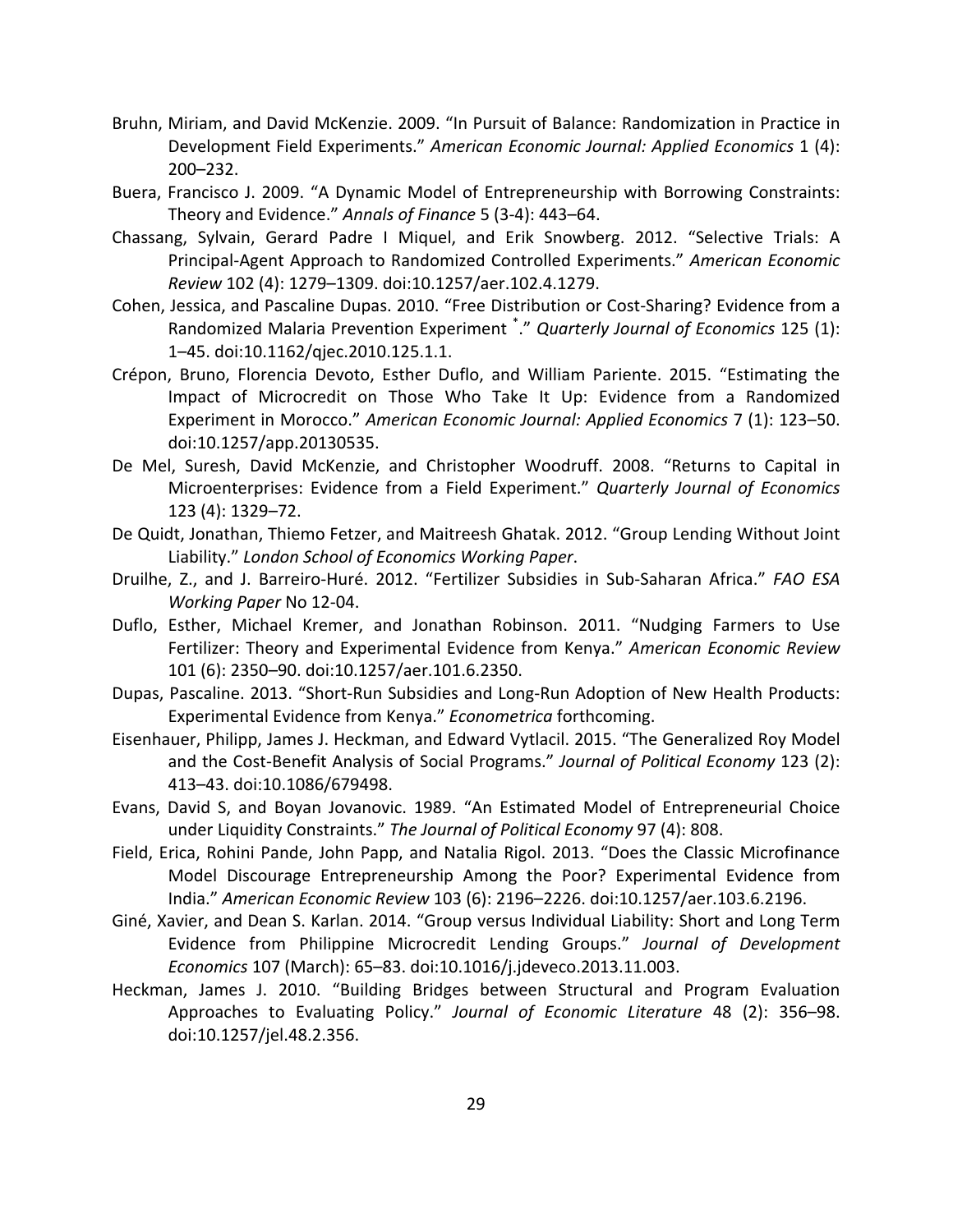- Heckman, James J., and Edward Vytlacil. 2005. "Structural Equations, Treatment Effects, and Econometric Policy Evaluation1." *Econometrica* 73 (3): 669–738. doi:10.1111/j.1468‐ 0262.2005.00594.x.
- Jack, B Kelsey. 2013. "Private Information and the Allocation of Land Use Subsidies in Malawi." *American Economic Journal: Applied Economics* 5 (3): 113–35.
- Kaboski, Joseph P., and Robert M. Townsend. 2011. "A Structural Evaluation of a Large‐Scale Quasi‐Experimental Microfinance Initiative." *Econometrica* 79 (5): 1357–1406. doi:10.3982/ECTA7079.
- Karlan, Dean, and Jonathan Morduch. 2009. "Access to Finance." In *Handbook of Development Economics*, edited by Dani Rodrick and M. R. Rosenzweig. Vol. 5. Elsevier.
- Karlan, Dean, Isaac Osei‐Akoto, Robert Darko Osei, and Christopher R. Udry. 2013. "Agricultural Decisions after Relaxing Credit and Risk Constraints." *Quarterly Journal of Economics, Forthcoming*. doi:10.2139/ssrn.2169548.
- Karlan, Dean, and Jonathan Zinman. 2011. "Microcredit in Theory and Practice: Using Randomized Credit Scoring for Impact Evaluation." *Science* 332 (6035): 1278–84. doi:10.1126/science.1200138.
- Kazianga, Harounan, and Christopher Udry. 2006. "Consumption Smoothing? Livestock, Insurance and Drought in Rural Burkina Faso." *Journal of Development Economics* 79 (2): 413–46. doi:10.1016/j.jdeveco.2006.01.011.
- Kremer, Michael, and Edward A Miguel. 2004. "The Illusion of Sustainability." *Center for International and Development Economics Research* Paper C05‐141.
- Moll, Benjamin. Forthcoming. "Productivity Losses from Financial Frictions: Can Self‐Financing Undo Capital Misallocation?" *American Economic Review*
- Suri, Tavneet. 2011. "Selection and Comparative Advantage in Technology Adoption." *Econometrica* 79 (1): 159–209. doi:10.3982/ECTA7749.
- Tarozzi, Alessandro, Jaikishan Desai, and Kristin Johnson. 2015. "The Impacts of Microcredit: Evidence from Ethiopia." *American Economic Journal: Applied Economics* 7 (1): 54–89. doi:10.1257/app.20130475.
- Tarozzi, A., Mahajan, A., Blackburn, B., Kopf, D., Krishnan, L., & Yoong, J. 2013. "Micro‐Loans, Bednets and Malaria: Evidence from a Randomized Controlled Trial." *American Economic Review* Forthcoming.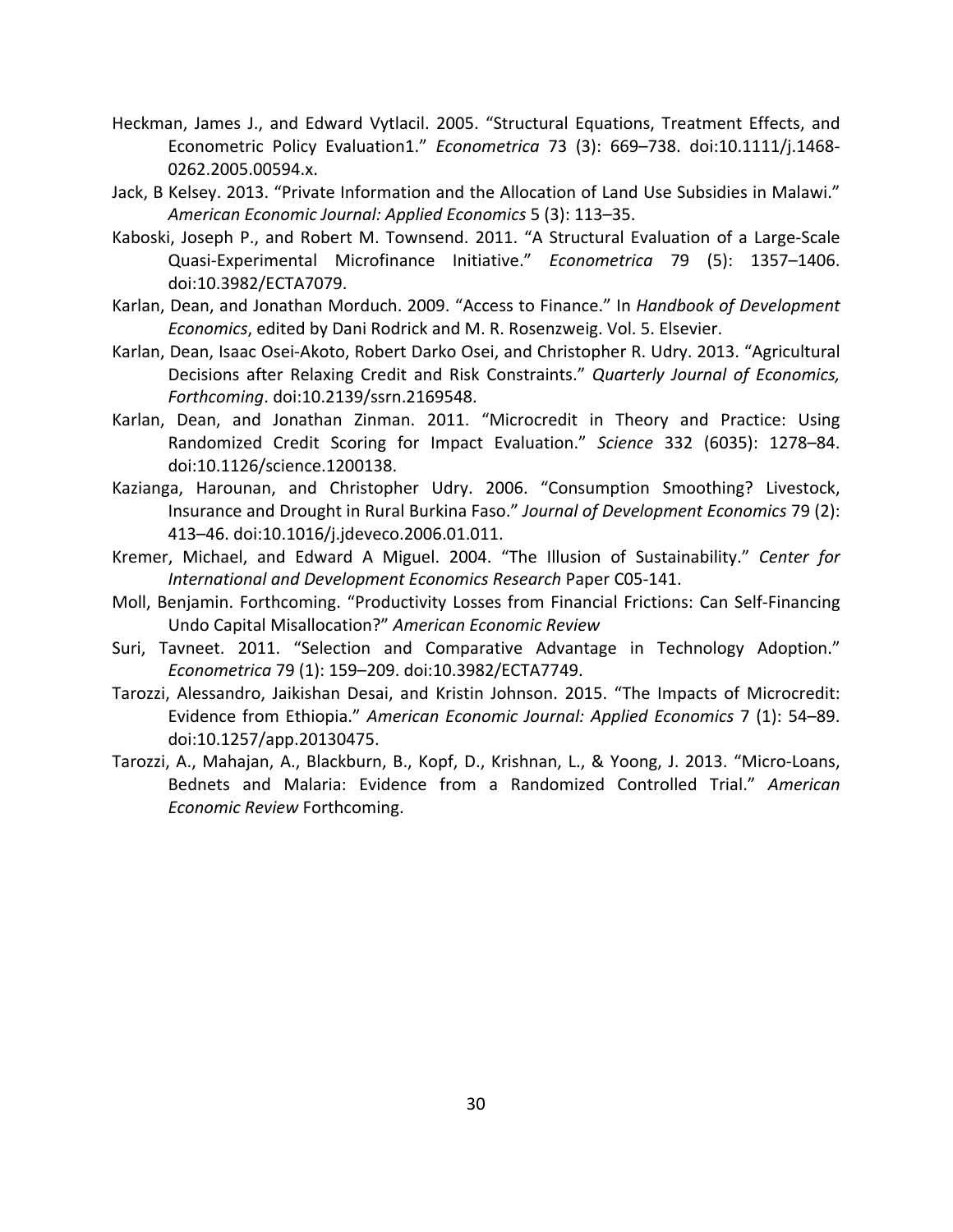| Difference<br>Did Not<br>Tookup<br>(from regression with<br>Takeup<br>village fixed effects)<br>(1)<br>(2)<br>(3)<br>A. Agriculture, Livestock & Business<br>Household<br>***<br>2.21<br>Land size (ha)<br>2.64<br>0.59<br>(2.71)<br>(2.64)<br>(0.13)<br>205.82<br>151.87<br>46.37<br>***<br>Total input expenses<br>(300.42)<br>(285.75)<br>(14.22)<br>709.04<br>596.10<br>***<br>Value of output<br>132.60<br>(752.17)<br>(827.66)<br>(39.79) |
|-------------------------------------------------------------------------------------------------------------------------------------------------------------------------------------------------------------------------------------------------------------------------------------------------------------------------------------------------------------------------------------------------------------------------------------------------|
|                                                                                                                                                                                                                                                                                                                                                                                                                                                 |
|                                                                                                                                                                                                                                                                                                                                                                                                                                                 |
|                                                                                                                                                                                                                                                                                                                                                                                                                                                 |
|                                                                                                                                                                                                                                                                                                                                                                                                                                                 |
|                                                                                                                                                                                                                                                                                                                                                                                                                                                 |
|                                                                                                                                                                                                                                                                                                                                                                                                                                                 |
|                                                                                                                                                                                                                                                                                                                                                                                                                                                 |
|                                                                                                                                                                                                                                                                                                                                                                                                                                                 |
|                                                                                                                                                                                                                                                                                                                                                                                                                                                 |
|                                                                                                                                                                                                                                                                                                                                                                                                                                                 |
|                                                                                                                                                                                                                                                                                                                                                                                                                                                 |
| 503.22<br>444.23<br>86.23<br>***<br>Net revenue                                                                                                                                                                                                                                                                                                                                                                                                 |
| (555.12)<br>(642.11)<br>(30.84)                                                                                                                                                                                                                                                                                                                                                                                                                 |
| ***<br>1871.22<br>1294.65<br>504.65<br>Total value of livestock                                                                                                                                                                                                                                                                                                                                                                                 |
| (3037.90)<br>(2549.92)<br>(135.22)                                                                                                                                                                                                                                                                                                                                                                                                              |
| <b>B.</b> Household Demographics                                                                                                                                                                                                                                                                                                                                                                                                                |
| 8.66<br>***<br>Nb of people in small HH<br>7.29<br>1.63                                                                                                                                                                                                                                                                                                                                                                                         |
| (3.67)<br>(3.51)<br>(0.18)                                                                                                                                                                                                                                                                                                                                                                                                                      |
| C. Primary Female Respondent                                                                                                                                                                                                                                                                                                                                                                                                                    |
| 36.58<br>34.92<br>***<br>2.46<br>Age                                                                                                                                                                                                                                                                                                                                                                                                            |
| (10.29)<br>(11.68)<br>(0.58)                                                                                                                                                                                                                                                                                                                                                                                                                    |
| 0.98<br>0.92<br>$0.07\,$<br>***<br>Married $(0/1)$                                                                                                                                                                                                                                                                                                                                                                                              |
| (0.13)<br>(0.27)<br>(0.01)                                                                                                                                                                                                                                                                                                                                                                                                                      |
| 0.33<br>0.19<br>***<br>Not first wife $(0/1)$<br>0.13                                                                                                                                                                                                                                                                                                                                                                                           |
| (0.47)<br>(0.39)<br>(0.02)                                                                                                                                                                                                                                                                                                                                                                                                                      |
| 4.86<br>4.34<br>0.70<br>***<br>Number of children                                                                                                                                                                                                                                                                                                                                                                                               |
| (2.34)<br>(2.40)<br>(0.12)                                                                                                                                                                                                                                                                                                                                                                                                                      |
| 0.46<br>0.50<br>Risk aversion: safe lottery<br>$-0.03$                                                                                                                                                                                                                                                                                                                                                                                          |
| (0.50)<br>(0.50)<br>(0.02)                                                                                                                                                                                                                                                                                                                                                                                                                      |
| Index of intra-household decision making power<br>0.08<br>$-0.03$<br>0.14<br>***                                                                                                                                                                                                                                                                                                                                                                |
| (0.97)<br>(1.05)<br>(0.05)                                                                                                                                                                                                                                                                                                                                                                                                                      |
| Index of community action<br>0.28<br>0.26<br>$-0.03$<br>***                                                                                                                                                                                                                                                                                                                                                                                     |
| (1.03)<br>(0.99)<br>(0.05)                                                                                                                                                                                                                                                                                                                                                                                                                      |
| Social integration index<br>0.23<br>$-0.09$<br>0.18<br>***                                                                                                                                                                                                                                                                                                                                                                                      |
| (1.04)<br>(0.98)<br>(0.05)                                                                                                                                                                                                                                                                                                                                                                                                                      |
| D. Consumption                                                                                                                                                                                                                                                                                                                                                                                                                                  |
| Value of food consumed per adult equiv (past 7 days)<br>3.83<br>$\ast$<br>3.93<br>0.40                                                                                                                                                                                                                                                                                                                                                          |
| (4.82)<br>(4.69)<br>(0.24)                                                                                                                                                                                                                                                                                                                                                                                                                      |
| Non-food expenses by HH (past 30 days)<br>48.09<br>39.77<br>***<br>10.04                                                                                                                                                                                                                                                                                                                                                                        |
| (38.44)<br>(45.38)<br>(2.03)                                                                                                                                                                                                                                                                                                                                                                                                                    |

Table 1: Comparison of baseline characteristics of clients vs. non-clients in loan treatment villages

Notes

1 The household decision-making index includes questions on how much influence she has on decisions in the following domains: food for the household, children's schooling expenses, their own health, her own travel within the village, and economic activities such as fertilizer purchases and raw materials for small business activities. The community action index includes questions on: how frequently she speaks with different village leaders, and different types of participation in village meetings and activities. The social capital index includes questions about 7 other randomly selected community members from our sample and whether the respondent knows the person, are in the same organization, would engage in informal risk sharing and transfers with the person, and topics of their discussions (if any). All three of these variables are indices, normalized by the no-grant households in loanunavailable villages.

2 Clients are defined by households who took out a loan in the 2010 agricultural season.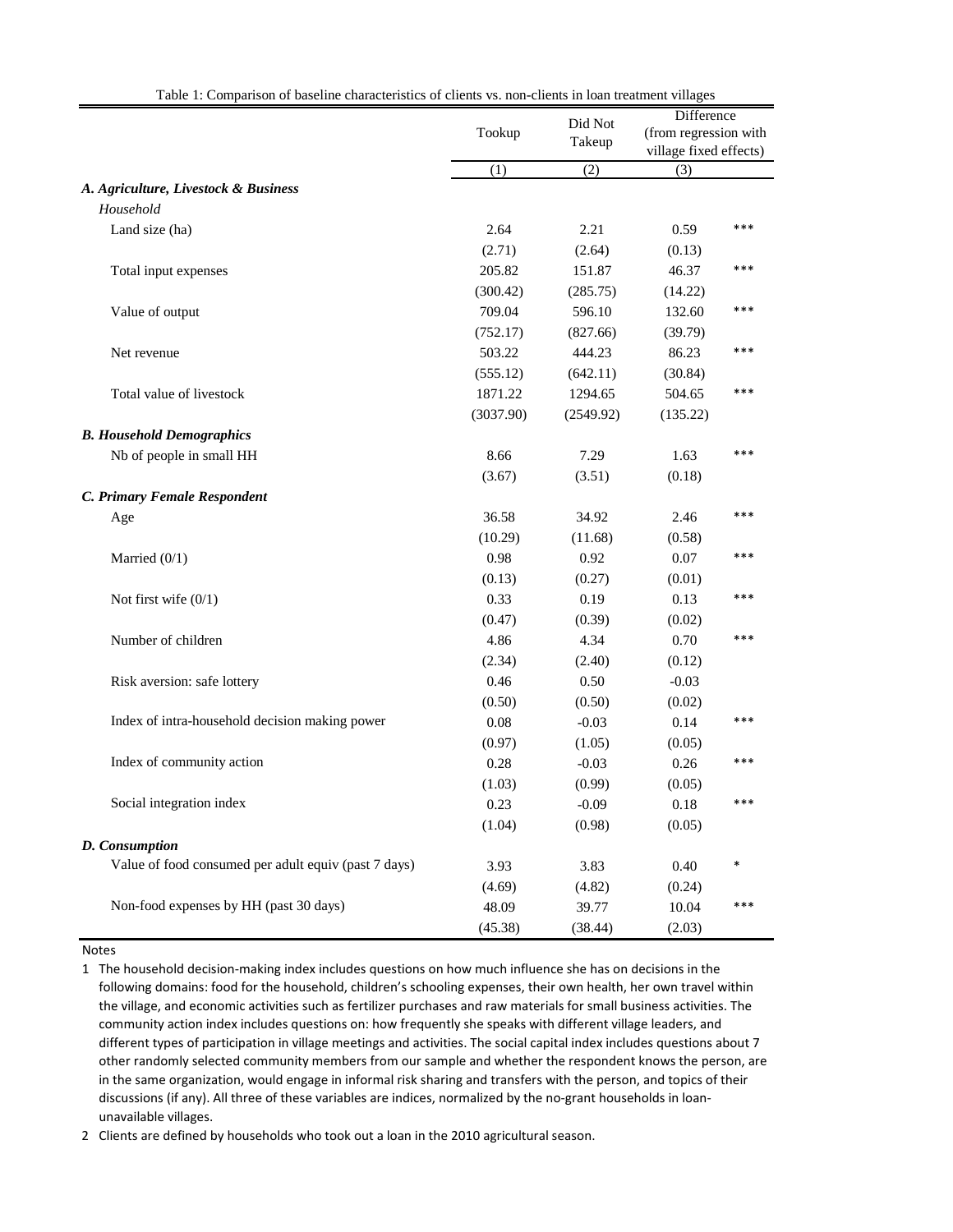|                                                 |                            |        |                        |                                   | Table 2: Agriculture  |     |                        |                                   |                                |        |                         |        |                 |        |                |        |
|-------------------------------------------------|----------------------------|--------|------------------------|-----------------------------------|-----------------------|-----|------------------------|-----------------------------------|--------------------------------|--------|-------------------------|--------|-----------------|--------|----------------|--------|
|                                                 | Land<br>cultivated<br>(ha) |        | Family labor<br>(days) |                                   | Hired labor<br>(days) |     | Fertilizer<br>expenses |                                   | Other<br>chemicals<br>expenses |        | Total input<br>expenses |        | Value<br>output |        | Net<br>Revenue |        |
|                                                 | (1)                        |        | (2)                    |                                   | (3)                   |     | (4)                    |                                   | (5)                            |        | (6)                     |        | (7)             |        | (8)            |        |
| Panel A. Grant recipients, Size of grant: \$140 |                            |        |                        |                                   |                       |     |                        |                                   |                                |        |                         |        |                 |        |                |        |
| Grant * year 1                                  | 0.174                      | ***    | 6.2                    |                                   | 2.7                   | *** | 11.61                  | ***                               | 9.06                           | ***    | 28.02                   | ***    | 67.03           | ***    | 40.33          | ***    |
|                                                 | (0.065)                    |        | (4.3)                  |                                   | (0.8)                 |     | (4.32)                 |                                   | (2.19)                         |        | (8.23)                  |        | (19.08)         |        | (15.36)        |        |
| Grant * loan village * year 1                   | $-0.147$                   |        | $-8.0$                 |                                   | 1.4                   |     | $-9.19$                |                                   | $-5.89$                        | $\ast$ | $-8.30$                 |        | $-46.78$        | $\ast$ | $-43.60$       | $\ast$ |
|                                                 | (0.094)                    |        | (6.5)                  |                                   | (1.5)                 |     | (6.45)                 |                                   | (3.01)                         |        | (12.14)                 |        | (28.17)         |        | (22.22)        |        |
| Grant * year 2                                  | 0.071                      |        | $-5.3$                 |                                   | 1.1                   |     | $-3.16$                |                                   | 0.85                           |        | 1.94                    |        | 49.73           | $***$  | 46.22          | $***$  |
|                                                 | (0.077)                    |        | (4.0)                  |                                   | (0.8)                 |     | (6.03)                 |                                   | (2.77)                         |        | (10.32)                 |        | (22.34)         |        | (16.90)        |        |
| Grant * loan village * year 2                   | 0.089                      |        | 11.0                   | $\frac{1}{2}$                     | 1.6                   |     | 12.42                  |                                   | 8.49                           | $**$   | 30.19                   | $\ast$ | $-6.60$         |        | $-33.27$       |        |
|                                                 | (0.111)                    |        | (6.1)                  |                                   | (1.2)                 |     | (9.98)                 |                                   | (4.26)                         |        | (17.21)                 |        | (32.17)         |        | (23.16)        |        |
| Grant + Grant * loan village = $0$ (year 1)     | 0.688                      |        | 0.707                  |                                   | 0.001                 |     | 0.615                  |                                   | 0.125                          |        | 0.029                   |        | 0.330           |        | 0.839          |        |
| Grant + Grant * loan village = $0$ (year 2)     | 0.047                      |        | 0.218                  |                                   | 0.003                 |     | 0.245                  |                                   | 0.004                          |        | 0.021                   |        | 0.064           |        | 0.414          |        |
| Per \$100 impact for loan takers, year 1        | 0.520                      | $\ast$ | 25.94                  |                                   | $-1.778$              |     | 33.00                  | $\frac{d\mathbf{x}}{d\mathbf{x}}$ | 22.29                          | ***    | 42.33                   |        | 173.57          | $\ast$ | 145.96         | $***$  |
|                                                 | (0.286)                    |        | (19.60)                |                                   | (4.257)               |     | (19.53)                |                                   | (9.30)                         |        | (36.86)                 |        | (85.50)         |        | (67.75)        |        |
| $\mathbf N$                                     | 10643                      |        | 10642                  |                                   | 10640                 |     | 10639                  |                                   | 10640                          |        | 10641                   |        | 10639           |        | 10533          |        |
| Mean of control (year 1)                        | 2.066                      |        | 134.16                 |                                   | 17.03                 |     | 71.52                  |                                   | 46.41                          |        | 186.83                  |        | 501.91          |        | 316.46         |        |
| $SD$ (year 1)                                   | 2.221                      |        | 128.02                 |                                   | 23.24                 |     | 144.78                 |                                   | 65.09                          |        | 251.75                  |        | 595.30          |        | 428.12         |        |
| Panel B. Loan ITT, Average loan size: \$113     |                            |        |                        |                                   |                       |     |                        |                                   |                                |        |                         |        |                 |        |                |        |
| Loan village - year 1                           | 0.082                      |        | 8.61                   | $\frac{1}{2}$                     | $-0.88$               |     | 9.23                   | $\ast$                            | 4.14                           |        | 19.87                   | $***$  | 34.49           | $\ast$ | 18.97          |        |
|                                                 | (0.057)                    |        | (4.82)                 |                                   | (1.01)                |     | (4.79)                 |                                   | (2.63)                         |        | (8.67)                  |        | (19.52)         |        | (16.08)        |        |
| Loan Village - year 2                           | $-0.002$                   |        | $-1.16$                |                                   | $-1.08$               |     | 1.40                   |                                   | $-0.54$                        |        | 6.48                    |        | 17.18           |        | 14.53          |        |
|                                                 | (0.070)                    |        | (4.72)                 |                                   | (1.06)                |     | (6.03)                 |                                   | (3.08)                         |        | (11.40)                 |        | (23.51)         |        | (16.04)        |        |
| Per \$100 impact, TOT, year 1                   | 0.347                      |        | 36.29                  | $\frac{d\mathbf{x}}{d\mathbf{x}}$ | $-3.702$              |     | 38.90                  | $\approx$                         | 17.45                          |        | 83.73                   | **     | 145.36          | $\ast$ | 79.94          |        |
|                                                 | (0.238)                    |        | (20.32)                |                                   | (4.244)               |     | (20.19)                |                                   | (11.08)                        |        | (36.53)                 |        | (82.27)         |        | (67.74)        |        |
| Diff in per \$100 impact: Grants - Loans        | 0.174                      |        | $-10.35$               |                                   | 1.92                  |     | $-5.91$                |                                   | 4.84                           |        | $-41.40$                |        | 28.21           |        | 66.02          |        |
| SE from Bootstrap on Difference                 | (0.315)                    |        | (18.86)                |                                   | (4.15)                |     | (21.76)                |                                   | (10.20)                        |        | (36.71)                 |        | (85.81)         |        | (66.65)        |        |
| $\mathbf N$                                     | 8768                       |        | 8770                   |                                   | 8769                  |     | 8766                   |                                   | 8766                           |        | 8768                    |        | 8767            |        | 8687           |        |
| Mean of control (year 1)                        | 2.066                      |        | 134.16                 |                                   | 17.07                 |     | 71.52                  |                                   | 46.57                          |        | 186.24                  |        | 500.49          |        | 315.44         |        |
| $SD$ (year 1)                                   | 2.221                      |        | 128.02                 |                                   | 23.35                 |     | 144.78                 |                                   | 65.50                          |        | 250.17                  |        | 591.41          |        | 425.38         |        |
|                                                 |                            |        |                        |                                   |                       |     |                        |                                   |                                |        |                         |        |                 |        |                |        |

1 Rows showing Grant + Grant \* loan village = 0 (year 1) shows the p value of the test of whether the total effect of grants in loan villages is statistically different from zero.

2 Total input expenses includes fertilizer, manure, herbicide, insecticide, farming equipment and hired labor but excludes the value of family labor. Net revenue is revenue net of most, but not all, expenses. Specifically, the formula includes value of harvest (whether sold, stored or consumed) minus fertilizer, manure, herbicide, insecticide, hired labor, cart and traction animal expenses (rental or maintenance), and seed expenses (although valuing last year's seeds at zero). Thus this does not substract value of own labor, value of family (i.e., any unpaid) labor, and the implicit rental value of land used.

3 Additional controls include in Panel A include: the baseline value of the dependent variable, village fixed effects, round x village type (loan-village vs no-loan-village) fixed effects, the baseline value of the depende variable interacted with round x village type effects, an indicator for whether the baseline value is missing, an indicator for the HH being administered the input survey in 2011, and stratification controls (whether the household was part of an extended family; was polygamous; an index of the household's agricultural assets and other assets; per capita food consumption; and for the primary female respondent her baseline: land size, fertilizer use, and whether she had access to a plough). Village-level stratification controls are not included since there are village fixed effects.

4 Additional controls in Panel B include: cercle fixed effects; the baseline value of the dependent variable, along with a dummy when missing, interacted with year of survey indicators; and village-level stratification controls: population size, distance to nearest road, distance to nearest paved road, whether the community is all bambara (dominant ethnic group) distance to the nearest market, percentage of households with a plough, percentage of women with access to plough in village, percentage of women in village using fertilizer and the fraction of children enrolled in school. The specification uses probability weights to reflect sampling design. All grant-recipients households are removed from the analysis in both loan and no-loan villages.

5 Standard errors are in paranetheses and clustered at the village level in all specifications.

6 Mean of control in Panel A is the mean of the dependent variable in the column heading among households that received no grants in no-loan villages. In panel B, it is households in no-loan villages.

7 In Panel A, the per dollar return for loan takers is calculated as: (Grant \* Yr1-.79\*(Grant \* Yr1+Grant \* loan village \* Yr1))/(.21\*140) where .21 is the loan take up rate and 140 is the value of the grant. In Panel B, the per dollar return, TOT, year 1 is analogously: Loan village - year  $1/(.21*113)$  since the average value of the loan was \$113. The standard error on the difference in per dollar impact is the result of a bootstrap of 1000 draws comparing the per dollar impact of the grant vs the loan using re-sampling of households. Probably weights were calculated in each bootstrap sample and used in the estimate of the loan impact.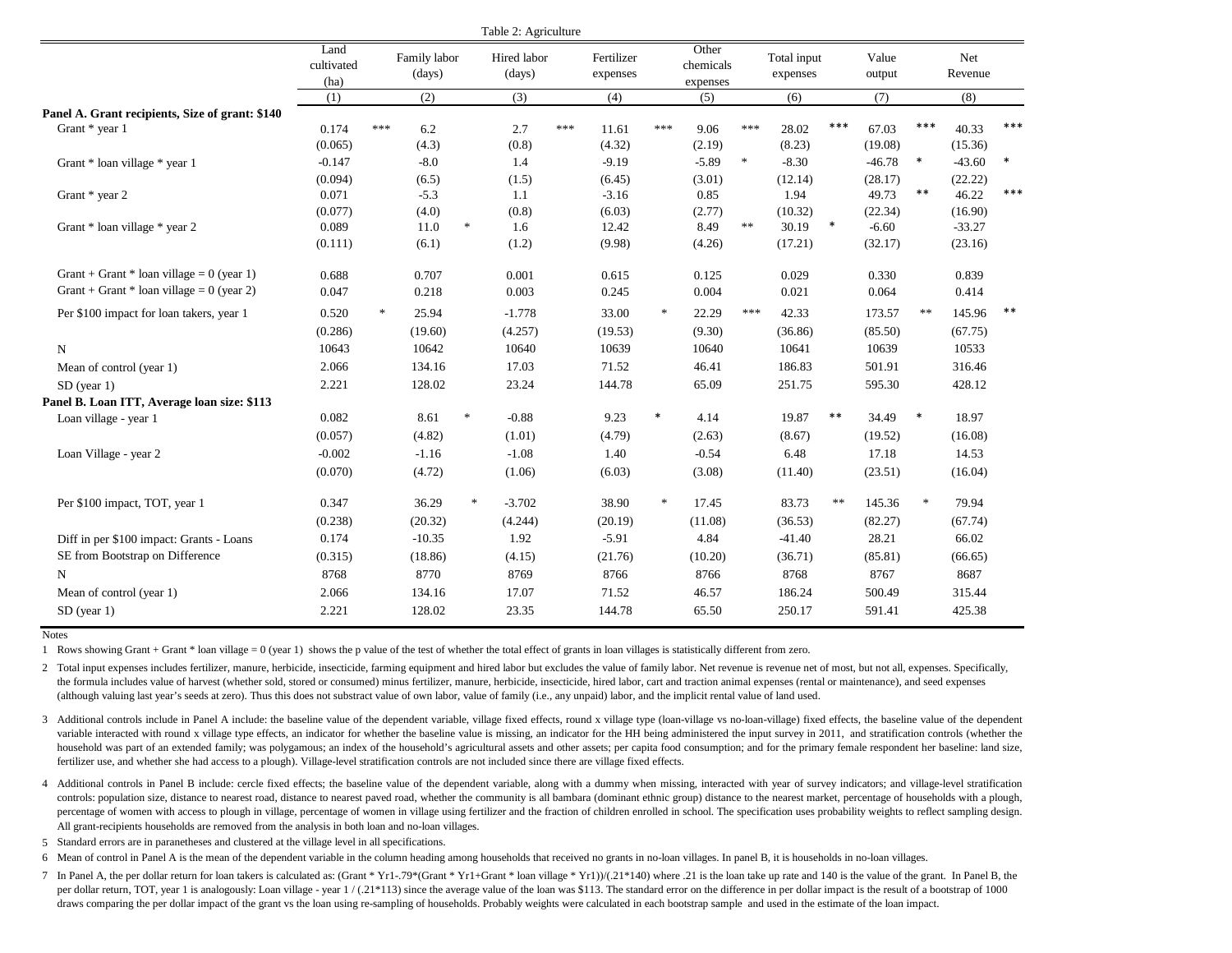|                                                |                      |                |                             |            |                      |            | Table 3: Other Outcomes                    |     |                            |            |                                    |                                         |            |                  |                     |       |
|------------------------------------------------|----------------------|----------------|-----------------------------|------------|----------------------|------------|--------------------------------------------|-----|----------------------------|------------|------------------------------------|-----------------------------------------|------------|------------------|---------------------|-------|
|                                                | Own any<br>livestock |                | Total value<br>of livestock |            | HH has a<br>business |            | Food<br>consumption<br>EQ (past 7<br>days) |     | Monthly<br>non-food<br>exp |            | HH has any<br>financial<br>savings | Primary is<br>member of<br><b>ROSCA</b> |            | Educ<br>expenses | Medical<br>expenses |       |
|                                                | (1)                  |                | (2)                         |            | (3)                  |            | (4)                                        |     | (5)                        |            | (6)                                | (7)                                     |            | (8)              | (9)                 |       |
| Panel A. Grant recipients vs control           |                      |                |                             |            |                      |            |                                            |     |                            |            |                                    |                                         |            |                  |                     |       |
| Grant * year 1                                 | 0.114                | $***$          | 163.03                      | $\ast\ast$ | 0.038                | $\ast\ast$ | 0.38                                       | *** | 2.69                       | $\ast\ast$ | 0.024                              | 0.017                                   |            | 2.22             | $-2.53$             |       |
|                                                | (0.014)              |                | (70.32)                     |            | (0.015)              |            | (0.11)                                     |     | (1.37)                     |            | (0.016)                            | (0.015)                                 |            | (3.04)           | (1.85)              |       |
| Grant * loan village * year 1                  | $-0.039$             | $\ast$         | $-27.64$                    |            | $-0.003$             |            | $-0.12$                                    |     | 2.19                       |            | 0.033                              | $-0.004$                                |            | $-0.17$          | 4.90                |       |
|                                                | (0.022)              |                | (101.72)                    |            | (0.023)              |            | (0.17)                                     |     | (2.01)                     |            | (0.028)                            | (0.023)                                 |            | (5.36)           | (2.51)              |       |
| Grant * year 2                                 | 0.092                | $***$          | 180.44 *                    |            | $0.030$ **           |            | 0.05                                       |     | 3.72                       | $*$        | 0.035<br>$\ast$                    | 0.039                                   | $\ast\ast$ | 0.42             | $-0.76$             |       |
|                                                | (0.015)              |                | (101.17)                    |            | (0.013)              |            | (0.17)                                     |     | (2.09)                     |            | (0.019)                            | (0.019)                                 |            | (3.64)           | (1.80)              |       |
| Grant * loan village * year 2                  | 0.006                |                | $-159.14$                   |            | $-0.023$             |            | 0.31                                       |     | $-1.09$                    |            | 0.039                              | $-0.011$                                |            | 1.89             | 1.78                |       |
|                                                | (0.023)              |                | (136.89)                    |            | (0.020)              |            | (0.24)                                     |     | (2.76)                     |            | (0.026)                            | (0.025)                                 |            | (5.14)           | (2.75)              |       |
| Grant + Grant * loan village = $0$ (year<br>1) | 0.000                |                | 0.067                       |            | 0.034                |            | 0.043                                      |     | 0.001                      |            | 0.014                              | 0.451                                   |            | 0.643            | 0.163               |       |
| Grant + Grant * loan village = $0$ (year<br>2) | 0.000                |                | 0.818                       |            | 0.667                |            | 0.036                                      |     | 0.144                      |            | 0.000                              | 0.105                                   |            | 0.525            | 0.625               |       |
| Per \$100 impact for loan takers, year 1       | 0.186                | $***$          | 190.7                       |            | 0.035                |            | 0.596                                      |     | $-3.96$                    |            | $-0.073$                           | 0.023                                   |            | 2.04             | $-14.97$            |       |
|                                                | (0.066)              |                | (310.2)                     |            | (0.068)              |            | (0.515)                                    |     | (6.10)                     |            | (0.083)                            | (0.069)                                 |            | (15.75)          | (7.76)              |       |
| ${\bf N}$                                      | 10462                |                | 10358                       |            | 10464                |            | 10367                                      |     | 10063                      |            | 10347                              | 10347                                   |            | 7194             | 10370               |       |
| Mean of control (year 1)                       | 0.777                |                | 1213                        |            | 0.833                |            | 3.17                                       |     | 43.83                      |            | 0.635                              | 0.263                                   |            | 69.87            | 33.66               |       |
| $SD$ (year 1)                                  | 0.417                |                | 2049                        |            | 0.373                |            | 3.17                                       |     | 37.31                      |            | 0.482                              | 0.440                                   |            | 81.20            | 45.92               |       |
| Panel B. Loan villages vs control              |                      |                |                             |            |                      |            |                                            |     |                            |            |                                    |                                         |            |                  |                     |       |
| Loan village - year 1                          | 0.009                |                | 112.9                       |            | $-0.008$             |            | 0.10                                       |     | $-0.19$                    |            | 0.016                              | $-0.012$                                |            | 2.70             | $-5.03$             | $***$ |
|                                                | (0.014)              |                | (74.9)                      |            | (0.023)              |            | (0.13)                                     |     | (2.10)                     |            | (0.024)                            | (0.024)                                 |            | (4.01)           | (1.64)              |       |
| Loan Village - year 2                          | $-0.011$             |                | 68.93                       |            | 0.002                |            | 0.07                                       |     | $-0.60$                    |            | 0.003                              | $-0.019$                                |            | 1.86             | $-1.36$             |       |
|                                                | (0.017)              |                | (97.64)                     |            | (0.015)              |            | (0.17)                                     |     | (2.50)                     |            | (0.027)                            | (0.026)                                 |            | (3.44)           | (1.81)              |       |
| Per \$100 impact, TOT, year 1                  | 0.036                |                | 475.9                       |            | $-0.033$             |            | 0.433                                      |     | $-0.8$                     |            | 0.065                              | $-0.052$                                |            | 11.37            | $-21.18$            | $***$ |
|                                                | (0.061)              |                | (315.7)                     |            | (0.099)              |            | (0.535)                                    |     | (8.8)                      |            | (0.101)                            | (0.100)                                 |            | (16.88)          | (6.899)             |       |
|                                                |                      |                |                             |            |                      |            |                                            |     |                            |            |                                    |                                         |            |                  |                     |       |
| Diff in per dollar impact                      | 0.150                | $\ast\ast\ast$ | $-285.1$                    |            | 0.068                |            | 0.163                                      |     | $-3.2$                     |            | $-0.138$                           | 0.075                                   |            | $-9.33$          | 6.22                |       |
| SE from Bootstrap on difference                | (0.059)              |                | (377.7)                     |            | (0.048)              |            | (0.528)                                    |     | (6.4)                      |            | (0.079)                            | (0.692)                                 |            | (15.56)          | (7.18)              |       |
| N                                              | 8634                 |                | 8558                        |            | 8634                 |            | 8564                                       |     | 8294                       |            | 8533                               | 8533                                    |            | 6021             | 8550                |       |
| Mean of control (year 1)                       | 0.777                |                | 1219                        |            | 0.833                |            | 3.17                                       |     | 43.99                      |            | 0.635                              | 0.263                                   |            | 69.87            | 33.46               |       |
| $SD$ (year 1)                                  | 0.417                |                | 2071                        |            | 0.373                |            | 3.17                                       |     | 37.67                      |            | 0.482                              | 0.440                                   |            | 81.20            | 45.44               |       |
|                                                |                      |                |                             |            |                      |            |                                            |     |                            |            |                                    |                                         |            |                  |                     |       |

1 Rows showing Grant + Grant \* loan village = 0 (year 1) shows the p value of the test of whether the total effect of grants in loan villages is statistically different from zero.

2 See the notes of Table 2 for details on specifications.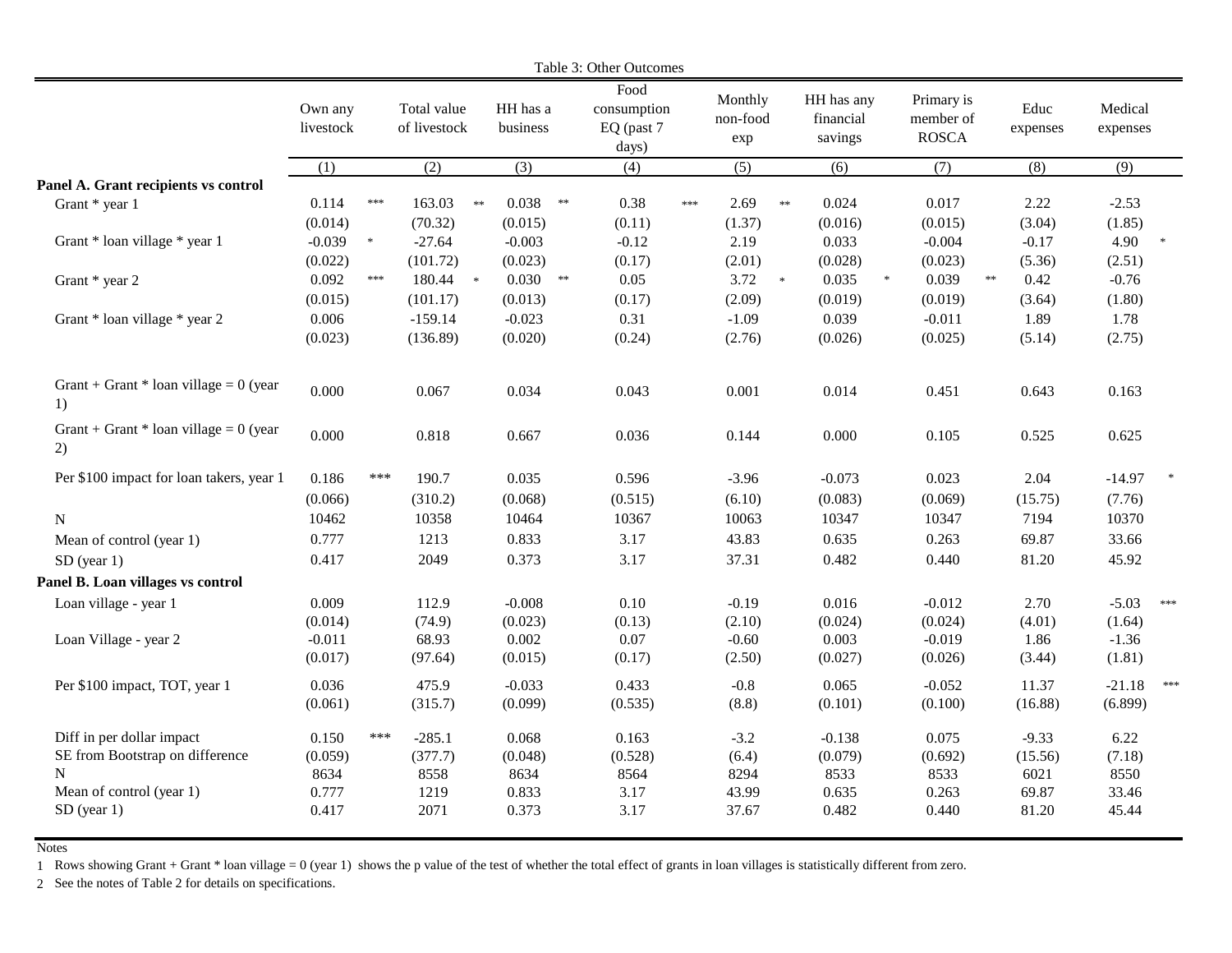| Table 4: Are Returns Predicted by Baseline Characteristics? |  |
|-------------------------------------------------------------|--|
|-------------------------------------------------------------|--|

|                                                                  | Net Revenue |       |                |                  |                    |  |  |  |
|------------------------------------------------------------------|-------------|-------|----------------|------------------|--------------------|--|--|--|
|                                                                  | (1)         |       | (2)            | (3)              | (4)                |  |  |  |
| Grant * Year 1                                                   | 40.33       | $***$ | 66.89 *        | $70.31$ *        | 76.55 *            |  |  |  |
|                                                                  | (15.36)     |       | (39.80)        | (40.94)          | (42.01)            |  |  |  |
| Grant * Loan village * Year 1                                    | $-43.60$ *  |       | $-38.75$ *     | $-38.66$ *       | $-40.77$ *         |  |  |  |
|                                                                  | (22.22)     |       | (21.97)        | (21.89)          | (21.98)            |  |  |  |
| Grant * Year 2                                                   | 46.22       | ***   | 42.88          | 45.37            | 28.58              |  |  |  |
|                                                                  | (16.90)     |       | (41.58)        | (41.76)          | (45.69)            |  |  |  |
| Grant * Loan village * Year 2                                    | $-33.27$    |       | $-31.97$       | $-32.75$         | $-33.29$           |  |  |  |
|                                                                  | (23.16)     |       | (23.31)        | (23.39)          | (23.92)            |  |  |  |
| Grant * Baseline social index * Year 1                           |             |       |                | $-9.06$          | $-8.68$            |  |  |  |
|                                                                  |             |       |                | (12.15)          | (12.11)            |  |  |  |
| Grant * Baseline social index * Year 2                           |             |       |                | 5.50             | 6.27               |  |  |  |
|                                                                  |             |       |                | (13.30)          | (13.36)            |  |  |  |
| Grant * Baseline net revenue * Year 1                            |             |       | 0.03           | 0.03             | 0.03               |  |  |  |
|                                                                  |             |       | (0.05)         | (0.05)           | (0.05)             |  |  |  |
| Grant * Baseline net revenue * Year 2                            |             |       | $-0.04$        | $-0.04$          | $-0.04$            |  |  |  |
|                                                                  |             |       | (0.03)         | (0.03)           | (0.03)             |  |  |  |
| Grant * Baseline land * Year 1                                   |             |       | $-16.76$ *     | $-16.66$ *       | $-16.74$ *         |  |  |  |
|                                                                  |             |       | (9.89)         | (9.86)           | (9.87)             |  |  |  |
| Grant * Baseline land * Year 2                                   |             |       | 3.16           | 3.52             | 3.53               |  |  |  |
|                                                                  |             |       | (9.81)         | (9.81)           | (9.76)             |  |  |  |
| Grant * Large HH at baseline * Year 1                            |             |       | 78.51 *        | $77.41$ *        | 76.58 *            |  |  |  |
|                                                                  |             |       | (43.65)        | (43.41)          | (43.47)            |  |  |  |
| Grant * Large HH at baseline * Year 2                            |             |       | 47.02          | 45.94<br>(43.20) | 43.59              |  |  |  |
| Grant * Risk averse at baseline* Year 1                          |             |       | (43.54)        |                  | (43.10)<br>$-9.59$ |  |  |  |
|                                                                  |             |       |                |                  | (19.89)            |  |  |  |
| Grant * Risk averse at baseline * Year 2                         |             |       |                |                  | 31.80              |  |  |  |
|                                                                  |             |       |                |                  | (26.76)            |  |  |  |
|                                                                  |             |       |                |                  |                    |  |  |  |
|                                                                  | 0.839       |       | 0.471          | 0.439            | 0.397              |  |  |  |
| Grant + Grant * loan village = $0$ (Year 1)                      |             |       |                |                  |                    |  |  |  |
| Grant + Grant * loan village = $0$ (Year 2)                      | 0.414       |       | 0.796          | 0.765            | 0.914              |  |  |  |
| N                                                                | 10533       |       | 10531          | 10528            | 10506              |  |  |  |
| Additional HH structure controls interacted with grant $\&$ year | No          |       | Yes            | Yes              | Yes                |  |  |  |
| HH decision-making/community action interacted with grant & year | No          |       | N <sub>o</sub> | Yes              | Yes                |  |  |  |
|                                                                  |             |       | 396.14         |                  |                    |  |  |  |
| Mean of Baseline profits                                         |             |       |                |                  |                    |  |  |  |
| SD of Baseline profits                                           |             |       | 481.35         |                  |                    |  |  |  |
| Mean of Baseline land                                            |             |       | 2.11           |                  |                    |  |  |  |
| SD of Baseline land                                              |             |       | 2.53           |                  |                    |  |  |  |

Notes

1 Rows showing Grant + Grant \* loan village = 0 (Year 1) shows the p value of the test of whether the total effect of grants in loan villages is statistically different from zero.

2 See the notes 3 and 5 of Table 2 for details on specification.

3 Risk averse is an indicator for the household choosing the safe lottery, which about half the sample seleted. Large household is 6 or more adults in the household.

4 Other household structure controls include: an indicator for the presence of an extended family and the number of children in the household.

5 The value of livestock interacted with grant receipt in year 1 and 2 is also included in columns 2-4.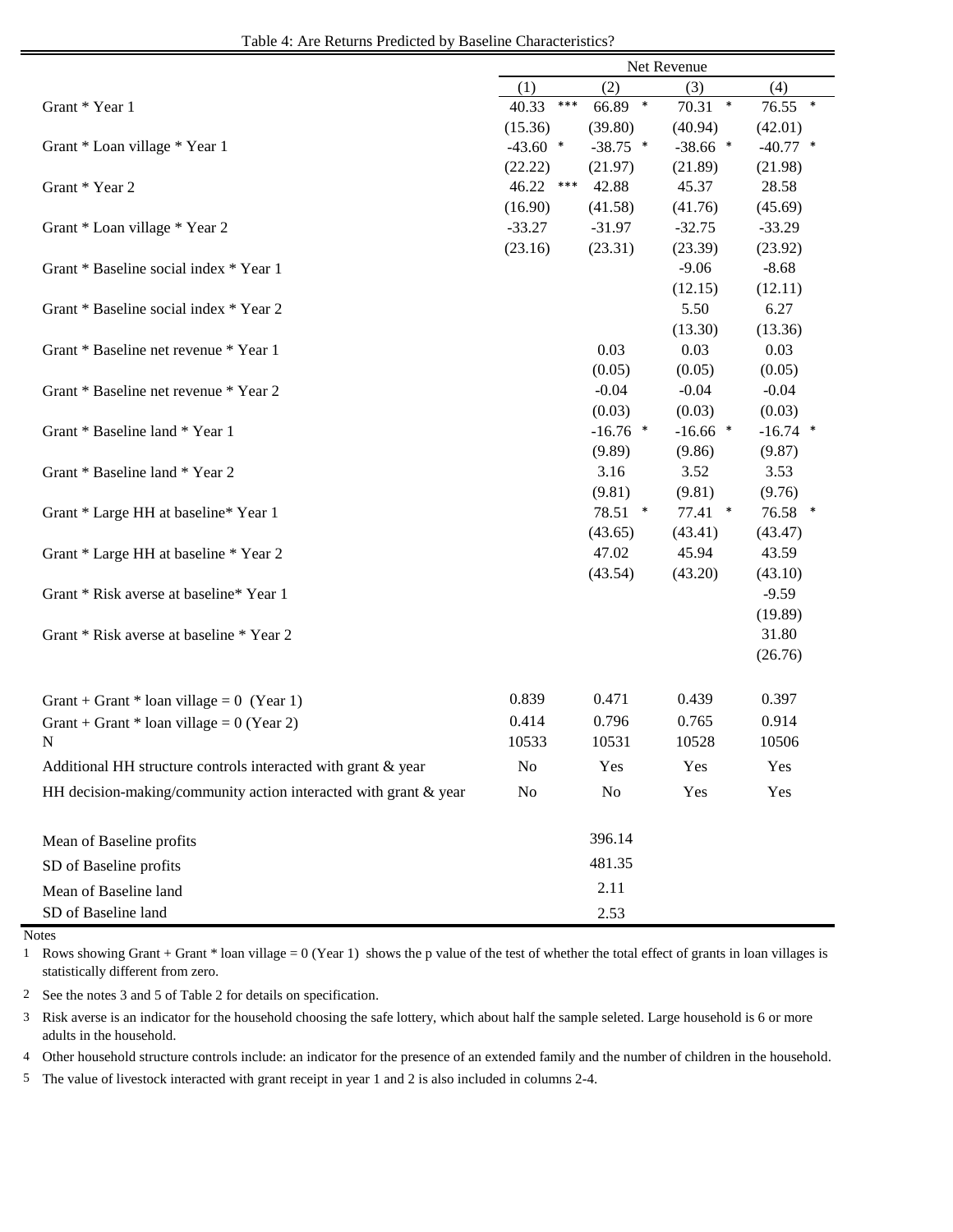|                                                           |          |      |          |        | Net Revenue |        |         |    |
|-----------------------------------------------------------|----------|------|----------|--------|-------------|--------|---------|----|
|                                                           | (1)      |      | (2)      |        | (3)         |        | (4)     |    |
| Grant * Year 1                                            | 19.88    |      | 32.04    | $\ast$ | 28.54       | $\ast$ | 16.33   |    |
|                                                           | (22.78)  |      | (17.09)  |        | (17.09)     |        | (19.61) |    |
| Grant * Loan village * Year 1                             | 25.16    |      | $-20.34$ |        | 9.28        |        | 18.58   |    |
|                                                           | (28.91)  |      | (24.37)  |        | (26.21)     |        | (30.27) |    |
| Grant * Year 2                                            | 48.72    | ***  | 44.61    | ***    | 33.33       | $\ast$ | 22.26   |    |
|                                                           | (17.09)  |      | (17.08)  |        | (18.54)     |        | (20.43) |    |
| Grant * Loan village * Year 2                             | $-14.17$ |      | $-31.05$ |        | $-0.20$     |        | 5.79    |    |
|                                                           | (24.40)  |      | (24.71)  |        | (25.48)     |        | (30.08) |    |
| Grant * Baseline net revenue * Year 1                     | 0.05     |      |          |        |             |        |         |    |
|                                                           | (0.06)   |      |          |        |             |        |         |    |
| Grant * Baseline net revenue * Loan village * Year 1      | $-0.17$  | $**$ |          |        |             |        |         |    |
|                                                           | (0.07)   |      |          |        |             |        |         |    |
| Grant * Baseline livestock * Year 1                       |          |      | 0.006    |        |             |        |         |    |
|                                                           |          |      | (0.008)  |        |             |        |         |    |
| Grant * Baseline livestock * Loan village * Year 1        |          |      | $-0.017$ |        |             |        |         |    |
|                                                           |          |      | (0.013)  |        |             |        |         |    |
| Grant * Baseline food consumption * Year 1                |          |      |          |        | 3.41        |        |         |    |
|                                                           |          |      |          |        | (4.49)      |        |         |    |
| Grant * Baseline food consumption * Loan village * Year 1 |          |      |          |        | $-14.53$    | $***$  |         |    |
|                                                           |          |      |          |        | (6.15)      |        |         |    |
| Grant * Baseline non-food expenditure * Year 1            |          |      |          |        |             |        | 0.58    |    |
|                                                           |          |      |          |        |             |        | (0.39)  |    |
| Grant * Baseline non-food exp * Loan village * Year 1     |          |      |          |        |             |        | $-1.53$ | ** |
|                                                           |          |      |          |        |             |        | (0.60)  |    |
| $\mathbf N$                                               | 10533    |      | 10531    |        | 10497       |        | 10207   |    |
| Mean of Baseline Variable                                 | 396.14   |      | 1424.46  |        | 3.54        |        | 41.10   |    |
| SD of Baseline Variable                                   | 481.35   |      | 2795.29  |        | 4.59        |        | 41.29   |    |

Table 5: Peer and Lender Selection

Notes and the set of the set of the set of the set of the set of the set of the set of the set of the set of the set of the set of the set of the set of the set of the set of the set of the set of the set of the set of the

 $\blacksquare$ 

1 Rows showing Grant + Grant \* loan village = 0 (Year 1) shows the p value of the test of whether the total effect of grants in loan villages is statistically different from zero.

2 See the notes of Table 2 for details on specification.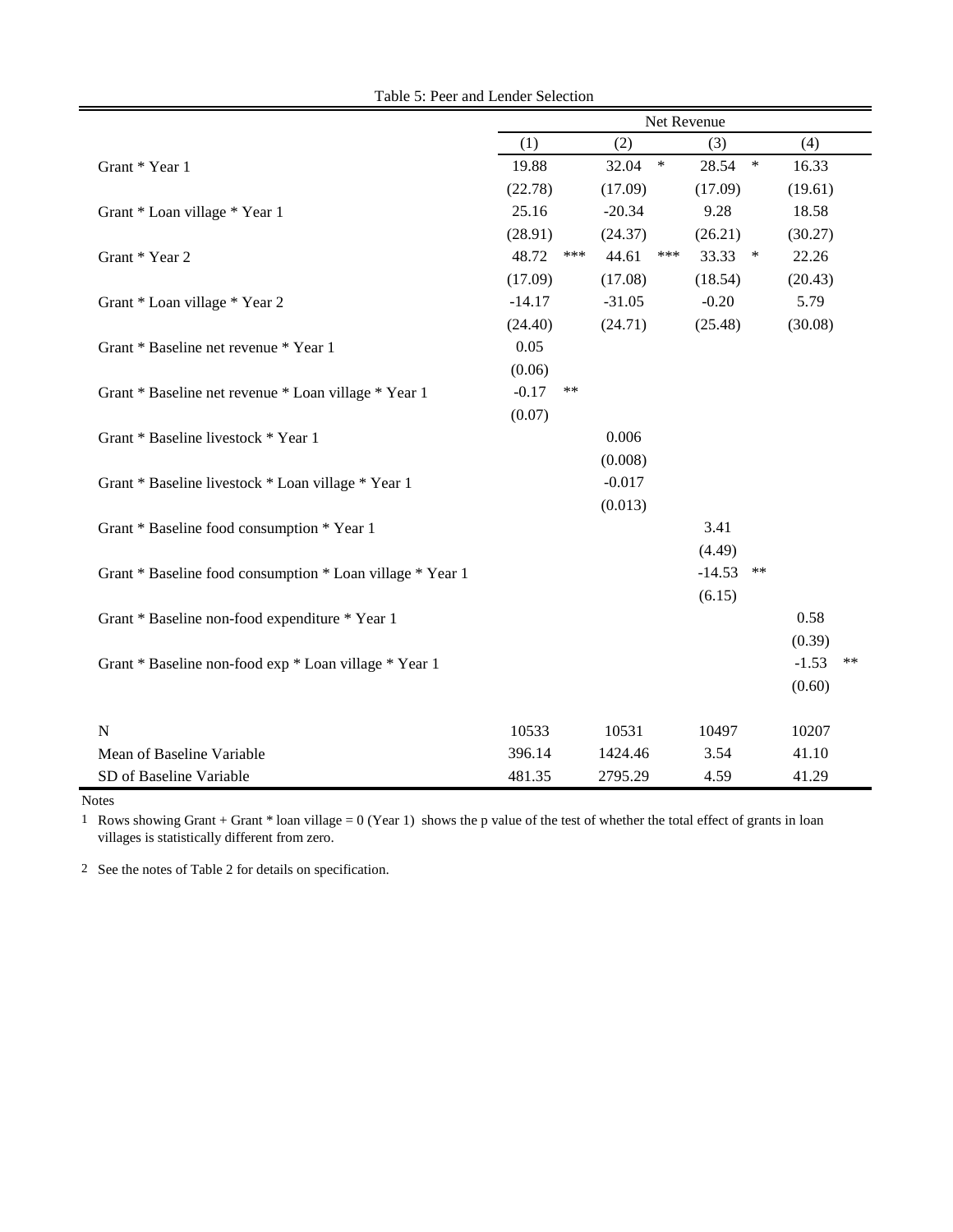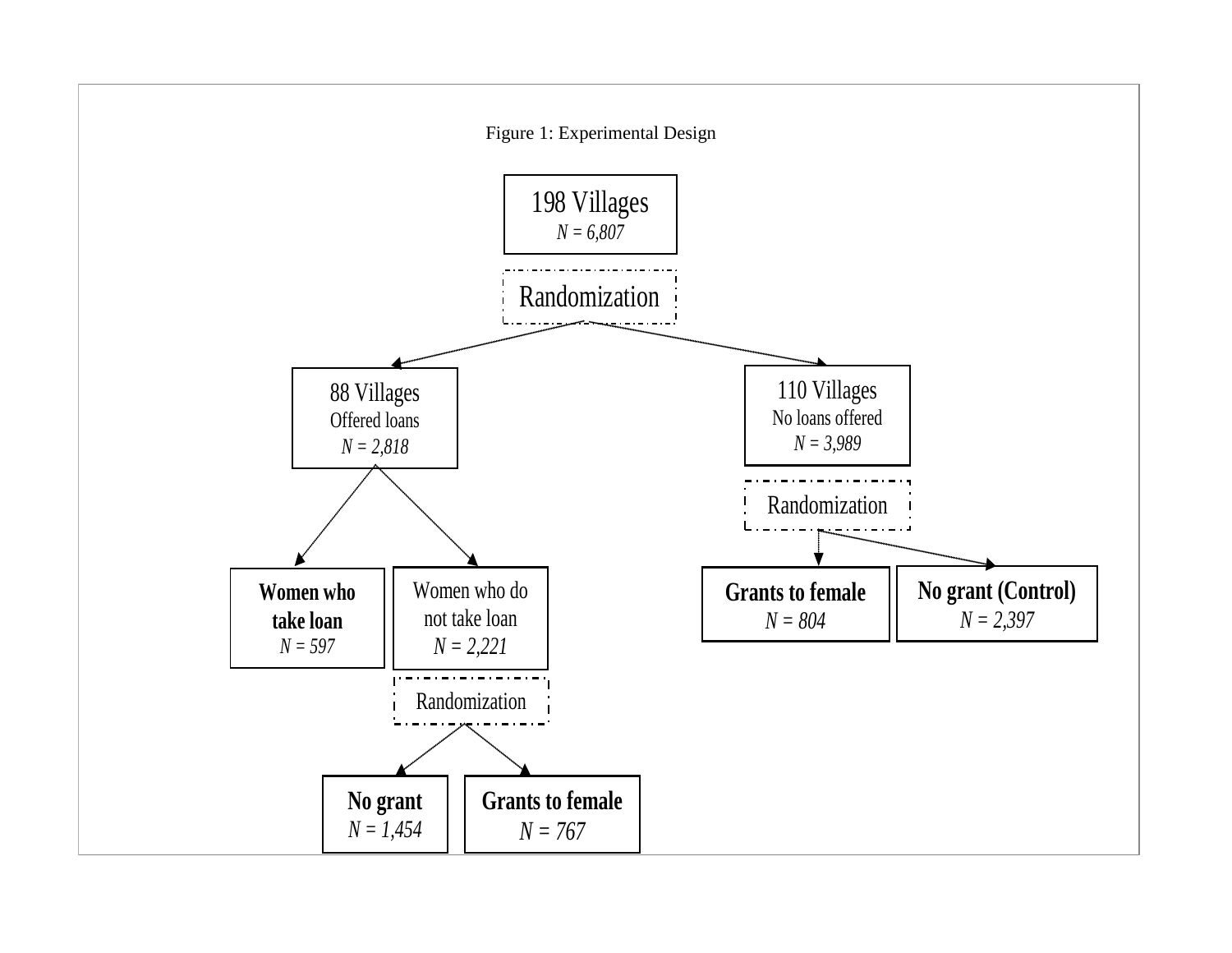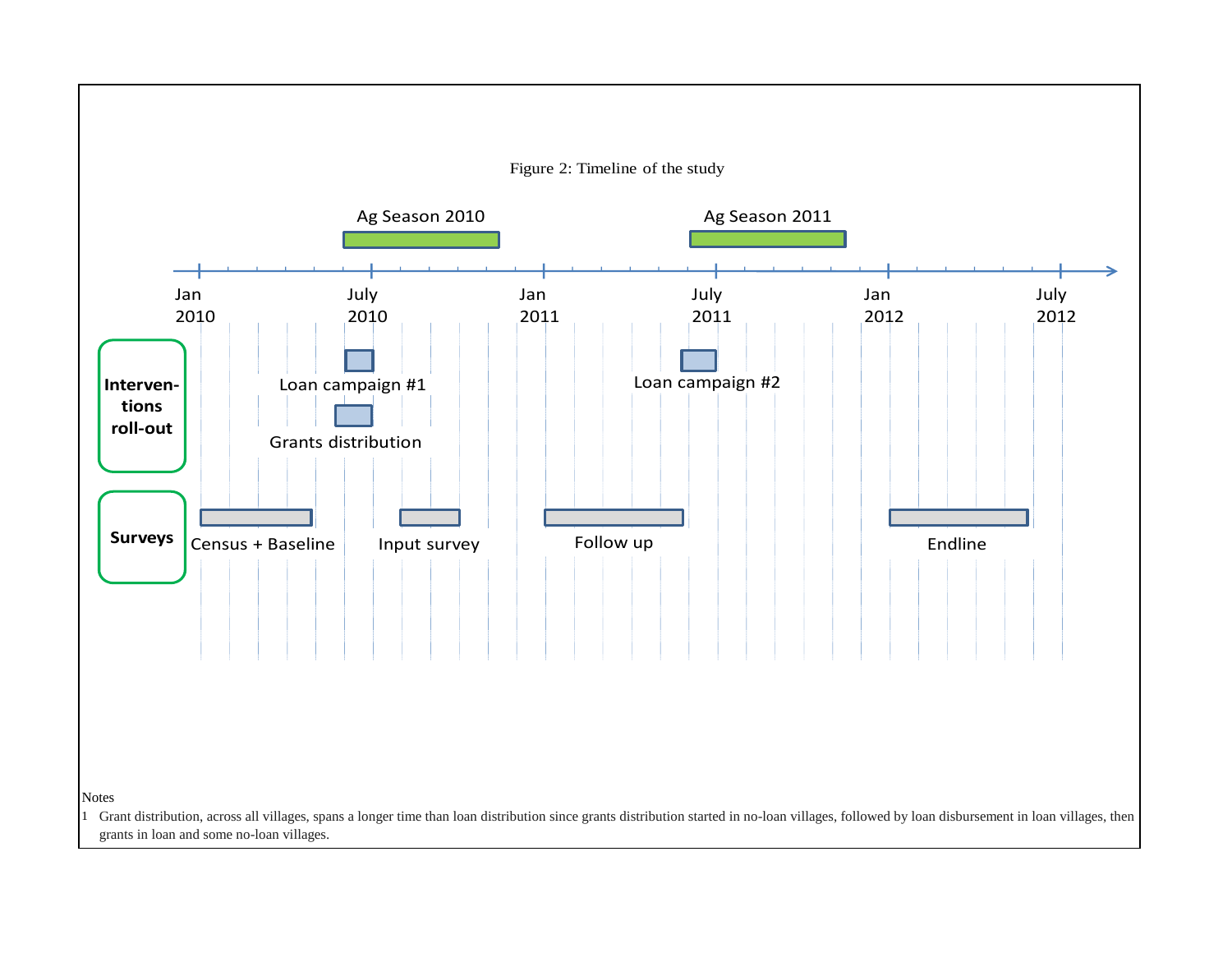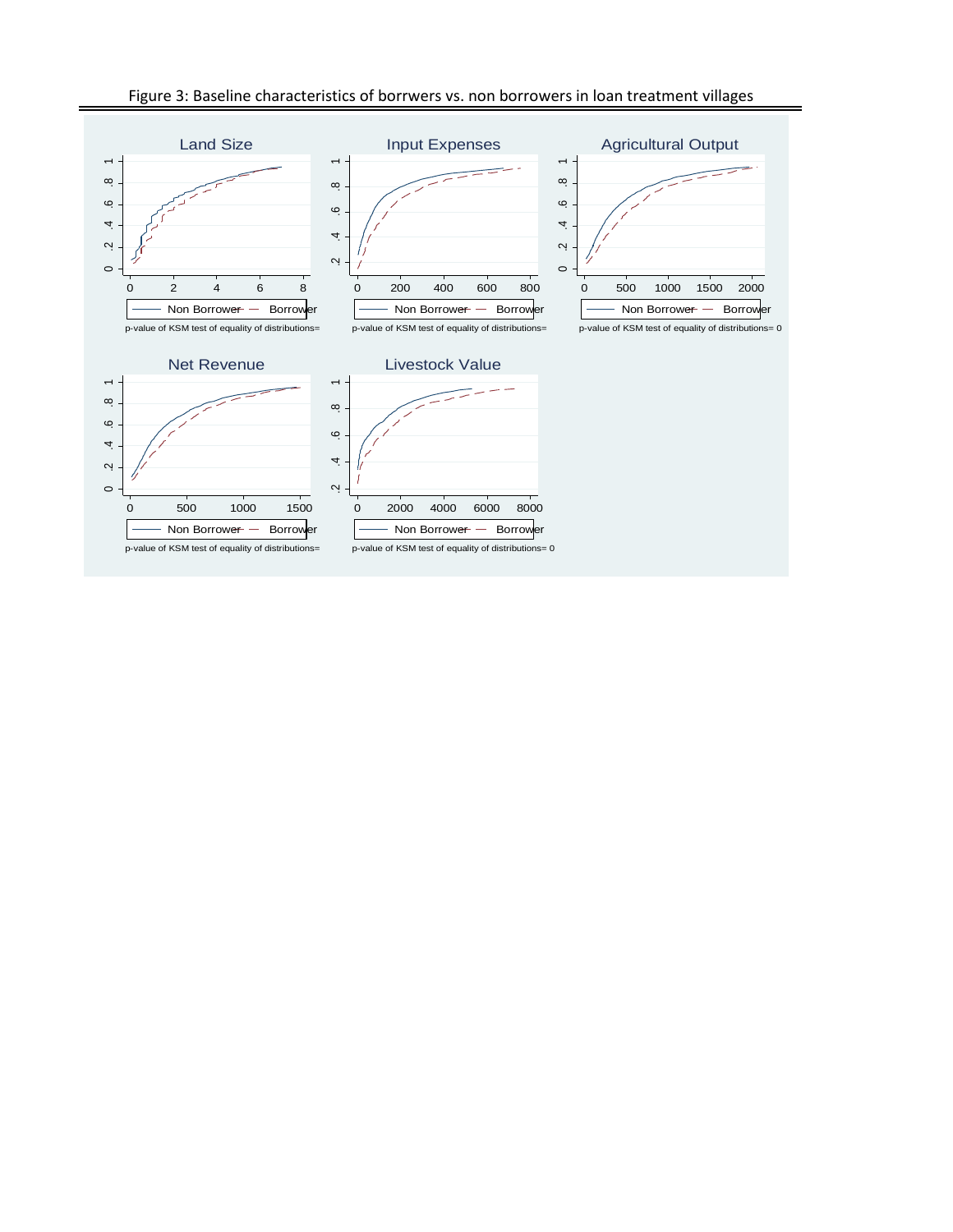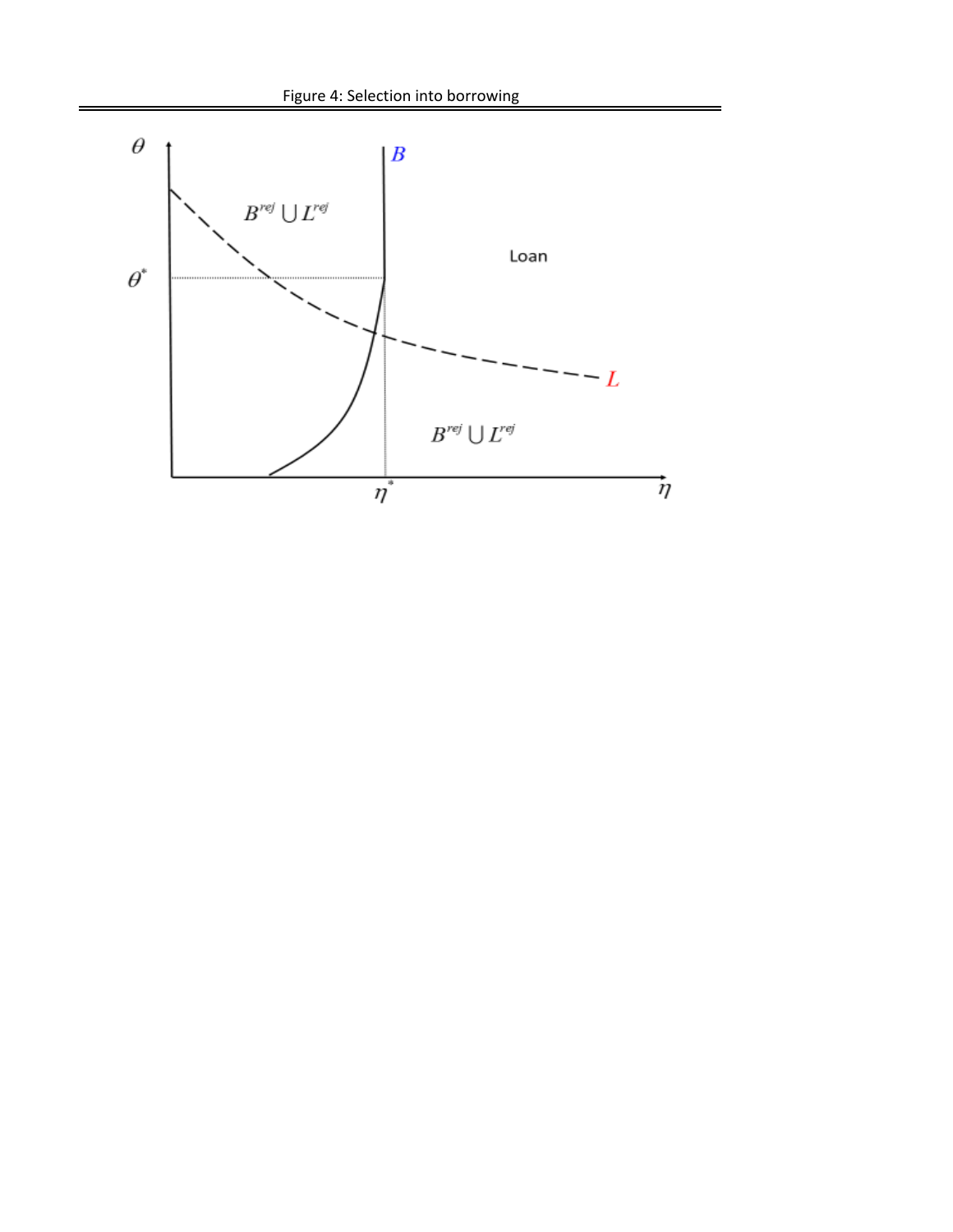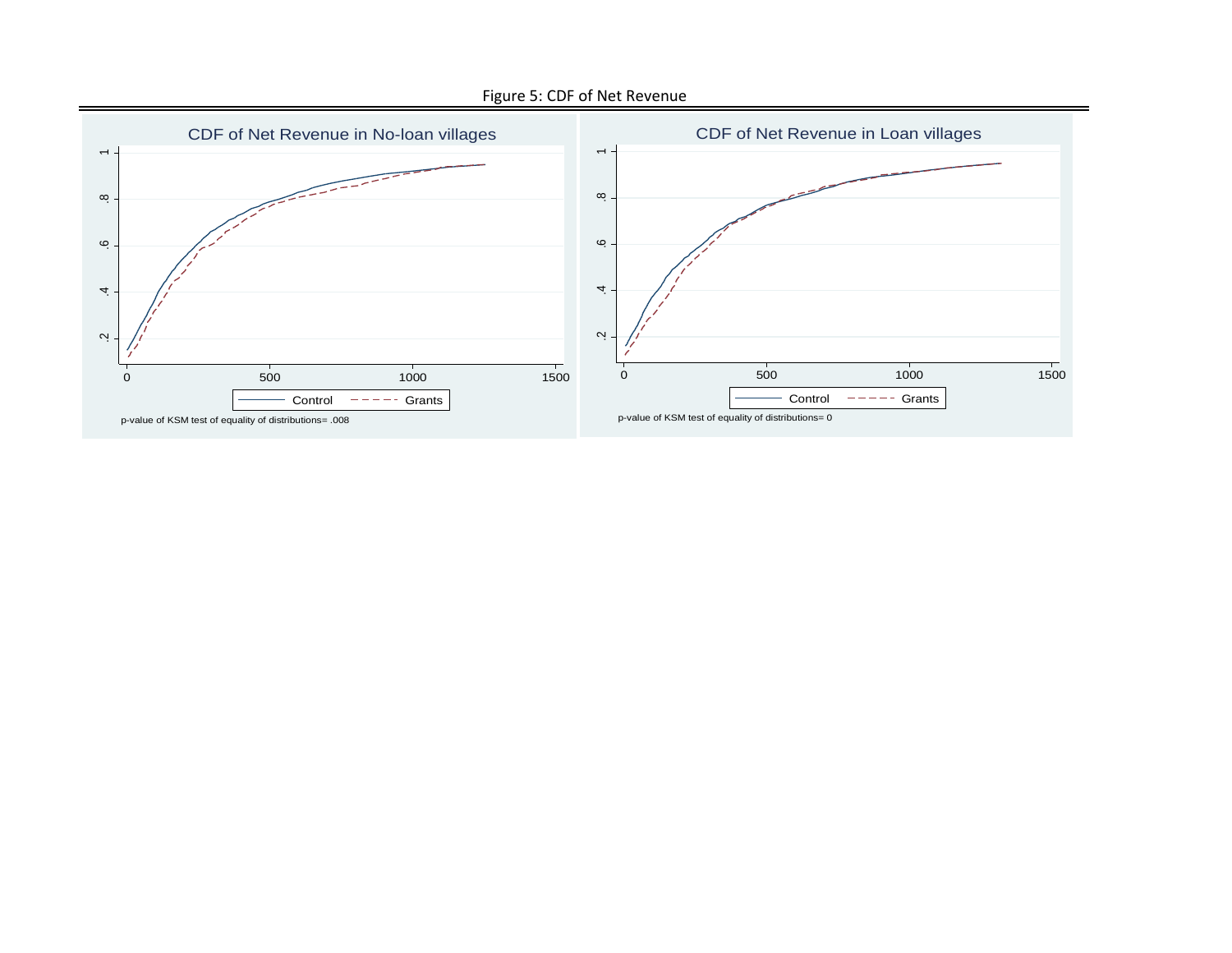|                                |                             |                                  |         |       | Appendix Table 1: Balance check |                                         |         |           |                                      |                                  |         |       |  |
|--------------------------------|-----------------------------|----------------------------------|---------|-------|---------------------------------|-----------------------------------------|---------|-----------|--------------------------------------|----------------------------------|---------|-------|--|
|                                |                             | Loan vs no-loan villages         |         |       |                                 | Grants vs no-grants in no-loan villages |         |           | Grants vs no-grants in loan villages |                                  |         |       |  |
|                                | Mean of<br>control<br>group | Difference<br>between T<br>and C | p-value | N     | Mean of<br>control<br>group     | Difference<br>between T<br>and C        | p-value | ${\bf N}$ | Mean of<br>control<br>group          | Difference<br>between T<br>and C | p-value | N     |  |
| Household size                 | 7.41                        | 0.03                             | 0.76    | 6,828 | 7.43                            | $-0.06$                                 | 0.62    | 3,151     | 7.37                                 | $-0.05$                          | 0.75    | 2,415 |  |
| Land                           | 1.92                        | 0.22                             | 0.03    | 6,856 | 1.92                            | 0.04                                    | 0.68    | 3,174     | 2.09                                 | $-0.00$                          | 0.96    | 2,422 |  |
| Days of family labor           | 139.41                      | $-0.13$                          | 0.98    | 6,858 | 139.61                          | 2.91                                    | 0.60    | 3,165     | 133.69                               | 4.94                             | 0.29    | 2,426 |  |
| Days of hired labor            | 11                          | 1.02                             | 0.32    | 6,856 | 10                              | 0.08                                    | 0.91    | 3,170     | 11                                   | $-0.56$                          | 0.45    | 2,419 |  |
| Input expenses                 | 126.95                      | 17.68                            | 0.13    | 6,856 | 127.49                          | 9.80                                    | 0.25    | 3,172     | 138.55                               | 0.55                             | 0.95    | 2,422 |  |
| Agricultural output            | 523.02                      | 36.67                            | 0.24    | 6,856 | 523.74                          | 5.07                                    | 0.84    | 3,176     | 537.61                               | 11.06                            | 0.66    | 2,415 |  |
| Livestock value                | 1,520.29                    | $-120.52$                        | 0.28    | 6,924 | 1,515.83                        | 2.63                                    | 0.98    | 3,199     | 1,389.71                             | $-36.17$                         | 0.79    | 2,448 |  |
| Has a Business                 | 0.54                        | 0.01                             | 0.67    | 6,924 | 0.53                            | 0.02                                    | 0.35    | 3,200     | 0.54                                 | 0.01                             | 0.61    | 2,447 |  |
| Monthly non-food expenses      | 39.48                       | 0.18                             | 0.92    | 6,568 | 39.75                           | $-0.83$                                 | 0.52    | 3,041     | 38.82                                | 0.58                             | 0.68    | 2,322 |  |
| Male age                       | 46.57                       | 0.19                             | 0.66    | 6,427 | 46.67                           | $-0.35$                                 | 0.50    | 2,947     | 45.93                                | 0.53                             | 0.31    | 2,272 |  |
| Male is illiterate             | 0.77                        | $-0.01$                          | 0.45    | 6,562 | 0.78                            | $-0.00$                                 | 0.82    | 3,015     | 0.77                                 | 0.01                             | 0.58    | 2,321 |  |
| F- test for joint significance |                             |                                  |         | 0.26  |                                 |                                         |         | 0.91      |                                      |                                  |         | 0.67  |  |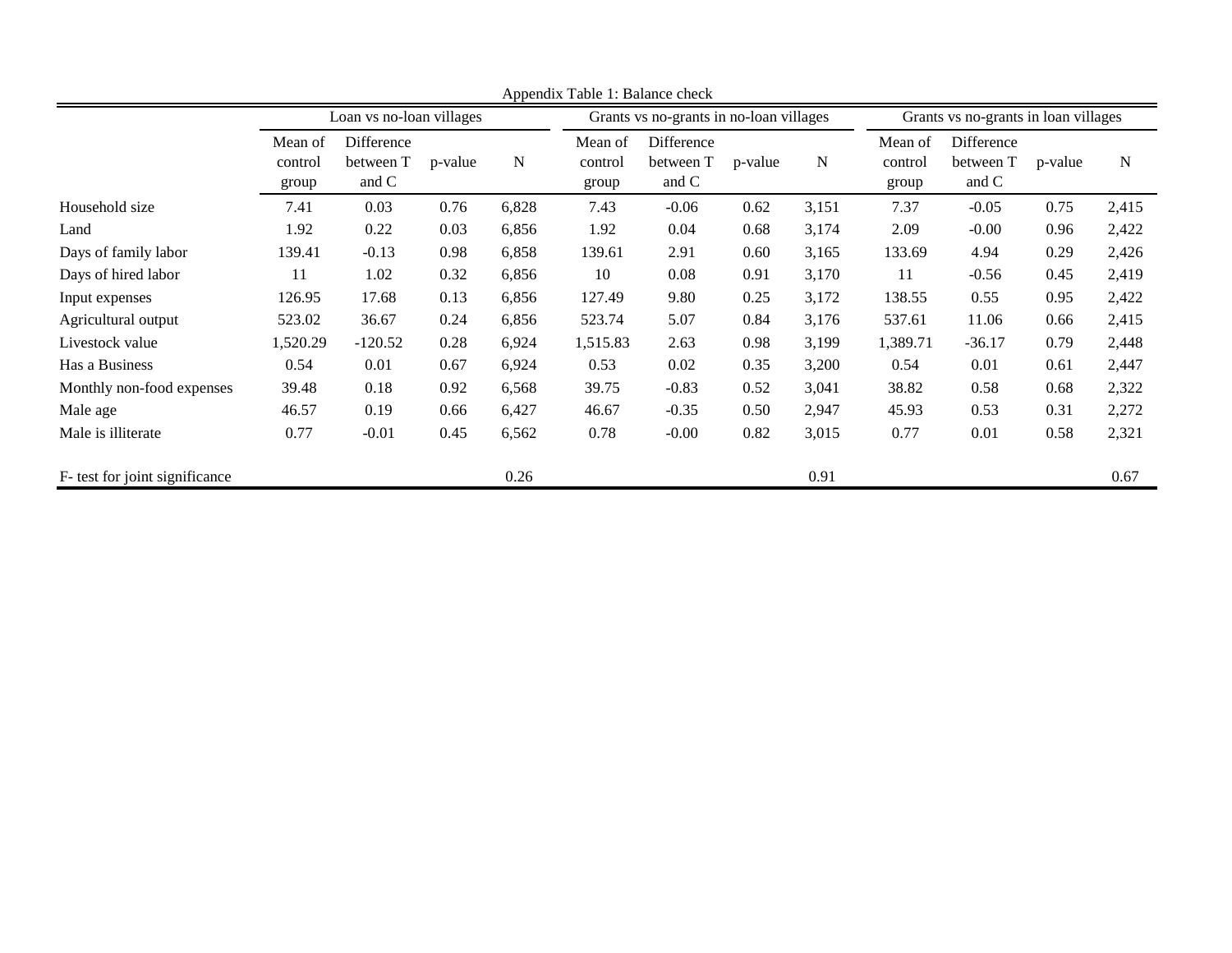|                                                                                            |                    |                                |                          |                              | Appendix Table 2: Attrition |                                         |                       |                       |                                      |                                             |                       |                         |
|--------------------------------------------------------------------------------------------|--------------------|--------------------------------|--------------------------|------------------------------|-----------------------------|-----------------------------------------|-----------------------|-----------------------|--------------------------------------|---------------------------------------------|-----------------------|-------------------------|
|                                                                                            |                    |                                | Loan vs no-loan villages |                              |                             | Grants vs no-grants in no-loan villages |                       |                       | Grants vs no-grants in loan villages |                                             |                       |                         |
|                                                                                            |                    | Year 1                         |                          | Year 2                       |                             | Year 1                                  |                       | Year 2                |                                      | Year 1                                      | Year 2                |                         |
|                                                                                            | (1)                | (2)                            | (3)                      | (4)                          | (5)                         | (6)                                     | (7)                   | (8)                   | (9)                                  | (10)                                        | (11)                  | (12)                    |
| Treatment                                                                                  | 0.0002<br>(0.0032) | $-0.0073$<br>(0.0117)          | 0.0075<br>(0.0056)       | 0.0058<br>(0.0168)           | 0.0062<br>(0.0051)          | 0.0166<br>(0.0198)                      | $-0.0004$<br>(0.0046) | 0.0123<br>(0.0220)    | $-0.0001$<br>(0.0043)                | 0.0056<br>(0.0213)                          | $-0.0036$<br>(0.0059) | $-0.0020$<br>(0.0234)   |
| Interaction of treatment and:                                                              |                    |                                |                          | $-0.0010$                    |                             |                                         |                       | $-0.0001$             |                                      |                                             |                       | 0.0022                  |
| Household size                                                                             |                    | $-0.0002$<br>(0.0009)          |                          | (0.0010)<br>$-0.0021$        |                             | $-0.0002$<br>(0.0019)                   |                       | (0.0013)<br>0.0056    |                                      | $-0.0014$<br>(0.0016)                       |                       | (0.0022)<br>0.0015      |
| Land                                                                                       |                    | 0.0003<br>(0.0026)             |                          | (0.0035)<br>$-0.0005$        |                             | 0.0009<br>(0.0046)                      |                       | (0.0057)<br>$-0.0008$ |                                      | 0.0015<br>(0.0043)                          |                       | (0.0045)<br>$-0.0016$ * |
| Days of family labor <sup>†</sup>                                                          |                    | 0.0003<br>(0.0004)             |                          | (0.0005)<br>$-0.0024$        |                             | $-0.0008$<br>(0.0006)                   |                       | (0.0005)<br>0.0050    |                                      | $-0.0012$<br>(0.0009)                       |                       | (0.0008)<br>$-0.0018$   |
| Input expenses <sup>®</sup>                                                                |                    | 0.0007<br>(0.0027)             |                          | (0.0033)<br>0.0041<br>$\ast$ |                             | 0.0029<br>(0.0041)                      |                       | (0.0042)<br>$-0.0017$ |                                      | 0.0027<br>(0.0065)                          |                       | (0.0064)<br>$-0.0018$   |
| Ag Output                                                                                  |                    | 0.0003<br>(0.0010)             |                          | (0.0022)<br>$-0.0002$        |                             | $-0.0007$<br>(0.0016)                   |                       | (0.0016)<br>$-0.0001$ |                                      | $-0.0008$<br>(0.0021)                       |                       | (0.0028)<br>$-0.0001$   |
| Livestock value <sup>*</sup>                                                               |                    | $-0.0001$<br>(0.0001)          |                          | (0.0002)<br>$0.0227$ ***     |                             | 0.0001<br>(0.0002)                      |                       | (0.0002)<br>$-0.0009$ |                                      | $-0.0001$<br>(0.0002)                       |                       | (0.0003)<br>$0.0238$ *  |
| Has a small business                                                                       |                    | $0.0133$ ***<br>(0.0050)       |                          | (0.0066)<br>$-0.0001$        |                             | 0.0080<br>(0.0119)                      |                       | (0.0099)<br>0.0000    |                                      | 0.0129<br>(0.0106)                          |                       | (0.0125)<br>0.0001      |
| Monthly non-food exp                                                                       |                    | $-0.0002$ *                    |                          | (0.0001)                     |                             | $-0.0001$                               |                       | (0.0001)              |                                      | 0.0003                                      |                       | (0.0002)                |
| Household head is<br>illiterate                                                            |                    | (0.0001)<br>0.0014<br>(0.0095) |                          | $-0.0068$<br>(0.0109)        |                             | (0.0001)<br>0.0021<br>(0.0151)          |                       | $-0.0058$<br>(0.0165) |                                      | (0.0002)<br>$\ast$<br>$-0.0031$<br>(0.0195) |                       | $-0.0054$<br>(0.0205)   |
| Number of observations<br>Mean attrition control                                           | 6926<br>0.013      | 6022                           | 6926<br>0.013            | 6022                         | 3201<br>0.012               | 2779                                    | 3201<br>0.012         | 2779                  | 2448<br>0.015                        | 2118                                        | 2448<br>0.015         | 2118                    |
| F- test for joint<br>significance of coefficients<br>of treatment and<br>interaction terms |                    |                                |                          |                              |                             |                                         |                       |                       |                                      |                                             |                       |                         |
|                                                                                            |                    | 0.08                           |                          | 0.16                         |                             | 0.60                                    |                       | 0.62                  |                                      | 0.20                                        |                       | 0.17                    |

\* Variables divided by 100 for ease of exposition.

† Variable divided by 10 for ease of exposition.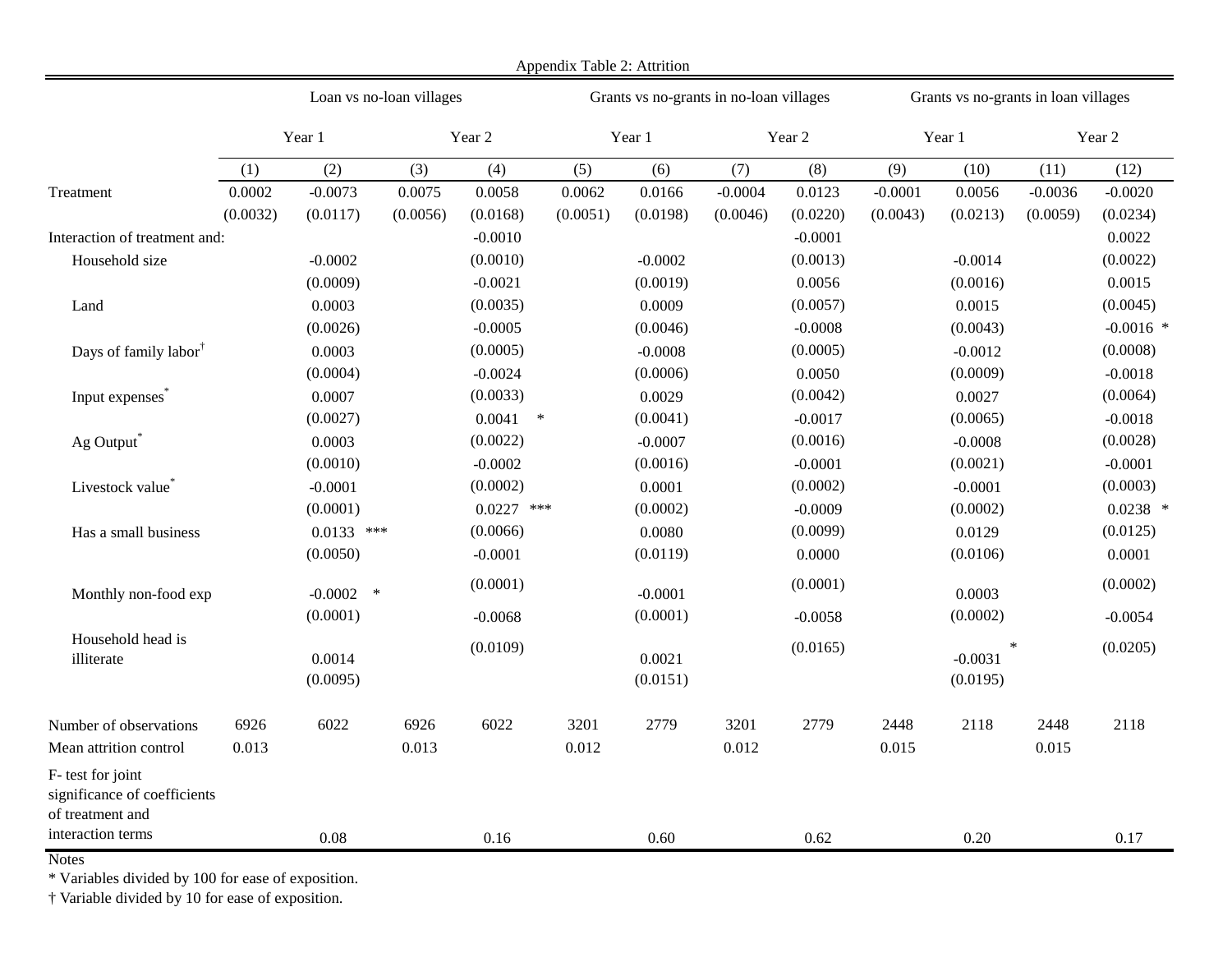|                      |                  | Index      |          | Land Size |            |          |
|----------------------|------------------|------------|----------|-----------|------------|----------|
|                      | $\left(1\right)$ | (2)        | (3)      | (4)       | (5)        | (6)      |
| Date (linear)        | 0.00094          | 0.00290    |          | 0.002     | 0.005      |          |
|                      | (0.004)          | (0.008)    |          | (0.011)   | (0.023)    |          |
| Date squared         |                  | $-0.00007$ |          |           | $-0.00011$ |          |
|                      |                  | (0.000)    |          |           | (0.001)    |          |
| 1 if before June 1st |                  |            | $-0.045$ |           |            | $-0.176$ |
|                      |                  |            | (0.140)  |           |            | (0.407)  |
| Revisit to Village   | $-0.022$         | $-0.007$   | $-0.034$ | 0.124     | 0.147      | 0.051    |
|                      | (0.106)          | (0.119)    | (0.121)  | (0.307)   | (0.344)    | (0.351)  |
| <b>Observations</b>  | 787              | 787        | 787      | 774       | 774        | 774      |
| Fixed effects        | None             | None       | None     | None      | None       | None     |

Appendix Table 3: Timing robustness (No-loan villages)

1 Index includes: land area, number of family labor days, number of hired labor days, an indicator for whether fertilizer was used, value of fertilizer expenses, value of other chemical expenses, value of al input expenses, value of harvest, and profits.

2 Sample includes only grant recipients in no-loan villages.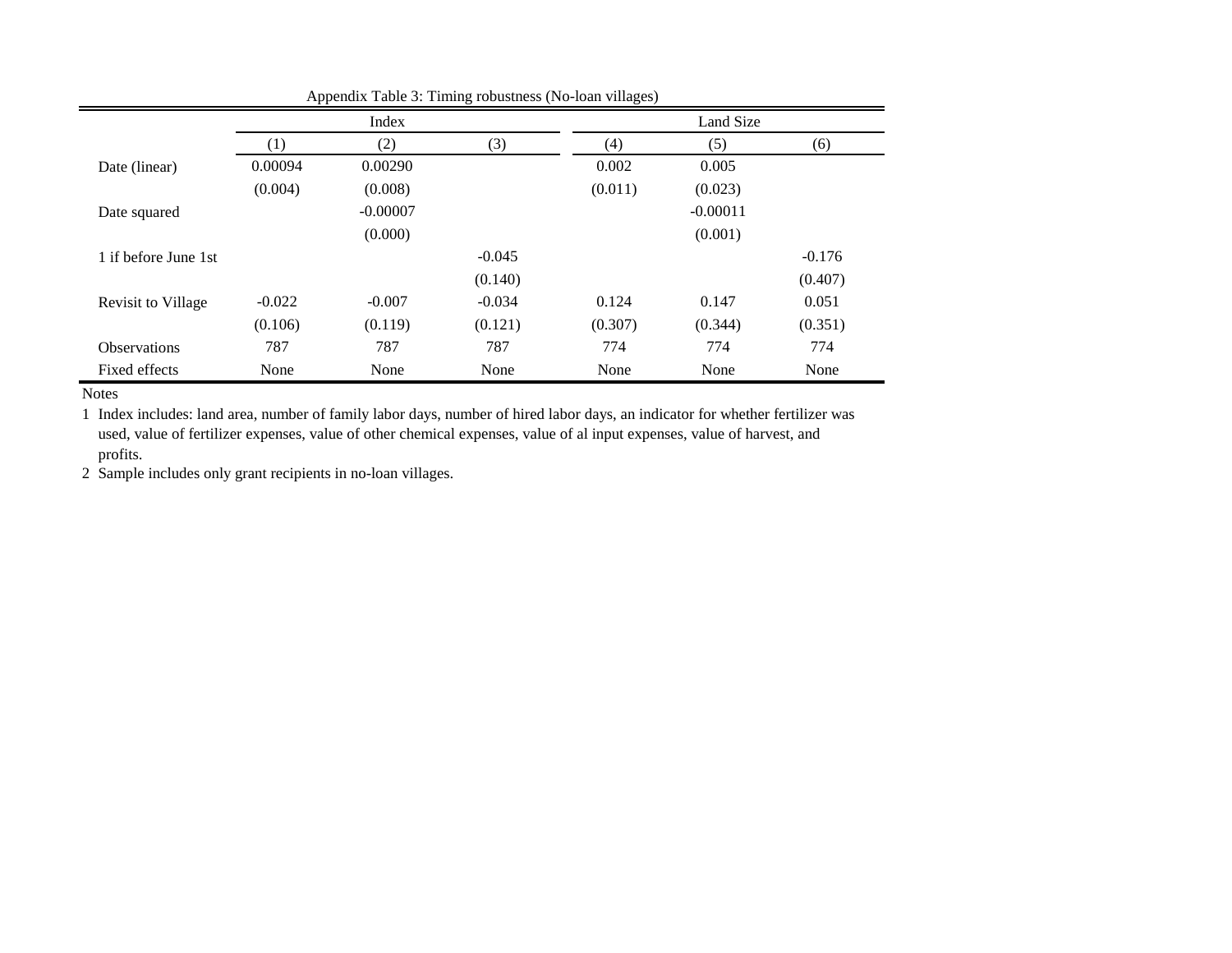|                                |                            |                        |                       | $\cdots$ - $\mathsf{r}$ ---- $\cdots$ | -----o--                       |                         |                 |                |
|--------------------------------|----------------------------|------------------------|-----------------------|---------------------------------------|--------------------------------|-------------------------|-----------------|----------------|
|                                | Land<br>cultivated<br>(ha) | Family<br>labor (days) | Hired labor<br>(days) | Fertilizer<br>expenses                | Other<br>chemicals<br>expenses | Total input<br>expenses | Value<br>output | Net<br>Revenue |
|                                | (1)                        | (2)                    | (3)                   | (4)                                   | (5)                            | (6)                     | (7)             | (8)            |
| Intervention (No-loan) village | $-0.171$                   | 10.6                   | 4.0                   | $-0.19$<br>***                        | $-5.82$                        | $-9.61$                 | $-18.79$        | $-15.61$       |
|                                | (0.148)                    | (7.9)                  | (1.4)                 | (6.88)                                | (4.48)                         | (16.04)                 | (45.05)         | (29.65)        |
| N                              | 3654                       | 3650                   | 3652                  | 3653                                  | 3648                           | 3654                    | 3652            | 3619           |
| Mean of excluded group         | 2.1                        | 135.4                  | 16.9                  | 71.5                                  | 46.4                           | 186.8                   | 504.9           | 325.4          |
| SD of excluded group           | 2.3                        | 130.8                  | 23.0                  | 144.8                                 | 65.1                           | 251.7                   | 603.5           | 447.1          |
|                                |                            |                        |                       |                                       |                                |                         |                 |                |

Appendix Table 4: Spillovers in No-loan Villages

1 The sample includes households in (i) no-intervention villages and (ii) households in no-loan villages who did not receive a grant (Intervention villages). The analysis uses only data from follow up year 1.

2 The excluded group are households in no-intervention villages.

3 Additional controls include: cercle fixed effects; the baseline value of the dependent variable, along with a dummy when missing, interacted with whether the No-intervention village dummy; and village-level stratification controls: population size, distance to nearest road, distance to nearest paved road, whether the community is all bambara (dominant ethnic group) distance to the nearest market, percentage of households with a plough, percentage of women with access to plough in village, percentage of women in village using fertilizer and the fraction of children enrolled in school. Standard errors are clustered at the village level.

4 Also included are the following individual controls: the number of adult household members, the number of children in the household, the average age of adults in the household and the share of adults with primary school education level.